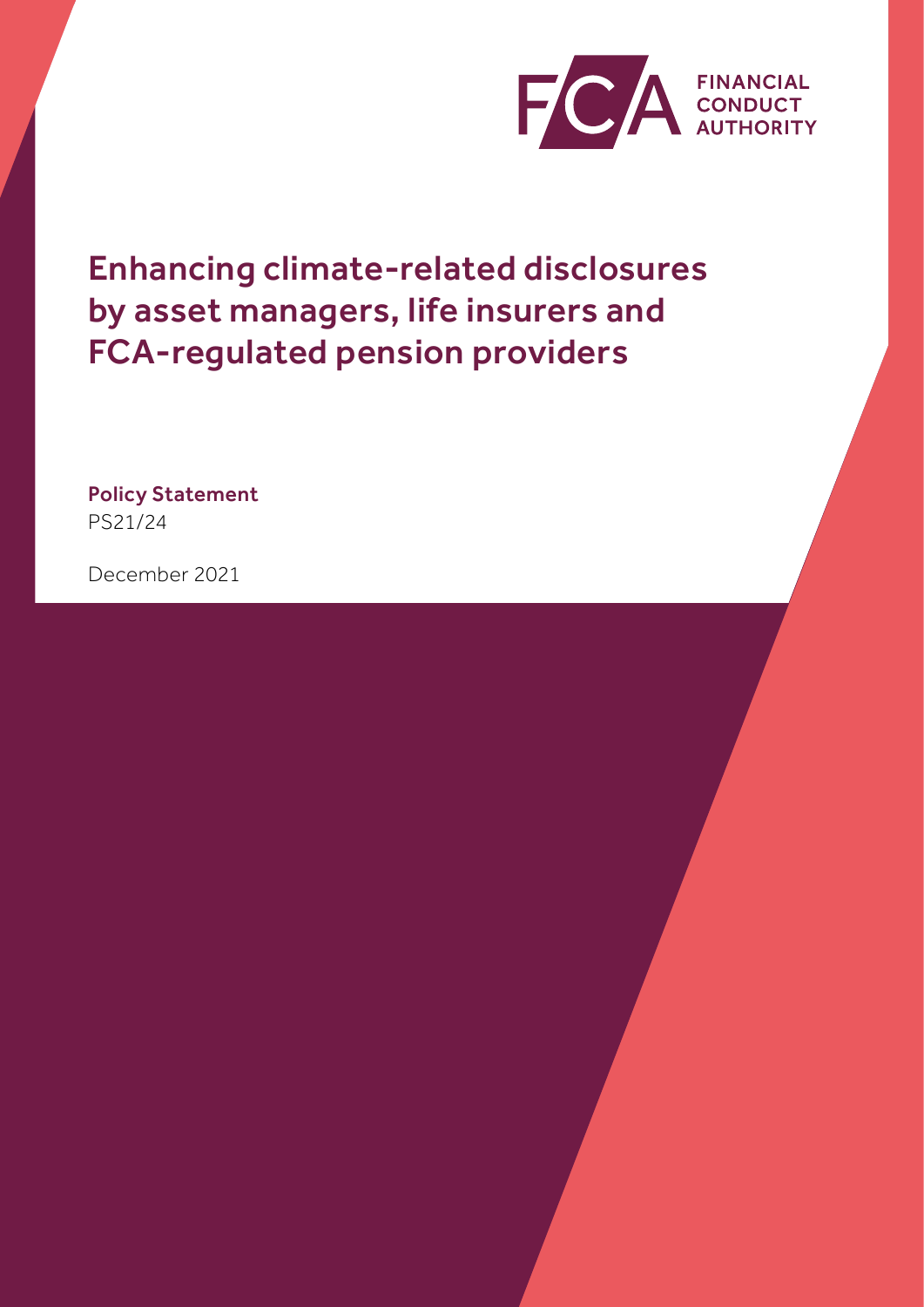# This relates to

Consultation Paper 21/17 which is available on our website at www.fca.org.uk/publications

Email:

cp21-17@fca.org.uk

# **Contents**

| $\mathbf{1}$                                           | Summary                                              | 3  |
|--------------------------------------------------------|------------------------------------------------------|----|
|                                                        | <b>2</b> The wider context of this policy statement  | 11 |
|                                                        | <b>3</b> Summarising feedback and our final approach | 15 |
| <b>Annex 1</b><br>List of non-confidential respondents |                                                      | 45 |
| <b>Annex 2</b><br>Abbreviations used in this paper     |                                                      | 48 |

[Appendix 1](#page-49-0)  [Made rules \(legal instrument\)](#page-49-0)



## Moving around this document

Use your browser's bookmarks and tools to navigate.

To search on a PC use Ctrl+F or Command+F on MACs.

# [Sign up](https://www.fca.org.uk/news-and-publications-email-alerts?doc=#utm_source=signup&utm_medium=document&utm_campaign=newsandpubs) for our news and publications alerts

See all our latest press releases, consultations and speeches.

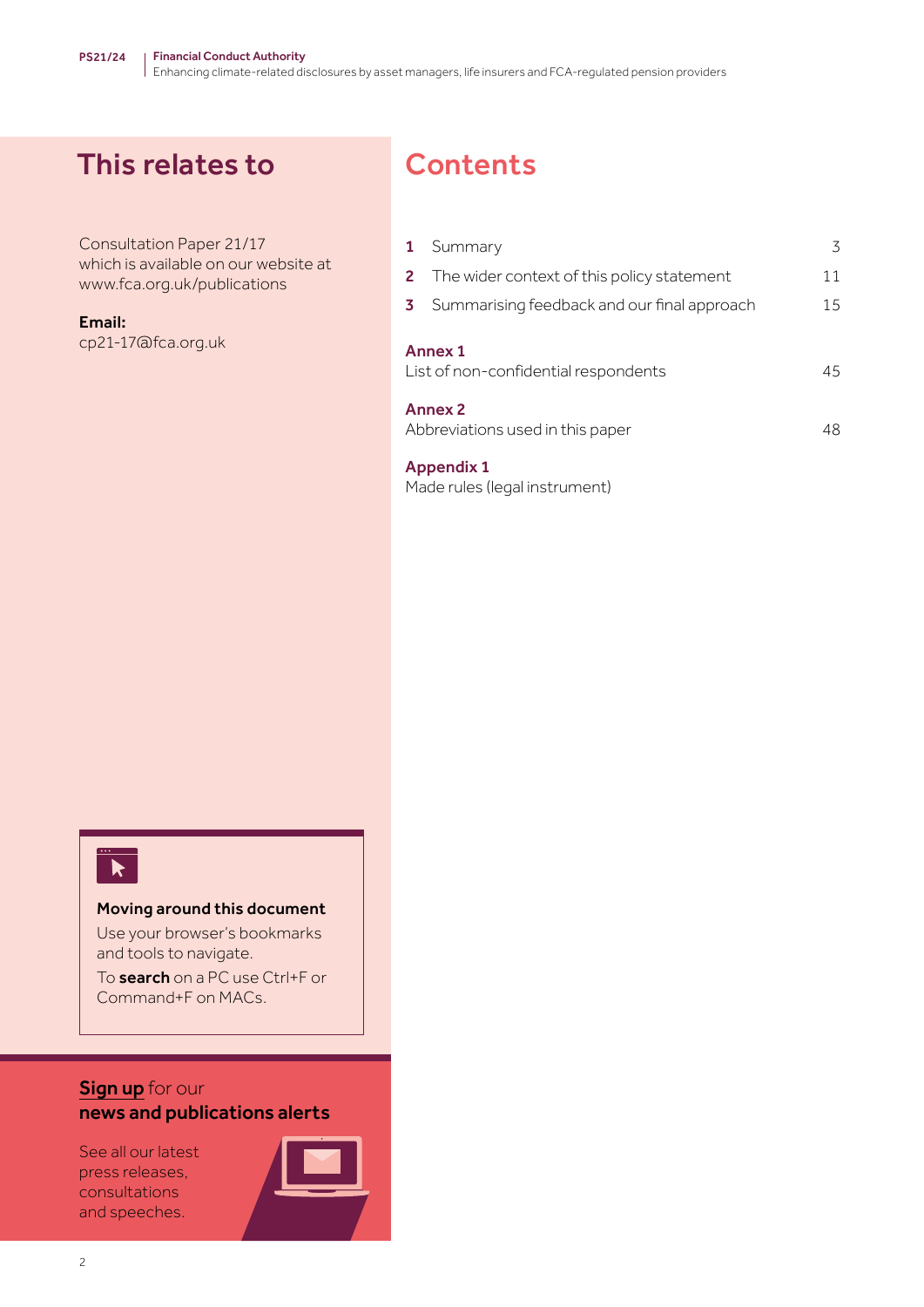# <span id="page-2-0"></span>1 Summary

- 1.1 In June 2021, we consulted in [CP21/17](https://www.fca.org.uk/publication/consultation/cp21-17.pdf) on proposals for asset managers, life insurers and FCA-regulated pension providers to make climate-related disclosures consistent with the recommendations of the Taskforce on Climate-related Financial Disclosures (TCFD).
- 1.2 We proposed that firms would be required to make mandatory disclosures on an annual basis at entity and product level.
- 1.3 In this Policy Statement (PS), we summarise the feedback we received to our consultation and confirm our final policy position. This PS also contains the final rules and guidance.
- 1.4 Our aim is to increase transparency on climate-related risks and opportunities and enable clients and consumers to make considered choices. We recognise, however, that there will be data and methodological challenges for a transitional period. In finalising our position, we have sought to find a balanced and proportionate approach that continues to mobilise the industry forward on climate-related disclosures and encourages the necessary investment in capabilities, while at the same time ensuring that disclosures remain fair, clear and not misleading.
- 1.5 Our final rules form part of a broader strategic theme to promote transparency on climate change and wider sustainability along the value chain. As elaborated in our [Strategy](https://www.fca.org.uk/publications/corporate-documents/strategy-positive-change-our-esg-priorities)  [for Positive Change,](https://www.fca.org.uk/publications/corporate-documents/strategy-positive-change-our-esg-priorities) launched in November 2021, 'enhanced disclosures to clients and consumers will help them make more informed financial decisions – in turn enhancing competition between providers, protecting consumers from unsuitable financial products… and encourage the flow of funds to more sustainable projects and activities'.
- 1.6 Our work supports the UK's commitments to implement the TCFD's recommendations and its wider ambitions for sustainability disclosures. The Government has committed to work towards [mandatory TCFD-aligned disclosure](https://assets.publishing.service.gov.uk/government/uploads/system/uploads/attachment_data/file/933783/FINAL_TCFD_ROADMAP.pdf)  [obligations](https://assets.publishing.service.gov.uk/government/uploads/system/uploads/attachment_data/file/933783/FINAL_TCFD_ROADMAP.pdf) across the UK economy by 2025. In October 2021, it published a [Roadmap](https://assets.publishing.service.gov.uk/government/uploads/system/uploads/attachment_data/file/1026224/CCS0821102722-006_Green_Finance_Paper_2021_v5_Bookmarked_48PP.pdf)  [to Sustainable Investing,](https://assets.publishing.service.gov.uk/government/uploads/system/uploads/attachment_data/file/1026224/CCS0821102722-006_Green_Finance_Paper_2021_v5_Bookmarked_48PP.pdf) which builds on the implementation of TCFD-aligned disclosures. As part of this, the Government set out plans for economy-wide Sustainability Disclosure Requirements (SDR), including entity- and product-level disclosures by asset managers and asset owners, and in respect of investment products.
- 1.7 In developing our final rules and quidance, we have also had regard to the Government's commitment to achieve a net zero economy by 2050, in line with our [remit letter](https://assets.publishing.service.gov.uk/government/uploads/system/uploads/attachment_data/file/972445/CX_Letter_-_FCA_Remit_230321.pdf) from the UK Chancellor in March 2021.

# Who this affects

1.8 Our rules will directly impact asset managers, life insurers and FCA-regulated pension providers. They relate to a firm's role as a fiduciary – that is, how it takes climate-related matters into account in its management or administration of assets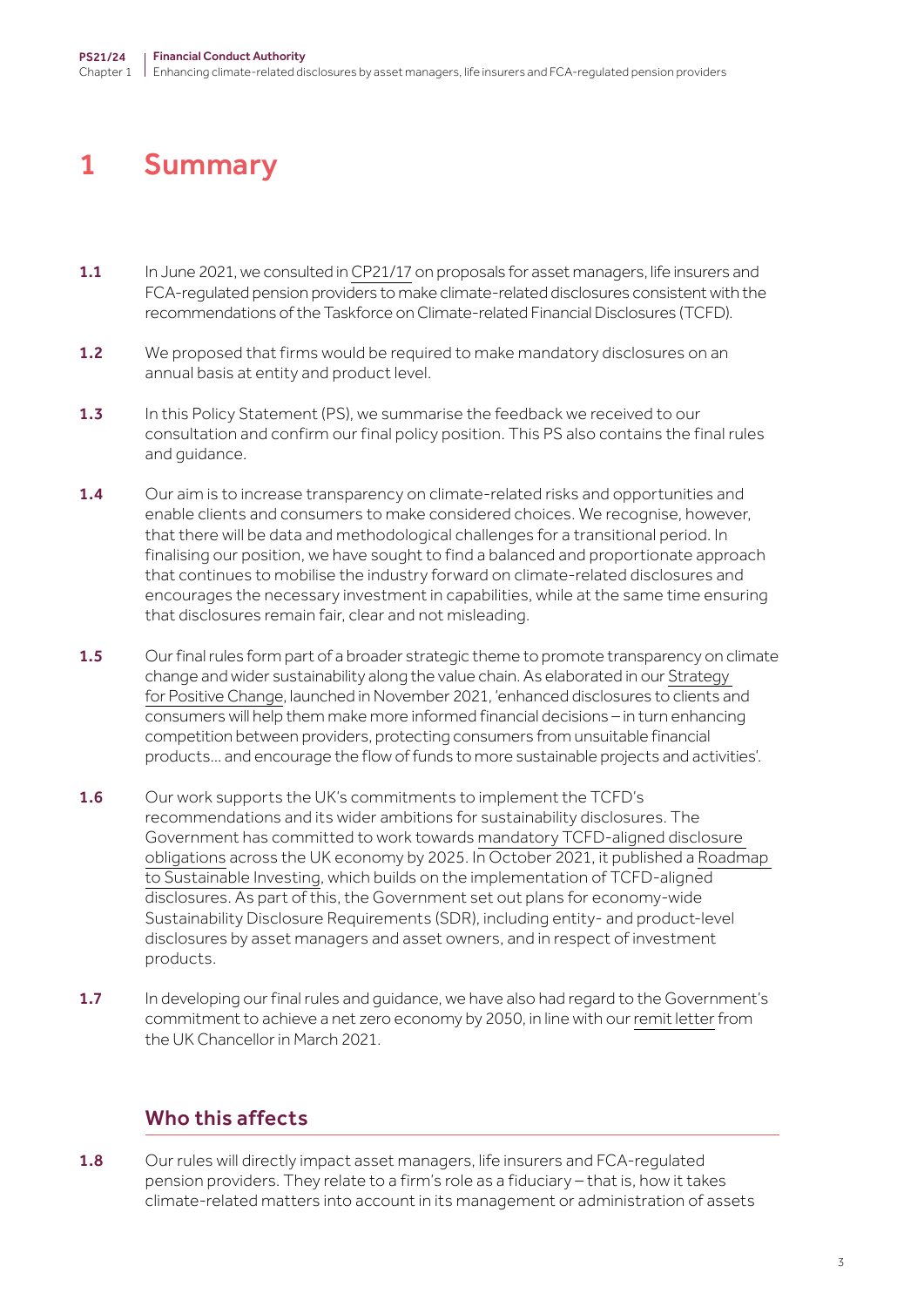on behalf of clients and consumers, both at entity level and for specific portfolios or financial products and services.

1.9 The types of firms in scope of our proposals are:

Asset managers:

- investment portfolio managers
- UK Undertakings for Collective Investment in Transferable Securities (UCITS) management companies
- full-scope UK Alternative Investment Fund Managers (AIFMs)
- small authorised UK AIFMs

Life insurers and FCA-regulated pension providers (collectively referred to as 'asset owners' in this PS):

- life insurers (including pure reinsurers) in relation to insurance-based investment products and defined contribution (DC) pension products
- non-insurer FCA-regulated pension providers, including platform firms and Self-invested Personal Pension (SIPP) operators, to the extent that SIPP operators provide a ready-made selection of investments
- **1.10** The target audience for the disclosures are firms' institutional clients (eg, pension scheme trustees, employers, corporate investors) and end-user consumers (eg, pension scheme members, retail investors), referred to in this PS as clients and consumers, respectively.
- 1.11 Some firms in scope of these rules may also be subject to climate-related disclosure requirements in their capacity as listed issuers (or entities within a listed issuer group). Those disclosures (set out in [PS20/17](https://www.fca.org.uk/publication/policy/ps20-17.pdf) and [PS21/23](https://www.fca.org.uk/publication/policy/ps21-23.pdf)) are focused on how firms in scope manage climate-related risks and opportunities in their corporate business on behalf of their shareholders.
- 1.12 This PS will also be of interest to a broad range of other stakeholders, including:
	- trustees, operators and managers of occupational pension schemes
	- industry associations, trade bodies and civil society groups
	- accountants and auditors
	- investment consultants
	- other regulators and policy makers
	- industry experts and commentators
	- academics and think tanks
	- consumer groups

# The wider context of this policy statement

## Our consultation

1.13 The transition to a net zero economy will require high-quality information on how climate-related risks and opportunities are being managed along the investment chain – from companies in the real economy, to institutional investors and to consumers.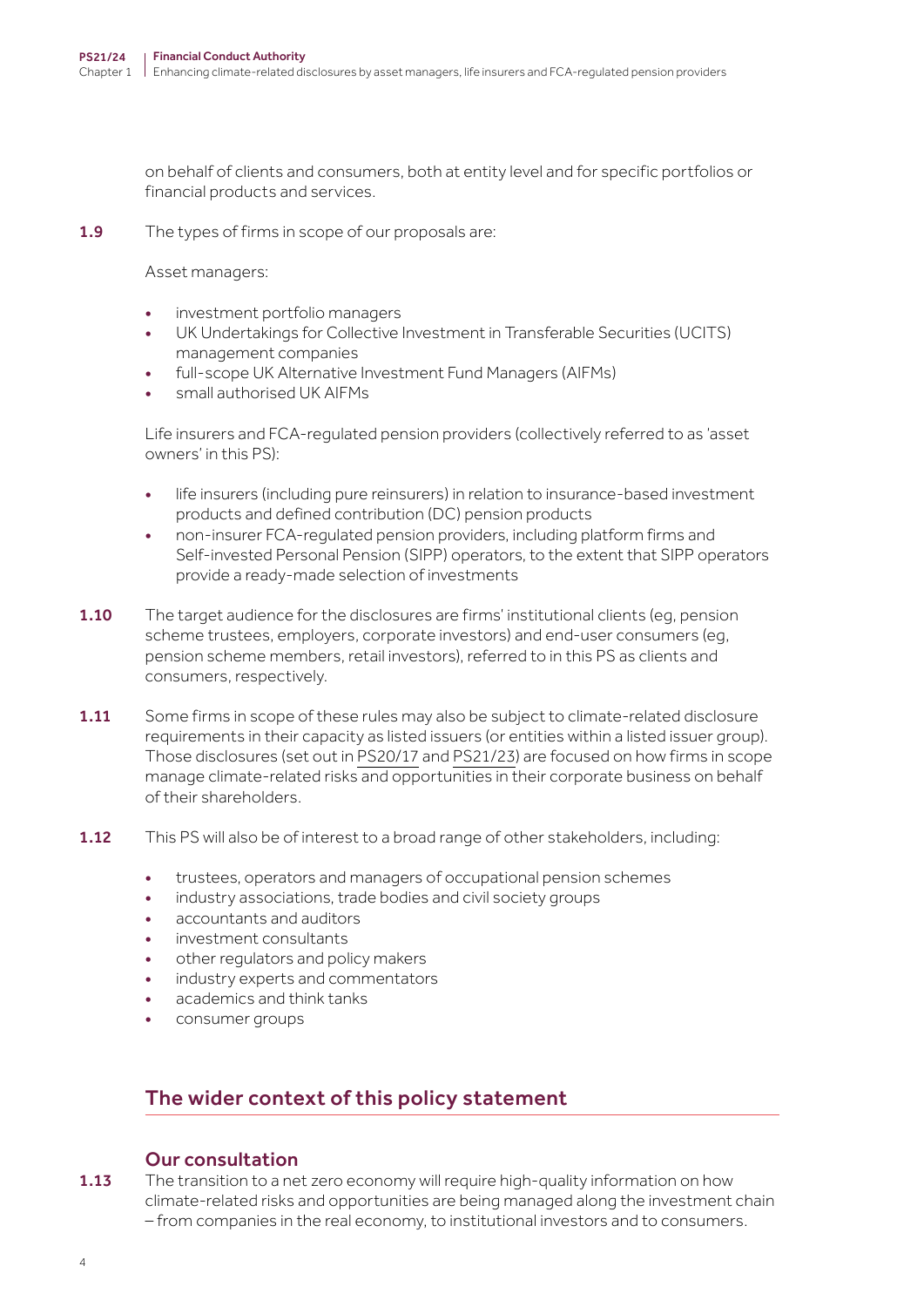- 1.14 Better information will help clients and consumers make better informed decisions about their investments. This should, in turn, help to enhance competition in the interests of consumers, protect consumers from buying unsuitable products, and drive investment towards greener projects and activities.
- 1.15 There have been positive developments in climate-related disclosures. But the information needs of clients and consumers are not yet being met. We consider that regulatory intervention will accelerate progress.
- 1.16 In CP21/17 we set out proposals to introduce a climate-related financial disclosure regime for asset managers and asset owners consistent with the TCFD's globally accepted recommendations. This is also in line with the Government's Roadmap to mandatory TCFD-aligned disclosures across the economy by 2025.
- 1.17 The Government has since published a Roadmap setting out a path towards the introduction of SDR across the economy, including for asset managers and asset owners. SDR will build on the UK's implementation of TCFD. It will expand the scope (over time) to cover sustainability topics beyond climate change, and require disclosures beyond financial risks and opportunities to include the impact firms and their products have on sustainability.
- 1.18 In our CP, we anticipated that we would expand on our TCFD-aligned disclosure rules and guidance within the new Environmental, Social and Governance (ESG) Sourcebook, covering additional sustainability topics over time.
- 1.19 We are separately seeking feedback in a discussion paper [\(DP21/4](https://www.fca.org.uk/publication/discussion/dp21-4.pdf)) on how SDR can best build on our TCFD-aligned disclosure rules and guidance. The feedback we receive will inform detailed policy proposals for consultation in Q2 2022. In this PS we set out some interactions between our TCFD rules and prospective SDR proposals.

## How it links to our objectives

- 1.20 By introducing disclosures consistent with the TCFD's recommendations, we intend to reduce potential harm arising from clients engaging firms that do not adequately manage climate-related risks and opportunities, and consumers buying unsuitable products. Without good transparency of how climate-related risks and opportunities are managed along the investment chain, competition may also be less effective and capital may be misallocated.
- 1.21 Intervention to address these harms flows directly from our strategic objective to ensure that the relevant markets function well, and also advances our operational objectives to:
	- Promote effective competition in the interests of consumers in the markets for requlated financial services. Clients and consumers will be better enabled to take climate-related financial information into account when granting investment mandates and selecting investment products, and better able to distinguish between providers. This should support greater competition.
	- Secure an appropriate degree of protection for consumers. Our proposals will help to improve transparency and therefore clients' and consumers' understanding of how climate-related risks might impact the products in which they invest.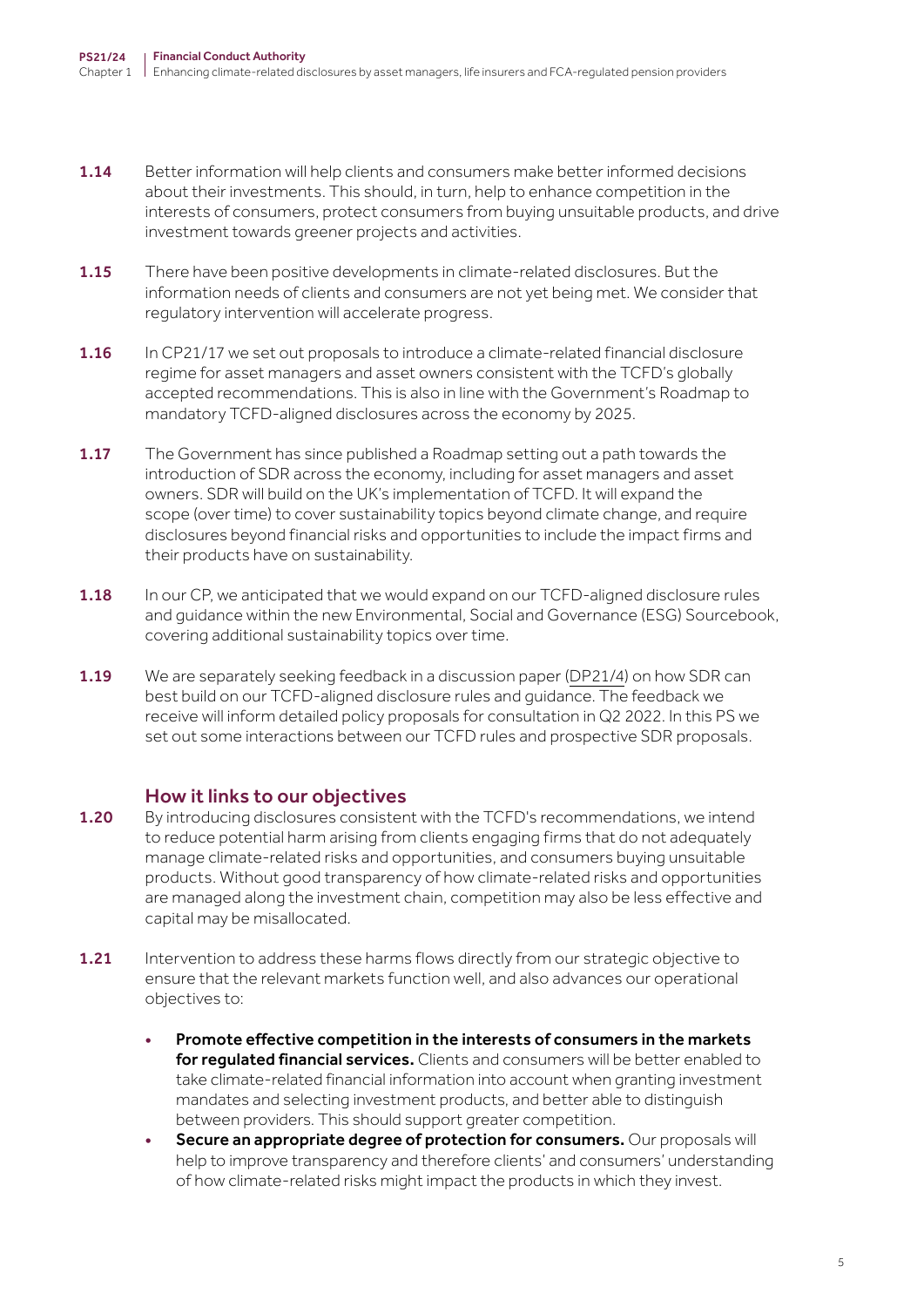Protect and enhance the integrity of the UK financial system. Greater transparency and consistency on firms' climate-related investment policies and outcomes can improve the assessment of climate-related risks and opportunities across the market, and enhance asset pricing and capital allocation decisions.

# What we are changing

- 1.22 In this PS, we confirm that we are introducing a new ESG Sourcebook to the FCA Handbook containing rules and guidance for asset managers and certain FCA-regulated asset owners to make disclosures consistent with the TCFD's recommendations.
- 1.23 Our rules require in-scope firms to make disclosures on an annual basis at:
	- **Entity-level** an annual TCFD entity report published in a prominent place on the main website of the firm's business setting out how they take climate-related matters into account in managing or administering investments on behalf of clients and consumers
	- Product-level disclosures (including a core set of climate-related metrics) on the firm's products and portfolios made publicly in a prominent place on the main website of the firm's business and included or cross-referenced in an appropriate client communication, or made upon request to certain eligible institutional clients
- 1.24 The rules are accompanied by quidance to help firms determine whether their disclosures are consistent with the TCFD's recommendations and recommended disclosures, and/or our requirements.
- 1.25 The instrument giving effect to the new rules is included in Appendix 1. The rules will apply to 34 asset management and 12 asset owner firms in the first phase of implementation from 1 January 2022. Once fully implemented they will apply to 140 asset management and 34 asset owner firms. The firms in scope represent £12.1 trillion in assets under management (AUM) and administered in the UK, capturing 98% of both the UK asset management market and held by UK asset owners.

# Outcome we are seeking

- 1.26 By introducing our rules, we are creating a regulatory framework that will support in-scope firms' contribution to wider Government aims to achieve a net zero economy by 2050.
- 1.27 Figure 1 of [CP21/17](https://www.fca.org.uk/publication/consultation/cp21-17.pdf) sets out the causal chain by which we expect enhanced climate-related disclosures to help address potential harms and advance our objectives. As described in CP21/17, we want to achieve 3 outcomes:
	- Better outcomes for clients and consumers. Greater transparency about how firms are managing climate-related risks and opportunities in their investment decisions will help clients and consumers take those factors into account when granting investment mandates and selecting products. It will also enable them to hold their providers to account. Better information on these factors should support a more competitive market. Given the global nature of many in-scope firms' asset management and administration business, rules consistent with the TCFD's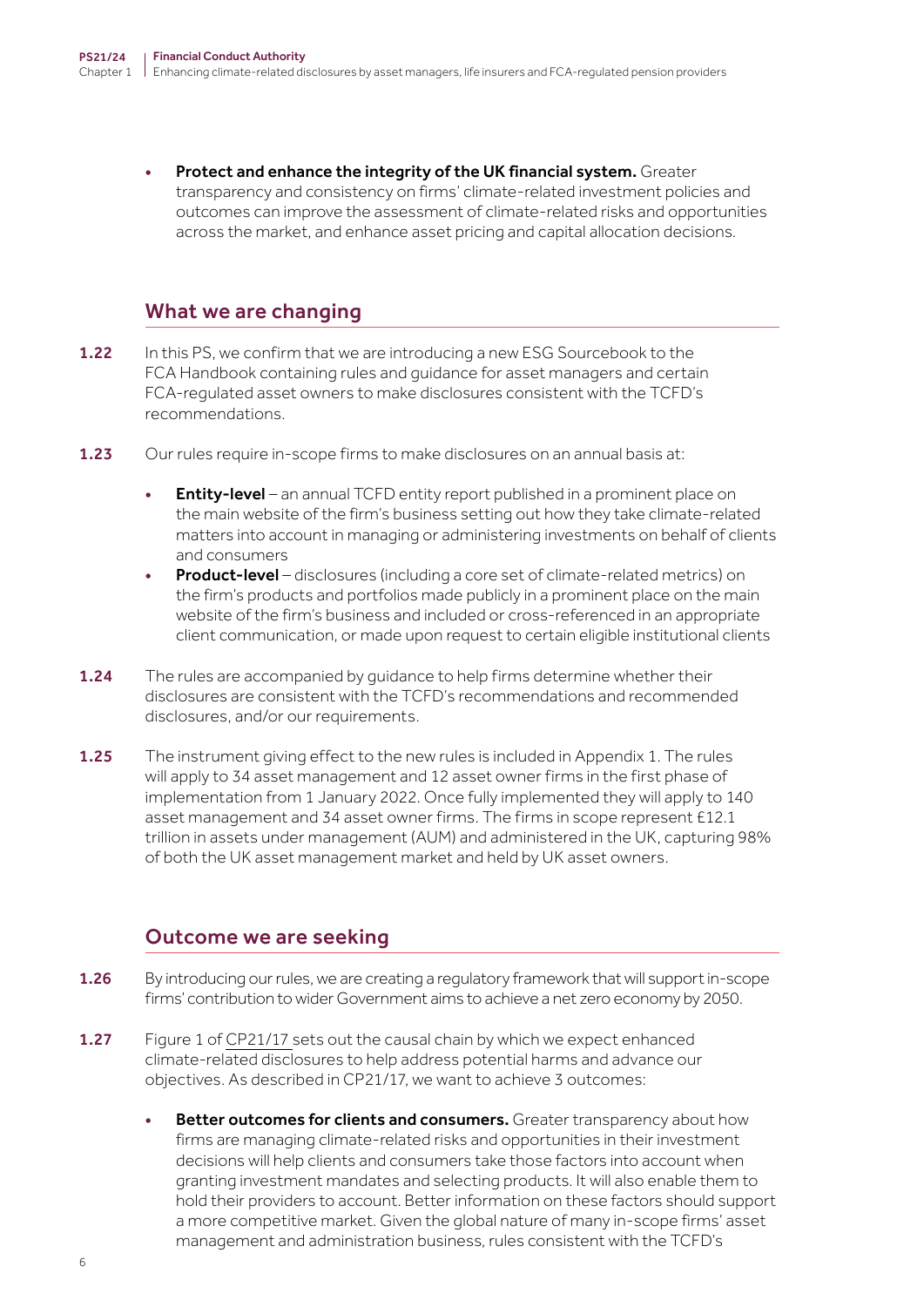recognised global framework are also likely to benefit clients' and consumers' decision-making internationally.

- Deeper consideration of climate-related risks and opportunities by in-scope firms. Our rules promote a structured approach to considering climate-related risks and opportunities by in-scope firms, improving investment outcomes for clients and consumers. This should also encourage an ecosystem of service providers to develop and deliver analytical tools, data, guidance and thought leadership. Better transparency about how firms are addressing climate-related risks and opportunities will help markets price assets more accurately and allocate capital more effectively. This should lead to a smoother transition to a lower-carbon economy.
- Coordinated information flow along the investment chain. The appropriate pricing of risks and efficient allocation of capital depends on all parties along the investment chain providing decision-useful information to one another. Our complementary TCFD-aligned disclosure rules and guidance for listed issuers aim to promote the flow of information from companies in the real economy to asset managers and asset owners, supporting their assessment of the climate-related risks and opportunities associated with their investments (or prospective investments). Our rules in this PS aim to support firms sharing onward information to clients and consumers. Clients may require this information to help fulfil their own regulatory obligations.

# Measuring success

- 1.28 As discussed in CP21/17, we will measure the success of our intervention with:
	- Market outcomes. We will be successful if new disclosures enable clients and consumers to make better informed decisions when granting mandates and selecting investment products. This may lead to markets rewarding those firms that have invested more in their capabilities to manage climate-related risks and opportunities, by driving capital towards those firms. This may help to encourage the transition to a net zero economy. However, it may not be straightforward to isolate the impact of our measures from other complementary initiatives to support the climate transition.
	- **Supervision.** As set out in our [Strategy for Positive Change](https://www.fca.org.uk/publications/corporate-documents/strategy-positive-change-our-esg-priorities), we are working to embed net zero and wider ESG considerations in all our policy work, as well as our market oversight, supervision, authorisations and enforcement. We expect authorised firms to adopt the standards effectively, not just in anticipation of supervisory attention. Nevertheless, we expect to conduct supervision in this area, both through resolving problems we identify and proactively once the first disclosures are made. We have also been exploring the role that data and analytics can play to help supervise sustainability-related disclosures, including via a [Sustainability TechSprint](https://www.fca.org.uk/firms/innovation/regtech/techsprints) held in October 2021.
	- **Ongoing industry liaison.** We will gather views on the effectiveness of the new regime through ongoing industry liaison, including via the Climate Financial Risk Forum (CFRF).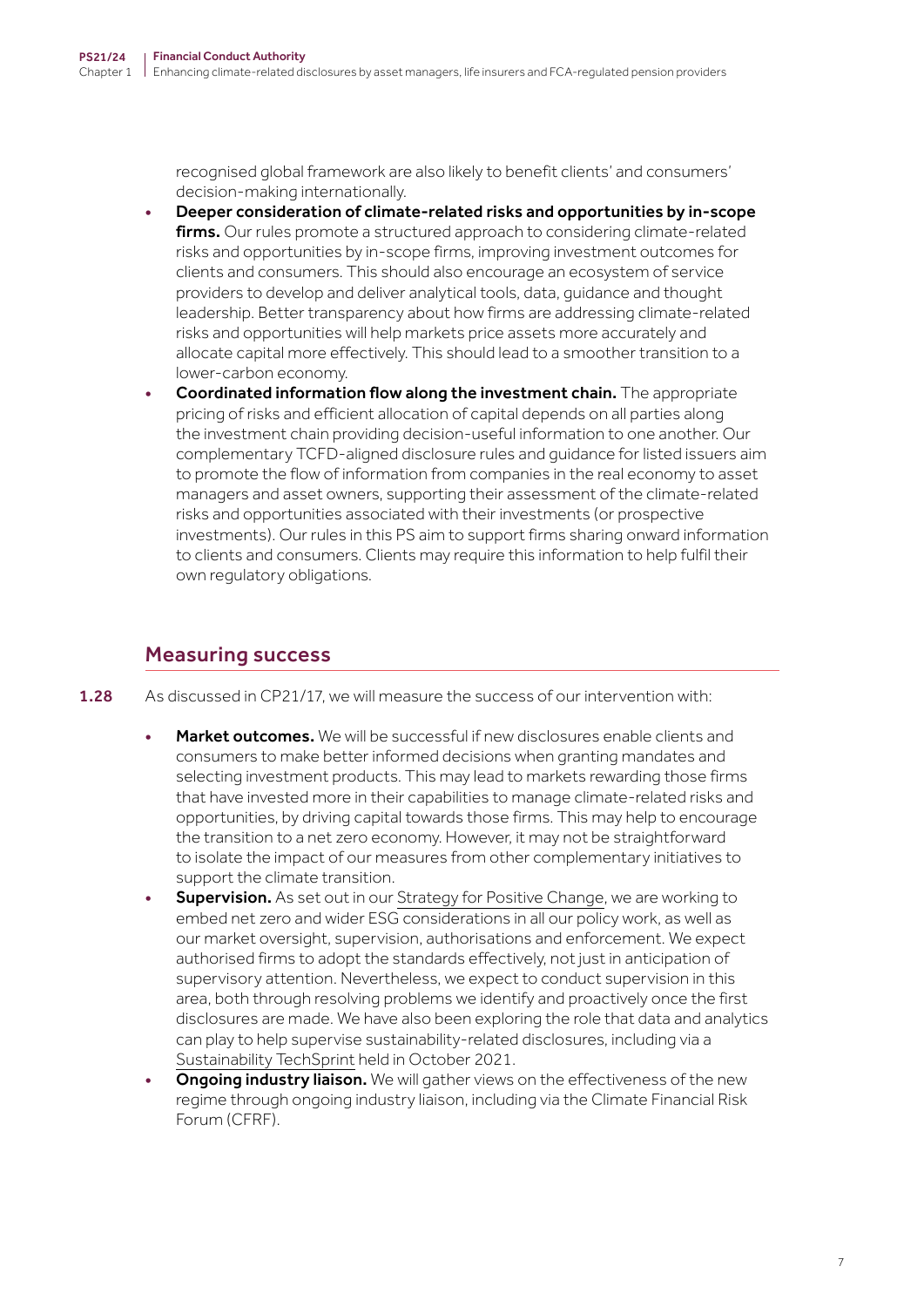# Summary of feedback and our response

- 1.29 We received 87 responses to our consultation. Overall, there was good support for our proposals. However, several challenges were highlighted, most notably in relation to data gaps and methodological challenges.
	- Data availability and use of proxies/assumptions. Several respondents agreed that data and methodological gaps shouldn't be a limiting factor to firms' making climate-related disclosures. However, many were concerned that the use of proxies and assumptions where data gaps and methodological challenges are severe could lead to potentially misleading, inconsistent, and inaccurate disclosures that do not provide clients and consumers with meaningful metrics. Further reflecting these concerns, many respondents did not consider that quantitative scenario analysis at product-level would be decision-useful at this stage.
	- Core and additional metrics. Overall, there was broad support for disclosure of our proposed baseline of core metrics, subject to addressing concerns regarding data and methodological challenges. Most respondents did not agree that metrics must be disclosed according to both the TCFD and EU Sustainable Finance Disclosure Regulation (SFDR) methodologies. They considered that this would be confusing, particularly to retail investors. Respondents noted further challenges with our list of additional metrics, including that demonstrating 'best efforts' to disclose these additional metrics could be costly and burdensome, and this would not be proportionate to the output.
	- Transition plans. Several respondents mostly civil society stakeholders strongly encouraged the FCA to mandate disclosure of transition plans. Since the publication of our CP, at COP26, the Treasury also [announced](https://www.gov.uk/government/publications/fact-sheet-net-zero-aligned-financial-centre/fact-sheet-net-zero-aligned-financial-centre) its intention to require disclosure of transition plans across the financial sector.
	- 'On demand' disclosures. Several respondents anticipated that they would need to respond to multiple requests for disclosures 'on demand' at different reference points and in different formats, therefore creating a significant burden. Some suggested that we develop a 'common template' for these disclosures. Others were concerned about the provision of underlying data due to licensing considerations.
	- **Scope.** Most respondents broadly agreed with our proposed scope of entities and products. We received several requests for clarifications regarding whether specific categories of firm or product were in scope. These included whether Occupational Pension Schemes (OPS) firms should be in scope given the potential duplication of disclosures with those under Department for Work and Pensions (DWP) regulations. In addition, we received strong feedback that our threshold for exemption (firms with less than £5 billion in AUM) should be reviewed and lowered now or in the near future.
	- **Timing.** Although most respondents broadly agreed with our timing, many commented on the sequencing with respect to rules for both listed issuers and pension scheme trustees. Some also noted challenges in obtaining information from smaller firms due to the phasing of our implementation. A small number of respondents noted other challenges, such as work needed for system and process development and linking to financial reporting periods.
	- Cross-referencing to other related parties' disclosures. Most respondents welcomed the flexibility to make disclosures at the level of consolidation most relevant to the business model of the in-scope firm. We received some feedback on accessibility and practicalities.
	- Audience. Several respondents were concerned that a retail audience would not be able to understand climate-related disclosures under our rules, particularly the metrics. Some were also concerned about being able to make disclosures that both meet the granular needs of an institutional audience and retail investors' needs for simpler information.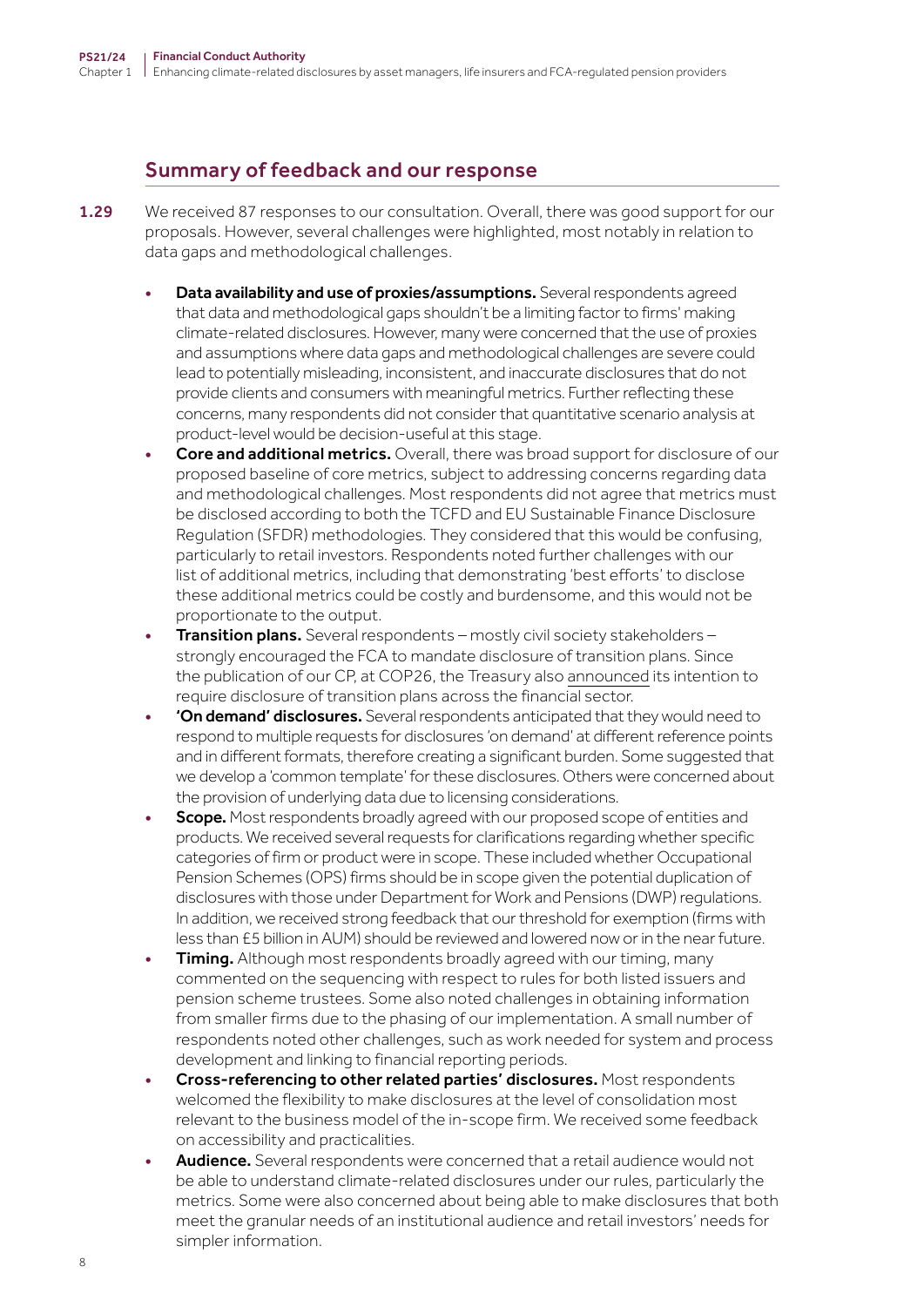- 1.30 Having considered the feedback received, we have finalised our rules with some changes and additional guidance as summarised below.
	- Data gaps and use of proxies/assumptions. We have added further rules and guidance to clarify that we will not require firms to disclose information (eg, in relation to metrics or quantitative scenario analysis or examples) if data gaps or methodological challenges cannot be addressed through use of proxies and assumptions, or if to do so would result in disclosures that are misleading. We also clarify that we expect such data gaps or methodological challenges to be transitional and consider that they are only likely to arise in relation to certain asset classes. We require firms to explain where and why they have not been able to disclose, as well as the steps they will take to improve the completeness and the quality of disclosure.
	- Core and additional metrics. Given our policy approach is to remain consistent with the TCFD framework, we are only mandating disclosure of core metrics using TCFD methodologies. We have also amended the requirement to disclose additional metrics from a 'best efforts' basis to 'as far as reasonably practicable'.
	- **Transition plans.** We have added an additional quidance provision to clarify that a firm headquartered in, or operating in, a country that has made a commitment to a net zero economy is encouraged to consider the extent to which it has considered that commitment in developing and disclosing its transition plan.
	- On demand. We have amended the 'on demand' obligation to require that firms provide a report to clients at a single reference point consistent with public disclosures, or at date agreed between the client and the firm, and in a 'reasonable' format. We reiterate that our rule on the provision of additional underlying climate-related data to clients is limited to where reasonably practicable and permitted under licensing arrangements.
	- **Scope.** We have made some technical amendments to clarify our intended scope of firms and products. This includes limiting the requirement on OPS firms to make 'on demand' disclosures only. We will review the £5 billion AUM exemption threshold after 3 years of disclosures.
- 1.31 We elaborate on these changes and our response to other areas of feedback in Chapter 3.

# Equality and diversity considerations

- 1.32 We have considered the equality and diversity issues that may arise from the actions set out in this PS.
- 1.33 Overall, we do not consider that the proposals materially impact any of the groups with protected characteristics under the Equality Act 2010. We consider that, by helping to make relevant markets function well, improving climate-related disclosures will benefit all consumers.
- 1.34 However, we will continue to consider the equality and diversity implications of our regulations once the final rules are in force.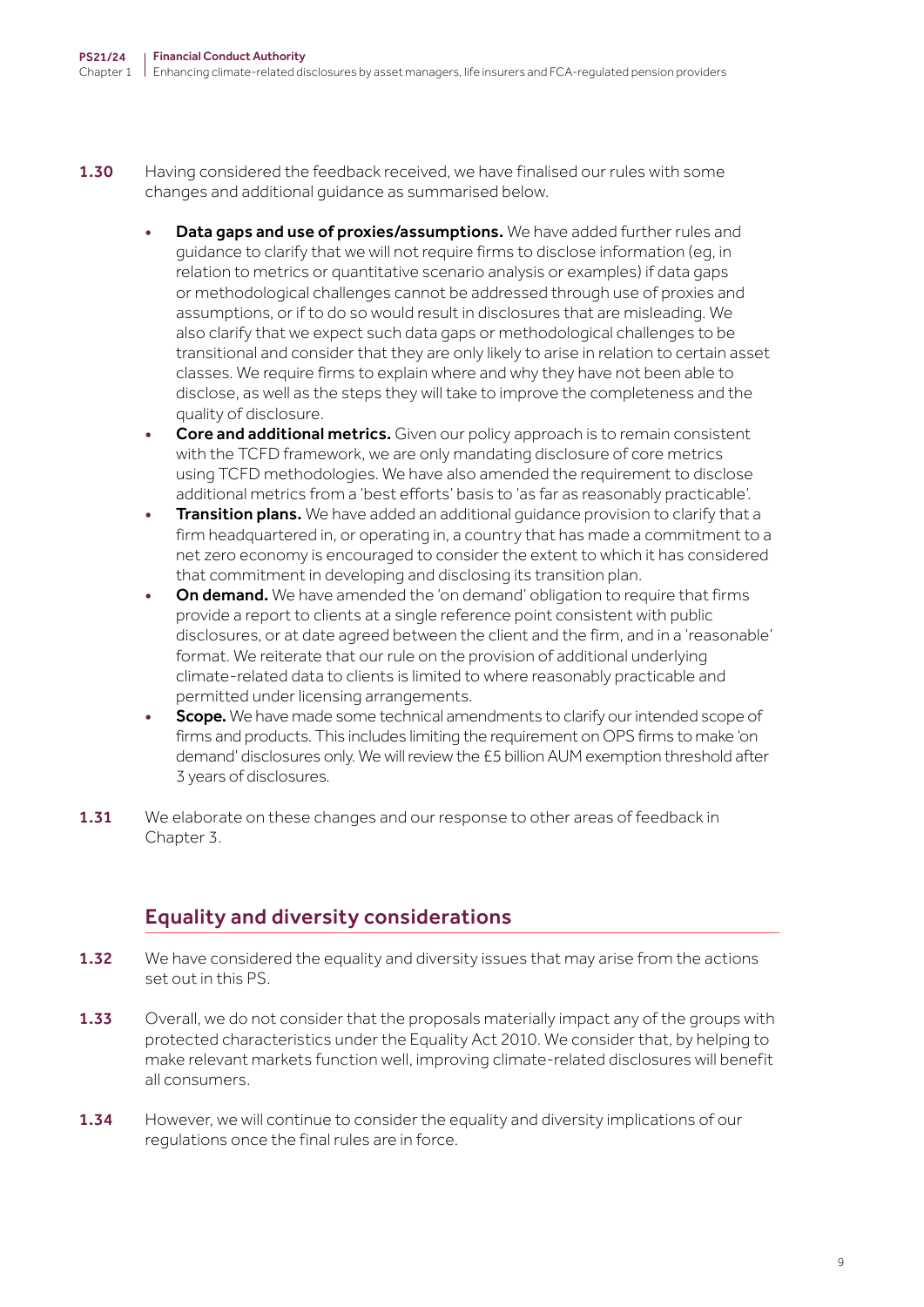# Next steps

- 1.35 Our new climate-related disclosure rules will apply from 1 January 2022 for the largest in-scope firms and 1 year later for smaller firms above the £5 billion exemption threshold. The first public disclosures in line with our requirements must be made by 30 June 2023.
- 1.36 Firms that are directly affected should familiarise themselves with the details of the rules and associated guidance, and consider what arrangements they need to ensure that they are able to meet the requirements. We acknowledge that many larger firms are already making voluntary TCFD-aligned disclosures. In-scope firms will need to ensure their reports or cross-referenced reports meet our requirements.
- 1.37 We recognise that the industry is still developing in terms of data, methodologies, and guidance. Some stakeholders called for technical and/or sector-/asset class-specific guidance in certain areas. We encourage an industry-led approach to developing such guidance and will continue to engage with such work, including in our role as co-chair of the CFRF.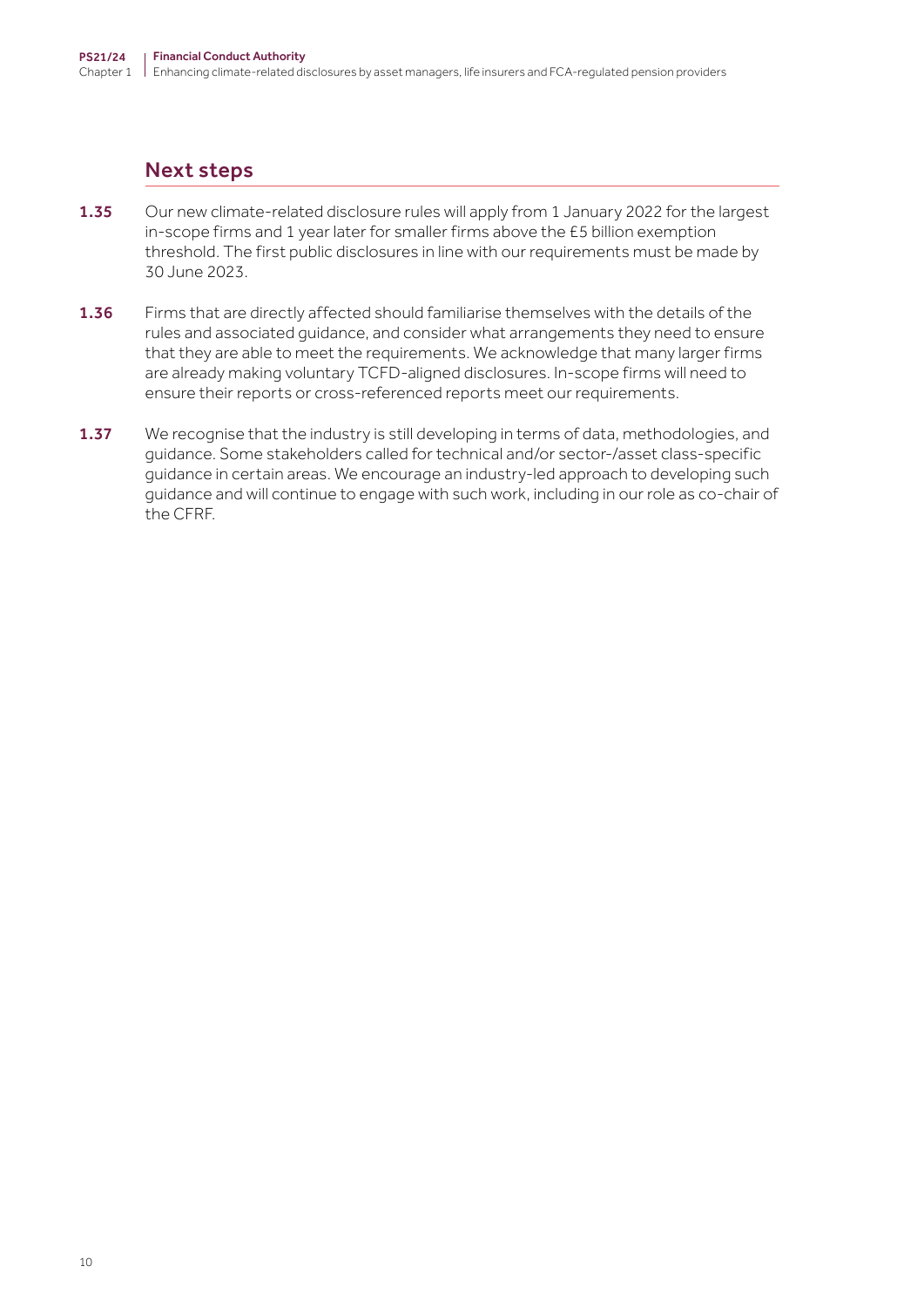# <span id="page-10-0"></span>2 The wider context of this policy statement

- 2.1 COP26 and developments leading up to it have highlighted the important steps policy-makers, regulators, industry and wider society are already taking to manage the risks and opportunities of climate change. But there is much more to do.
- 2.2 In this chapter, we summarise some key global and domestic developments that are relevant to this PS and the actions we are taking.

# Updates from the TCFD

- 2.3 In 2017, the TCFD published a set of recommendations which have become the leading framework for climate-related financial disclosures, counting more than 2,800 supporters over 89 jurisdictions. This includes 1,069 financial institutions responsible for assets of \$194 trillion, according to the latest [TCFD Status Report](https://www.fsb.org/wp-content/uploads/P141021-1.pdf).
- 2.4 A number of jurisdictions are also taking action to implement the TCFD's recommendations, including Japan, Singapore and Hong Kong. The US Securities and Exchange Commission has also committed to [consulting on proposals](https://www.sec.gov/news/testimony/gensler-2021-09-14) to introduce climate-related disclosure requirements following overwhelming engagement (just under 6,000 responses) with its call for [public input](https://www.sec.gov/news/public-statement/lee-climate-change-disclosures) published earlier in the year.
- 2.5 Alongside the status report, the TCFD also published an updated implementation [annex](https://assets.bbhub.io/company/sites/60/2021/07/2021-TCFD-Implementing_Guidance.pdf) and guidance on climate-related [metrics, targets and transition plans](https://assets.bbhub.io/company/sites/60/2021/07/2021-Metrics_Targets_Guidance-1.pdf). This followed a [consultation](https://assets.bbhub.io/company/sites/60/2021/05/2021-TCFD-Metrics_Targets_Guidance.pdf) during the summer of 2021. These new documents provide:
	- updates to specific elements of the TCFD's 2017 all-sector guidance and the supplementary guidance for the financial sector (for certain recommended disclosures within the 'Strategy' and 'Metrics and Targets' recommendations)
	- additional guidance in a standalone document on metrics, targets and transition plans, to:
		- identify a set of climate-related metrics that all organisations should disclose;
		- provide guidance on selecting and disclosing climate-related targets;
		- describe how organisations might include information on their transition plans in their disclosures;
		- and to help preparers disclose decision-useful information on metrics, targets and transition plans and link those disclosures with estimates of financial impacts
- 2.6 As part of their consultation, the TCFD published a [Technical Supplement](https://assets.bbhub.io/company/sites/60/2021/05/2021-TCFD-Portfolio_Alignment_Technical_Supplement.pdf), developed by the Portfolio Alignment Team (PAT), to gather feedback on portfolio alignment metrics. Following responses to the consultation, PAT published a final [technical](https://www.tcfdhub.org/wp-content/uploads/2021/10/PAT_Measuring_Portfolio_Alignment_Technical_Considerations.pdf)  [considerations report](https://www.tcfdhub.org/wp-content/uploads/2021/10/PAT_Measuring_Portfolio_Alignment_Technical_Considerations.pdf). However, this was published as a PAT document, and does not constitute a core document of the TCFD. We have therefore not referenced this document in our final guidance (see Chapter 3).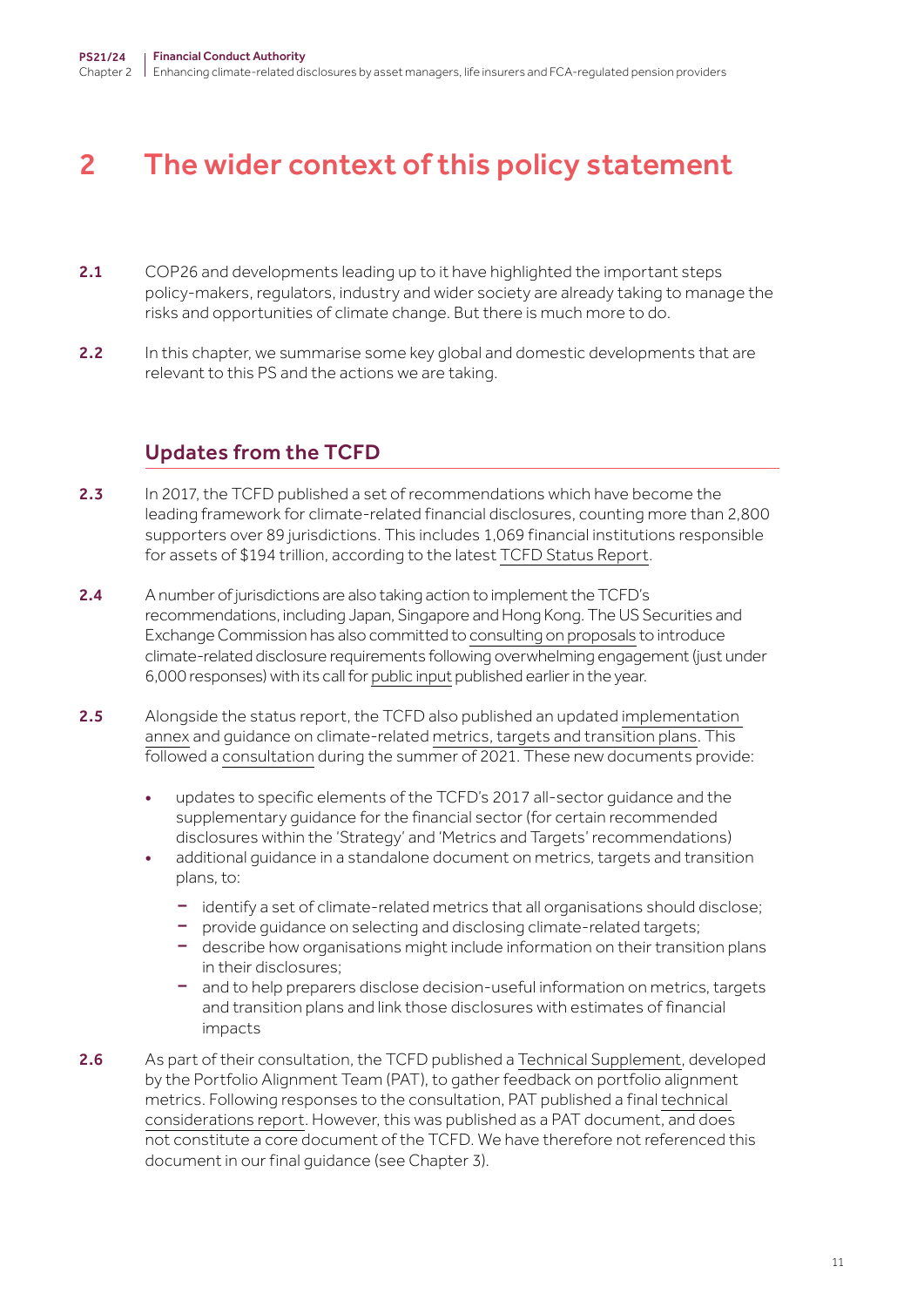# International standards and recommendations

- 2.7 During COP26, the International Financial Reporting Standards (IFRS) Foundation [officially launched](https://www.ifrs.org/news-and-events/news/2021/11/ifrs-foundation-announces-issb-consolidation-with-cdsb-vrf-publication-of-prototypes/) the International Sustainability Standards Board (ISSB) which will provide a comprehensive global baseline of high-quality sustainability disclosure standards to meet investors' information needs. These standards will build on the TCFD's recommendations, while adding specificity and granularity to meet the growing and urgent demand for consistent, comparable and reliable corporate sustainability disclosures.
- 2.8 The ISSB's future standards will begin with climate and expand to other sustainability factors over time. Alongside the launch of the ISSB, a working group established by the IFRS Foundation Trustees [published](https://www.ifrs.org/groups/technical-readiness-working-group/#resources) a package of recommendations to give the new board a 'running start' in its development of standards.
- 2.9 We strongly welcome and are closely involved in these developments as co-chair of a workstream on issuers' sustainability disclosures under the International Organization of Securities Commissions (IOSCO). IOSCO [welcomed](https://www.iosco.org/news/pdf/IOSCONEWS625.pdf) the IFRS Foundation's progress and will look to endorse the future ISSB standards, subject to those standards meeting its expectations.
- 2.10 The UK joined Finance Ministers and Central Bank Governors from 40 other jurisdictions in [welcoming](https://www.gov.uk/government/news/uk-welcomes-work-to-develop-global-sustainability-reporting-standards-alongside-36-international-partners) the launch of the ISSB. Moreover, communiques from the [G7](https://www.g7uk.org/g7-finance-ministers-and-central-bank-governors-communique/) and [G20](https://www.g20.org/wp-content/uploads/2021/07/Communique-Third-G20-FMCBG-meeting-9-10-July-2021.pdf) during the summer of 2021 both voiced members' support for mandatory implementation of the TCFD's recommendations and welcomed the work of the IFRS Foundation.
- 2.11 Although the ISSB standard is being developed for corporate reporting, some asset managers and asset owners will disclose against those standards where they form part of a corporate group. Firms will also rely on data disclosed by corporates to produce their own disclosures. We expect that our climate-related disclosure rules for listed issuers will be updated in due course to reference the ISSB's reporting standards, once endorsed for use in the UK.
- 2.12 In November, IOSCO published [recommendations for regulators and policy makers](https://www.iosco.org/library/pubdocs/pdf/IOSCOPD688.pdf) to consider in developing sustainability-related regulations for asset managers. The areas covered are closely linked to our rules for TCFD-aligned disclosures and the development of proposals for SDR disclosures and investment labels.
- 2.13 We are also considering IOSCO's recommendations on ESG ratings and data products [providers](https://www.iosco.org/library/pubdocs/pdf/IOSCOPD690.pdf) (published in November 2021). We sought feedback on these issues in a discussion chapter of [CP21/18](https://www.fca.org.uk/publication/consultation/cp21-18.pdf) and intend to publish a feedback statement in H1 2022. The Government is considering bringing ESG data and ratings providers into the scope of our authorisation and regulatory perimeter. It intends to set out further detail next year.

# UK Government's Green Finance Strategy

2.14 The UK Government set its [Green Finance Strategy](https://assets.publishing.service.gov.uk/government/uploads/system/uploads/attachment_data/file/820284/190716_BEIS_Green_Finance_Strategy_Accessible_Final.pdf) in 2019, publishing a year later an indicative [Roadmap](https://assets.publishing.service.gov.uk/government/uploads/system/uploads/attachment_data/file/933783/FINAL_TCFD_ROADMAP.pdf) to implementing TCFD-aligned disclosures across the whole UK economy.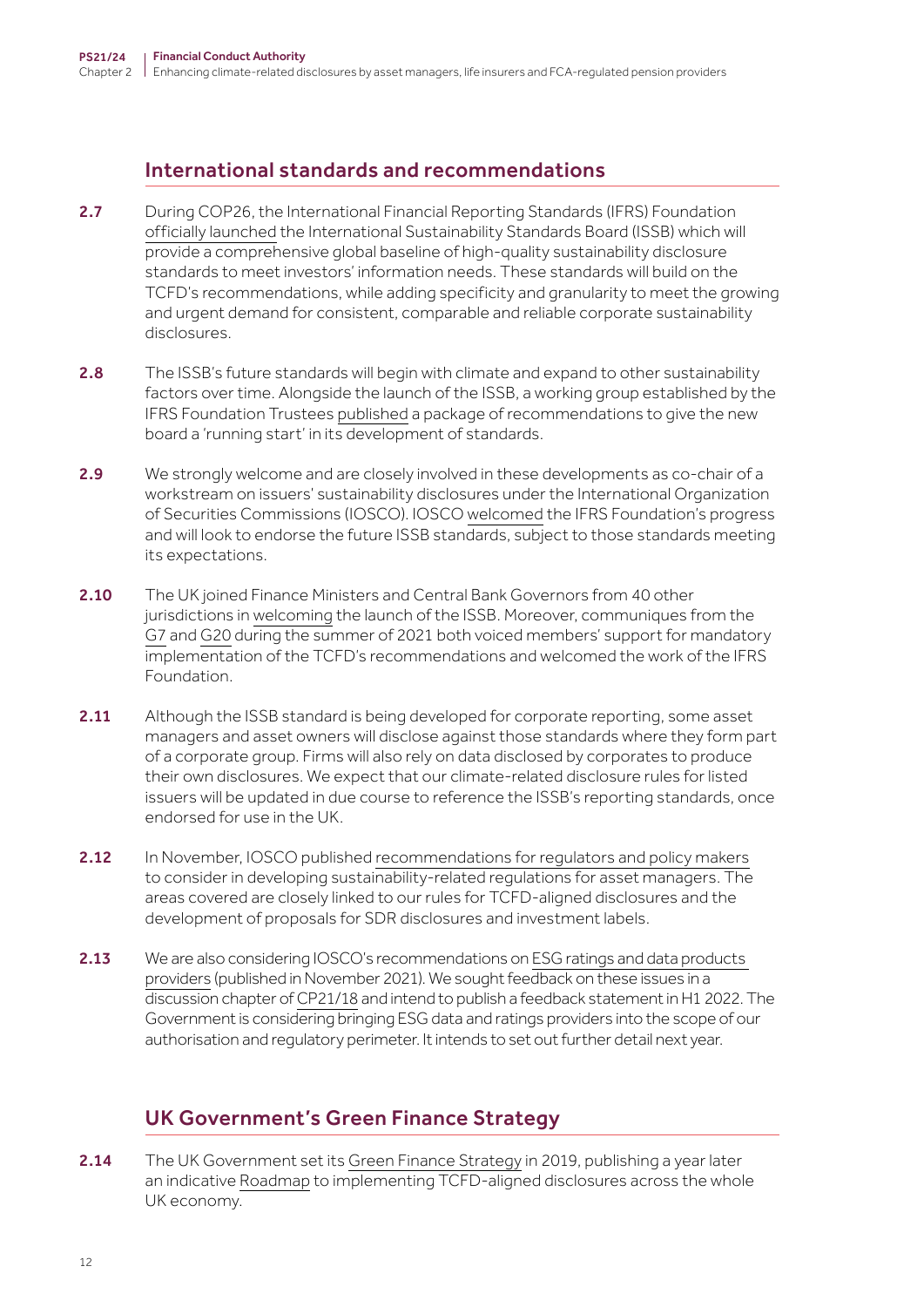- 2.15 Since then, we finalised our TCFD-aligned rule for premium listed issuers ([PS20/17](https://www.fca.org.uk/publication/policy/ps20-17.pdf)); the Department for Business, Energy & Industrial Strategy (BEIS) introduced into Parliament its [regulations](https://www.legislation.gov.uk/ukdsi/2021/9780348228519/contents) requiring climate-related financial disclosures within the Companies Act 2006; and DWP introduced requirements for [trustees](https://www.legislation.gov.uk/uksi/2021/839/contents/made) of occupational pension schemes. DWP's rules came into force on 1 October 2021, with the largest schemes and authorised master trusts required to publish their first TCFD-aligned disclosures within 7 months of the end of the scheme year.
- 2.16 We engaged closely with BEIS and DWP to ensure consistency of requirements, to support the flow of information along the investment chain.
- 2.17 In July 2021, the Chancellor announced further ambitions on green finance in his [Mansion House speech,](https://www.gov.uk/government/speeches/mansion-house-speech-2021-rishi-sunak) which were elaborated in October 2021 in the Government's [Roadmap to Sustainable Investing](https://assets.publishing.service.gov.uk/government/uploads/system/uploads/attachment_data/file/1026224/CCS0821102722-006_Green_Finance_Paper_2021_v5_Bookmarked_48PP.pdf). These included 2 key initiatives that will require action from us: SDR and sustainable investment labels (see below).
- 2.18 During COP26, the Chancellor also [announced](https://www.gov.uk/government/news/chancellor-uk-will-be-the-worlds-first-net-zero-financial-centre) that the UK would be the first net zero-aligned financial centre. This means requiring listed companies, asset managers and asset owners to disclose transition plans that consider the Government's net zero commitment or explain why not. The Government will set up a high-level Taskforce to develop a 'gold standard' for transition plans, which we will be involved in. This Taskforce will coordinate with international efforts under the Glasgow Financial Alliance for Net Zero. We have set out our expectations for disclosure of transition plans as part of TCFD-aligned disclosures in Chapter 3.

# SDR and investment labels

- 2.19 The Government's [Roadmap to Sustainable Investing](https://assets.publishing.service.gov.uk/government/uploads/system/uploads/attachment_data/file/1026224/CCS0821102722-006_Green_Finance_Paper_2021_v5_Bookmarked_48PP.pdf) builds on the economy-wide implementation of the TCFD's recommendations. The Roadmap introduces an integrated and holistic regime, the SDR, that will bring together new and existing sustainability reporting requirements for businesses (including listed companies), the financial sector and investment products. The Government also set out the work to develop a labelling and classification regime for investment products.
- 2.20 Over time, the SDR will extend disclosure requirements beyond climate change and, with its link to the planned UK Green Taxonomy, cover sustainability impacts in addition to sustainability risks and opportunities. In the Roadmap, the Government clarifies the key role standards set by the ISSB are expected to play in delivering on the corporate reporting pillar.
- 2.21 We will have an important role to play in contributing to the implementation of the Government's ambitions in the Roadmap. We expect our TCFD-aligned entityand product-level disclosure requirements to act as a foundation for the broader sustainability disclosures for asset managers and asset owners.
- 2.22 We currently envisage a 3-tiered system consisting of: product labels to help consumers navigate the range of investment products on offer; a consumer-friendly layer of disclosure containing key decision-useful information; and a more detailed layer of entity- and product-level disclosures building from TCFD requirements. We are seeking views on this approach in [DP21/4](https://www.fca.org.uk/publication/discussion/dp21-4.pdf).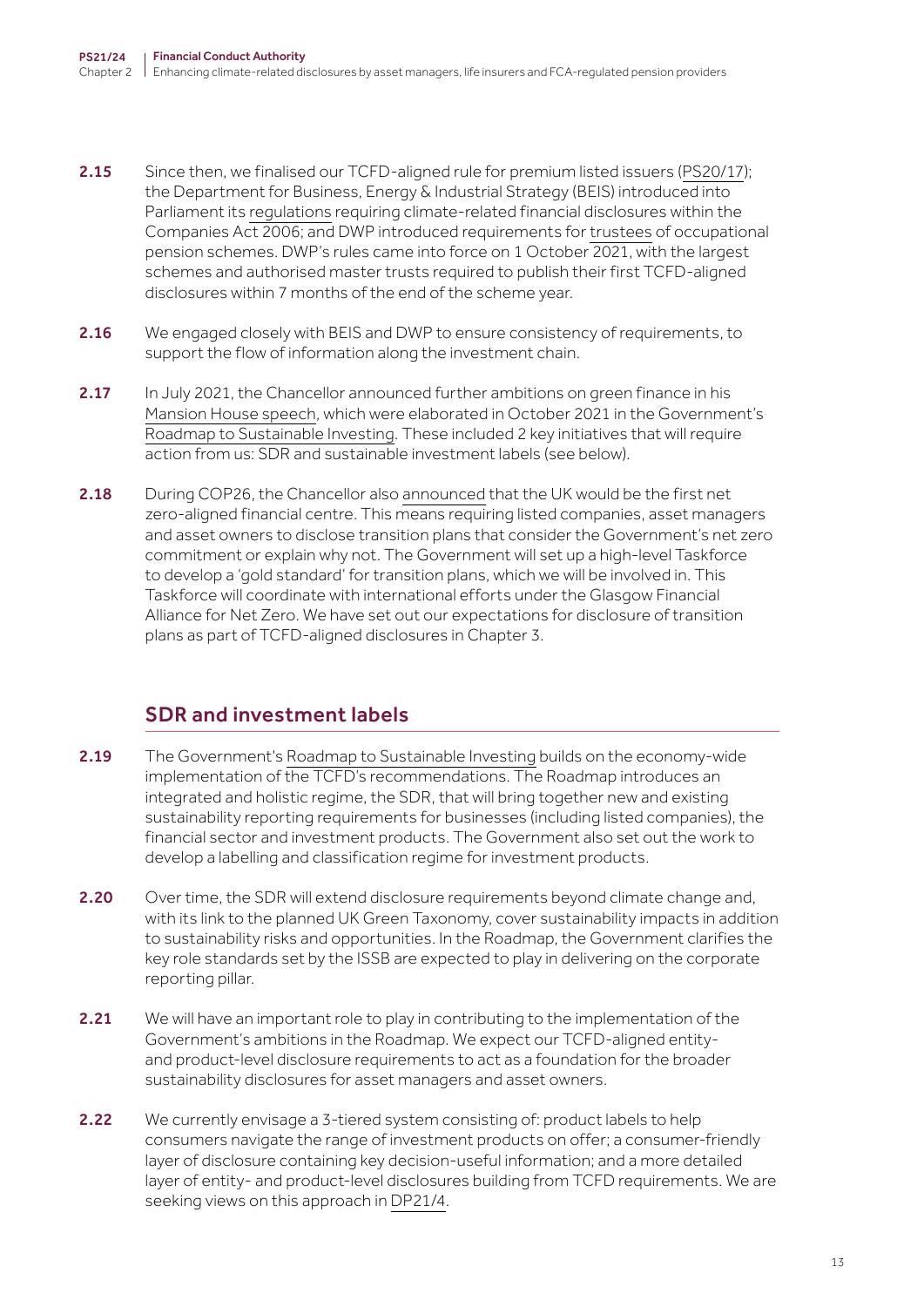### *Early views on a product labelling and disclosure system*

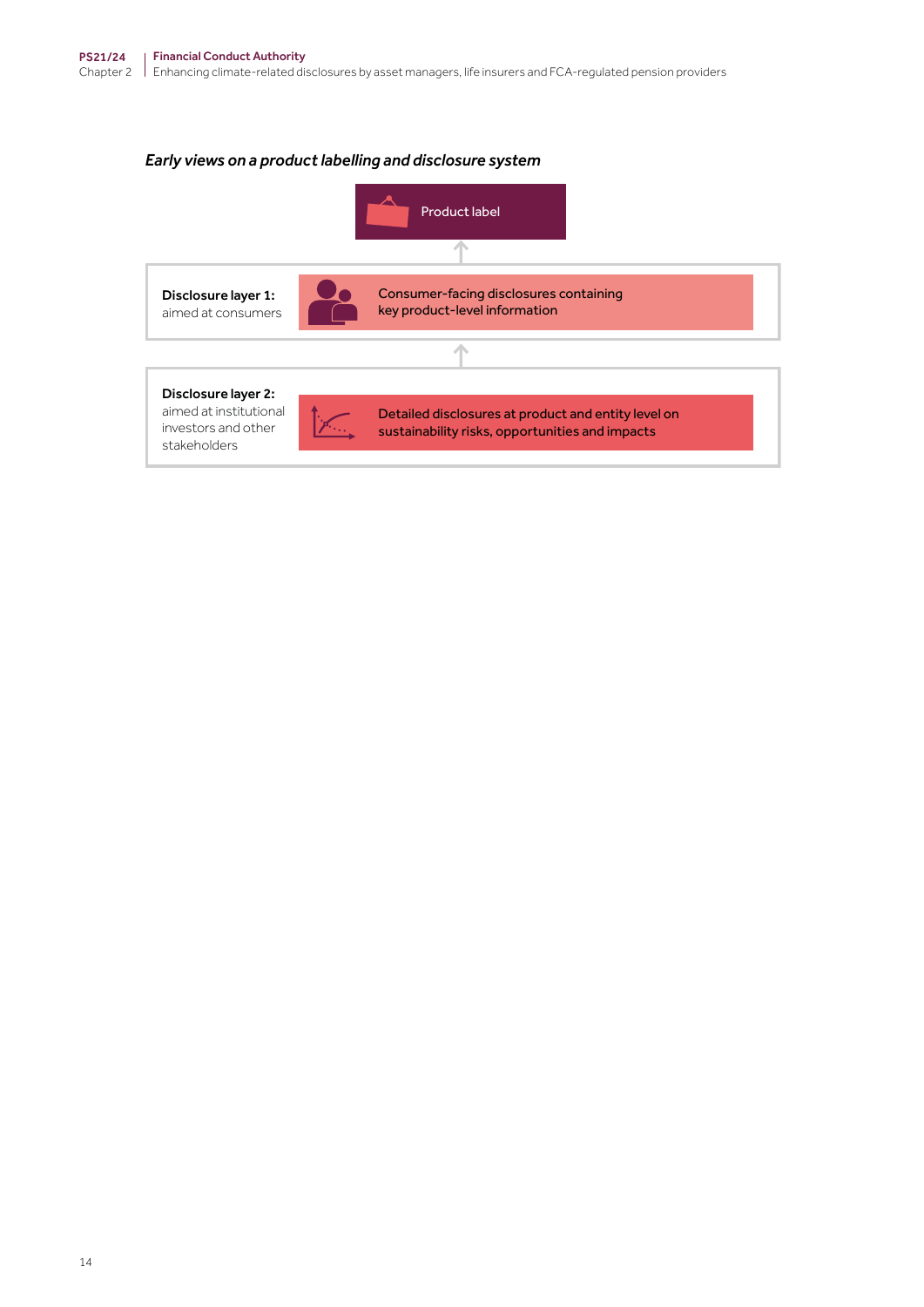# <span id="page-14-0"></span>3 Summarising feedback and our final approach

3.1 In this section we summarise the feedback we received on our proposed new rules and guidance for asset managers, life insurers and FCA-related pension providers to make disclosures consistent with the TCFD's recommendations and recommended disclosures. We also outline our response and approach to the final rules and guidance.

# Feedback to our proposals

- 3.2 In CP21/17 we proposed to introduce a climate-related financial disclosure regime for asset managers, life insurers and FCA-regulated pension providers consistent with the TCFD's recommendations. In particular, we proposed the following:
	- Entity-level disclosures. Firms would be required to publish, annually, a 'TCFD entity report' on how they take climate-related risks and opportunities into account in managing or administering investments on behalf of clients and consumers. We proposed that these disclosures be made in a prominent place on the main website for the firm's business, and cover the entity-level approach to all assets managed by the UK firm.
	- **Product or portfolio-level disclosures.** Firms would be required to produce, annually, a baseline set of consistent, comparable disclosures in respect of their products and portfolios, including a core set of metrics. Depending on the type of firm and/or product or portfolio, we proposed that these disclosures would either:
		- be published in a TCFD product report in a prominent place on the main website for the firm's business, while also being included, or cross-referenced and hyperlinked, in an appropriate client communication, or
		- be made upon request to certain eligible institutional clients
- 3.3 We received 87 responses from a range of stakeholders: regulated firms; professional services firms; trade associations; civil society stakeholders; and others, including data providers.
- 3.4 A list of non-confidential respondents is set out in Annex 1. We also engaged extensively with stakeholders during the consultation period including via a series of roundtables. We thank respondents for their engagement.
- **3.5** The feedback we received is summarised in the rest of this chapter under the following themes:
	- Data availability and use of proxies and assumptions (Q4)
	- Core metrics and calculation methodologies (Q11 and Q12)
	- TCFD guidance on metrics, targets and transition plans (Q13)
	- Additional metrics (Q14)
	- 'On demand' disclosures and underlying data to clients ( $Q10$  and  $Q17$ )
	- Scope entity level  $(Q1)$
	- $Scope$  product level  $(Q2)$
	- Timing (Q3)
	- Cross referencing to group, affiliate, or delegated managers' reports (Q5, Q8, and Q9)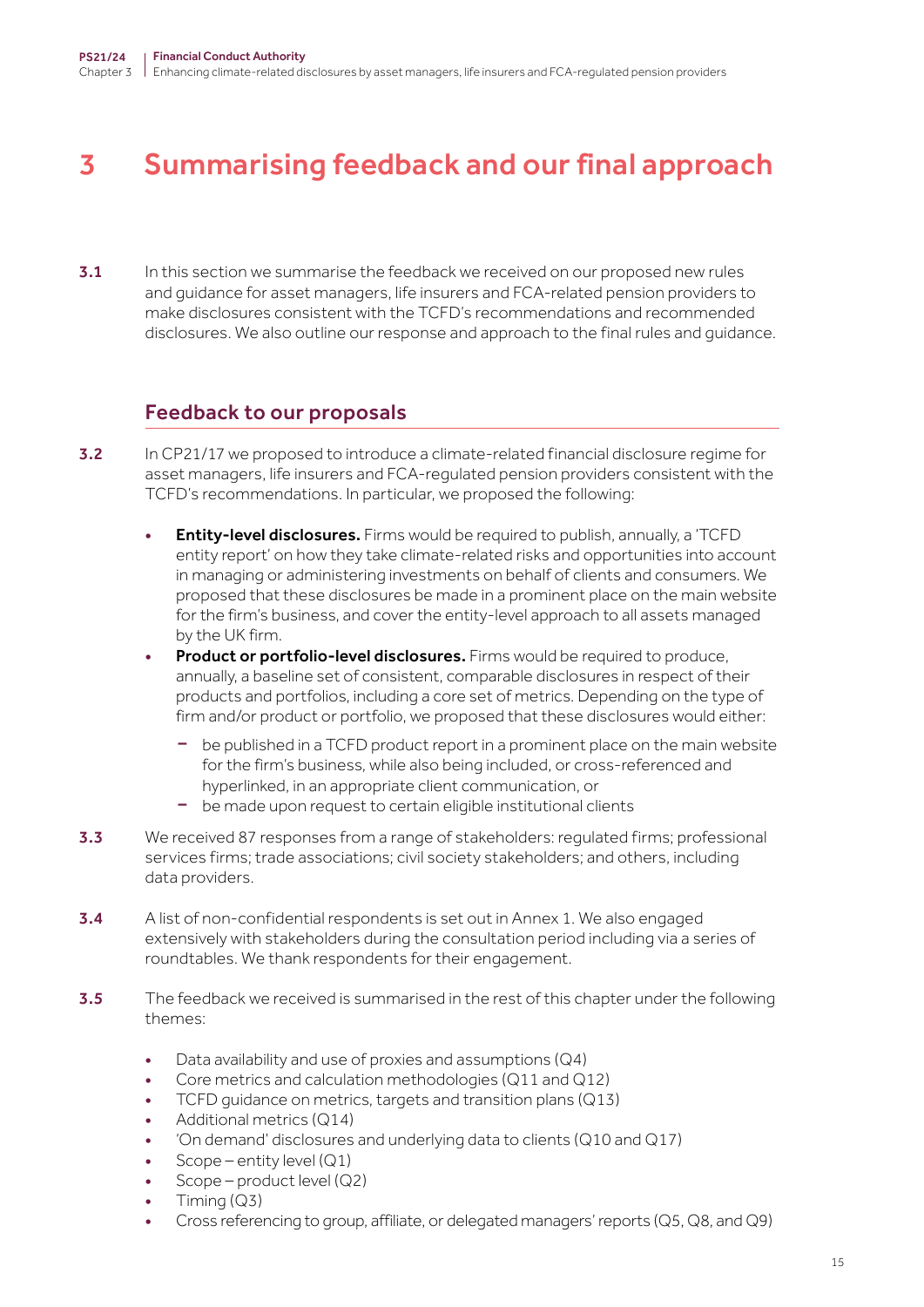- Entity level governance, strategy, risk management, including scenario analysis (Q6)
- Targets (Q7)
- Product level governance, strategy, risk management, including scenario analysis (Q15 and Q16)
- Specific proposals for asset owners (Q18 and Q19)
- Audience institutional and retail
- Cost benefit analysis (Q20)
- Supervision and enforcement
- 3.6 Overall, there was broad support for most of our proposals. Respondents recognised the importance of increased transparency on climate risks and opportunities and welcomed consistency with the TCFD's globally accepted framework. Many stakeholders further encouraged the FCA to work with other domestic and international stakeholders to ensure consistency of disclosures, including on sequencing and timing.
- **3.7** A small number of respondents felt the proposals did not go far enough and would prefer mandatory climate-related disclosures, as well as transition plans, for all asset managers and asset owners. Some also queried the prioritisation of disclosures on climate risks and opportunities over other, perhaps more financially material, risks (eg other sustainability topics such as social factors).
- **3.8** On balance, given the positive support for most proposals and the direction of travel, we have decided to proceed to make final rules and guidance with a few changes to reflect feedback in certain areas.

## Data availability and use of proxies/assumptions

- **3.9** In our CP, we acknowledged that there would be gaps in the data needed to calculate some of the metrics for disclosure – at least initially. However, rather than waiting until data were fully available – which could be many years, notwithstanding the good progress being made towards international sustainability reporting standards under the IFRS Foundation – we proposed that asset managers and asset owners rely as necessary on proxies and assumptions. They would be required to describe their methodologies, providing relevant contextual information and explaining any limitations of the approach.
- 3.10 We asked:
	- Q4: *Would there be significant challenges in using proxy data or assumptions to address data gaps? If so, please describe the key challenges and implications as well as any preferred alternative approach.*
- 3.11 We received 66 responses to this question. Many respondents (27) agreed with the use of proxy data or assumptions to address data gaps. They recognised that data and methodological gaps shouldn't be a limiting factor to firms' making climate-related disclosures and agreed that, pragmatically, we 'need to start somewhere', provided there is sufficient transparency and that the approach will be refined as data improve.
- **3.12** However, more respondents (32) were concerned that this approach could lead to misleading, inconsistent, incomparable and/or inaccurate disclosures that did not provide clients and consumers with decision-useful information.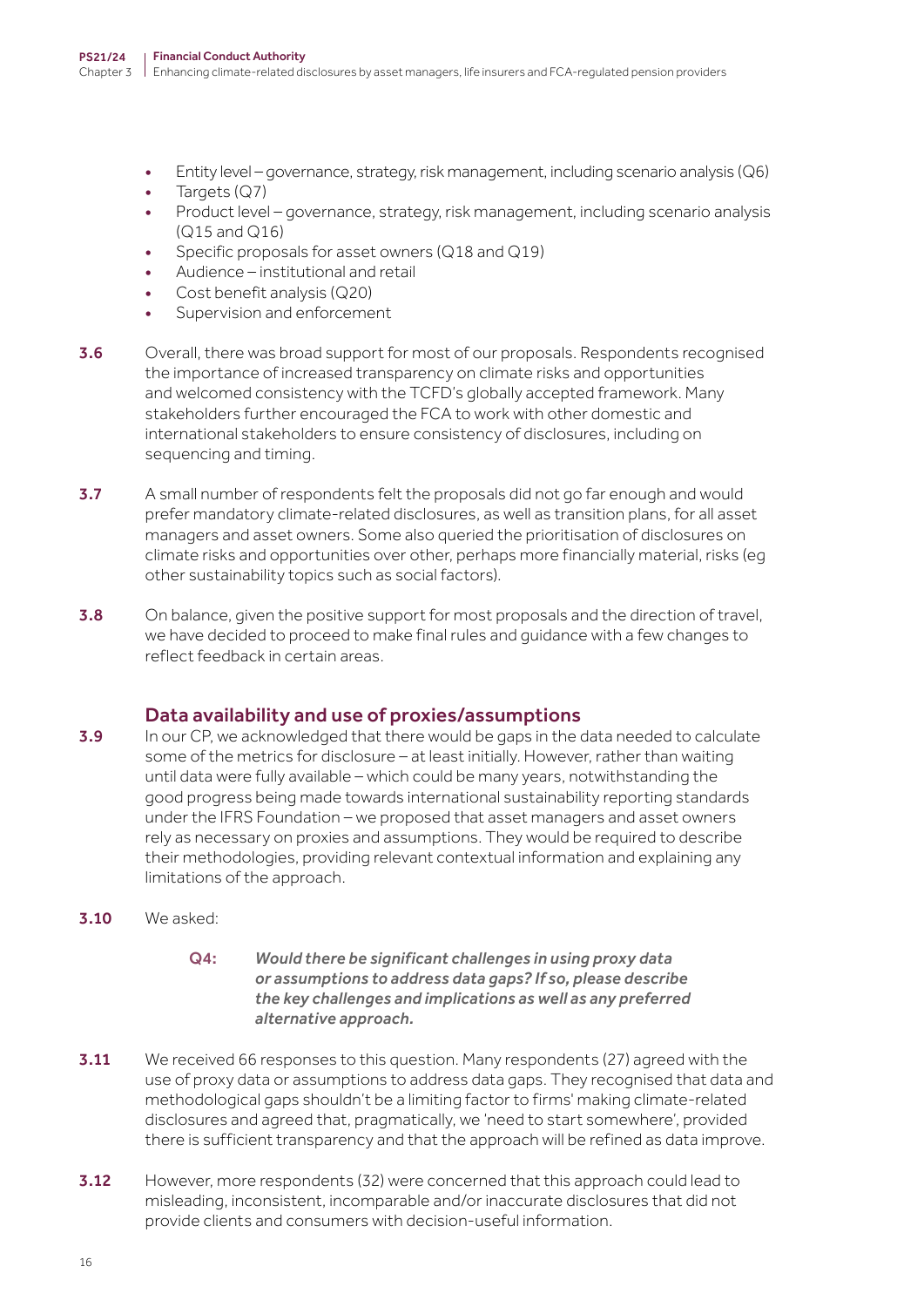- **3.13** A particular concern was those asset classes or companies for which there is limited information on which to base proxies and assumptions. Examples cited included: sovereigns; asset-backed securities; currencies; derivatives; commodities; private equity; private debt; green bonds; real estate; structured finance; venture capital; emerging market assets; and small/microcap companies. Respondents explained that it would be difficult to obtain data in several circumstances, including:
	- where there is no linked issuer
	- where investee company disclosures are not yet mandated
	- for real estate properties occupied by tenants or with other contractual arrangements
	- for small/microcap companies that are not yet making their own disclosures
- **3.14** Further, respondents noted that methodologies for proxies and assumptions are not transparent or verified and can vary over time. For instance: approaches may be subjective; the companies for which data are being estimated may not be comparable; underlying data may be missing, poor quality or qualitative; and firms can choose assumptions that flatter their circumstances. Some therefore called for FCA guidance on methodologies and expectations, or suggested focusing on industry solutions (eg via working groups) to address data gaps and consistency of methodologies.
- **3.15** In addition, some respondents were concerned about increasing firms' reliance on data from third-party providers, noting these providers are unregulated and questioning their liability/responsibility for accuracy. A small number of respondents sought reassurance from the FCA about the potential liability risks involved in disclosing assumptions, or clarity on a disclaimer that they could use. Some also raised concerns about the costs involved in estimating data using either third parties, consultants or in-house expertise.

#### Our response

We acknowledge the general support for the direction of travel in our approach and the proposed use of proxies and assumptions, provided these are transparent. However, we also recognise the concerns about reliance on proxies and assumptions in certain circumstances – especially for certain asset classes.

In finalising our rules, we have sought to find an approach that balances the risk of incomplete or misleading disclosures with the need to 'get started' and thereby encourage industry efforts to improve both data and methodologies. We consider that rolling back our proposals for mandatory disclosures on a whole-of-market baseline of core metrics would create the wrong incentives. Moreover, to do so would also prevent pension scheme trustees' ability to fulfil their obligations under DWP's TCFD-aligned disclosure regulations.

However, reflecting the feedback received, we agree that for certain asset classes it may not yet be possible to calculate meaningful, decision-useful climate-related metrics. Therefore, we have amended our rules to clarify that we will not require firms to disclose information (eg, in relation to metrics or quantitative scenario analysis or examples) if data gaps or methodological challenges cannot be addressed through the use of proxies and assumptions, or if to do so would result in disclosures that are misleading. We require firms to explain where and why they have not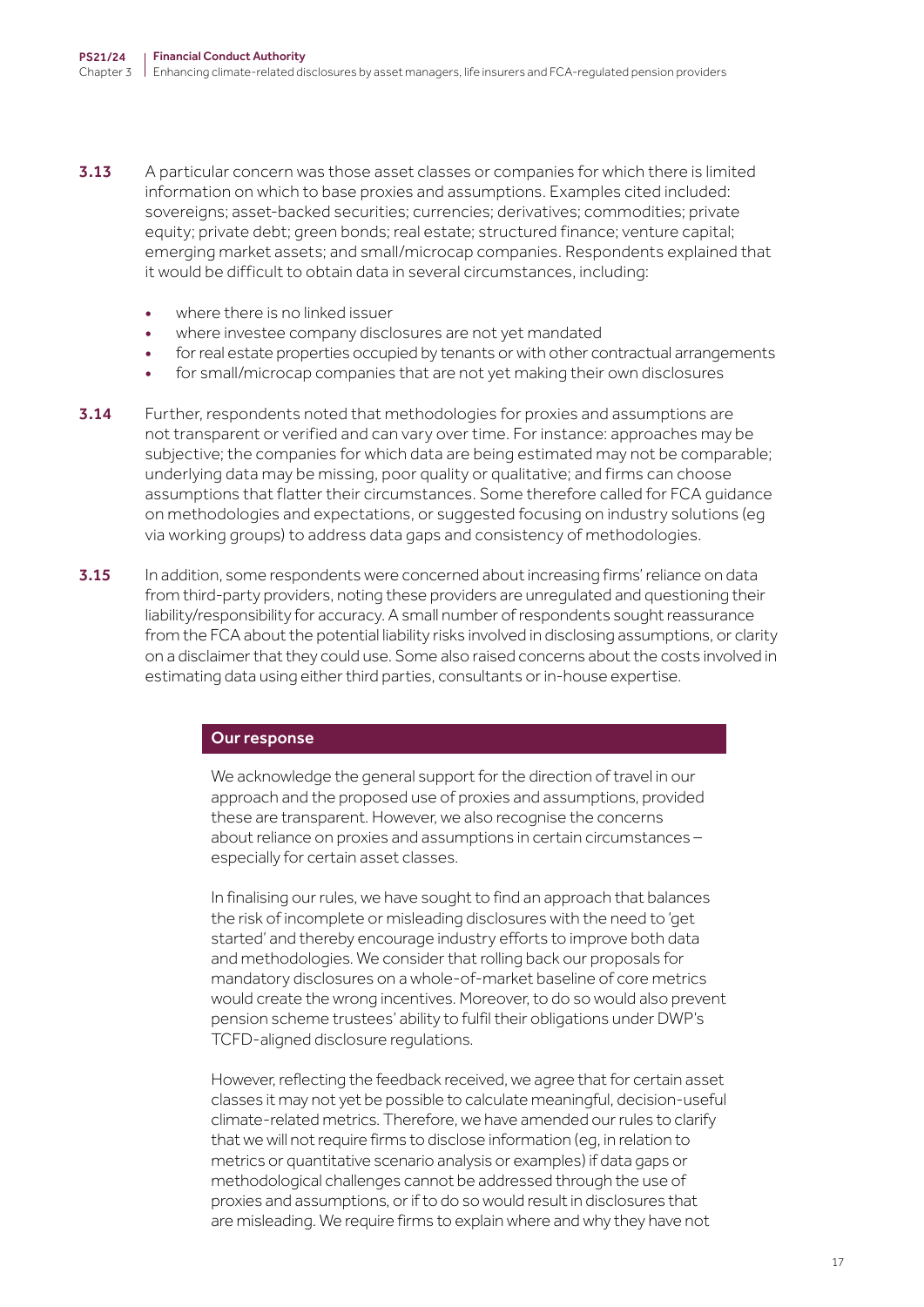been able to disclose, as well as the steps they will take to improve the completeness and the quality of disclosure.

We have added guidance to clarify that we typically only expect missing disclosures where firms face transitional data and methodological challenges. We consider there to be 3 situations:

- Data availability is expected to increase in the near to medium term, for instance in respect of corporate debt and loans, private equity, real assets, and emerging markets. We therefore expect the proportion of missing disclosures to reduce accordingly.
- Data and methodological issues are a medium-term challenge, eg asset-backed securities. We expect the proportion of missing data to reduce in time owing to market pressure and we note ongoing initiatives including the Government's response following its call for evidence in relation to the [Review of the Securitisation Regulation](https://assets.publishing.service.gov.uk/government/uploads/system/uploads/attachment_data/file/1040038/Securitisation_Regulation_Review.pdf).
- Asset classes that present both methodological and interpretability challenges, eg currencies and certain derivatives. We anticipate these challenges to be resolved only over the longer term.

Where, in accordance with this guidance, a firm explains why it is unable to disclose this information under our rules for a particular asset class or product, we would not expect marketing materials relating to the asset class or product to contain quantitative climate-related data.

We have added guidance that firms' explanation of data gaps could state how much of the product/portfolio is covered by reported, estimated, and verified data, and how much is missing. This aims to increase the transparency of the metric disclosed and is consistent with many respondents' suggestions. It is also consistent with a 'data quality' metric, that trustees subject to DWP's regulations may choose to disclose.

We recognise that guidance on data, methodologies and sector- and/ or asset class-specific considerations would be useful to in-scope firms. We consider the industry best placed to develop such guidance. We will continue to use our convening powers (eg through our role as co-chair of the CFRF) to encourage industry progress in developing guidance, tools and best practice, taking due account of international developments.

The CFRF is already engaged in relevant work, having published its [second set](https://www.fca.org.uk/transparency/climate-financial-risk-forum) of industry guides in October. This includes practical guidance on data and metrics, scenario analysis and management of legal risks in climate-related disclosures.

## Core metrics and calculation methodologies

### 3.16 To promote consistency, and to support the flow of information along the investment chain, we proposed that a baseline of core carbon emissions and intensity metrics be disclosed on a mandatory basis, supported by contextual and historical information. These are considered the most widely established climate-related metrics. Occupational pension scheme trustees are also required to disclose these metrics under DWP's regulations. Recognising that data and methodologies for Scope 3 emissions are less developed, we proposed that this metric be disclosed from 2024 by all in-scope firms.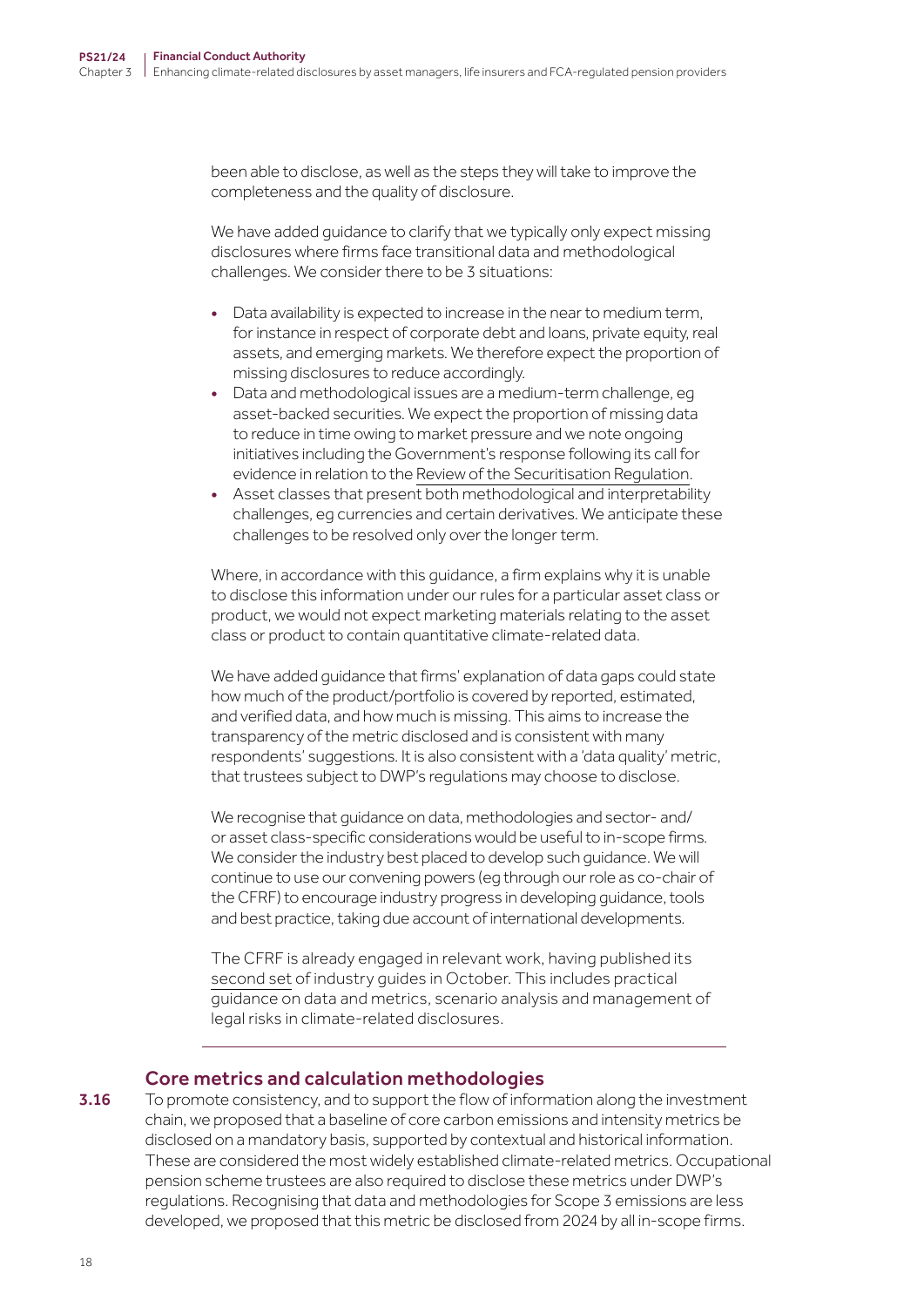- 3.17 Given some differences in the calculation methodologies between the TCFD's recommendations and the EU SFDR – to which some UK firms are subject for their EU business – we proposed that metrics be calculated according to both the TCFD and SFDR methodologies. This would promote consistency of disclosures both across the EU and internationally.
- 3.18 We asked:
	- Q11: *Do you agree with the list of core metrics, including the timeframes for disclosure? If not, what alternative metrics and timeframes would you prefer and why?*
	- Q12: *Do you agree that firms should calculate metrics marked with an asterisk according to both formulas set out in columns A and B of Appendix 3? If not, please explain why, including any challenges in reporting in accordance with either or both regimes.*
- 3.19 Overall, most respondents (43 out of 72) agreed with our proposed baseline of core metrics and timings, particularly welcoming alignment with DWP's requirements. Nevertheless, many respondents echoed wider concerns regarding data and methodological challenges (see paragraphs 3.11–3.15). Suggestions to address this included excluding certain asset classes, applying a more flexible compliance basis, or initially only disclosing in respect of exposures to high emitting sectors.
- 3.20 We received mixed responses regarding the timing and challenges of Scope 3 disclosures. Many noted that there are still significant data gaps and differences in approaches. However, a small number of respondents encouraged disclosure from 2023, observing that Scope 3 is often the largest source of emissions.
- 3.21 We also received technical feedback and calls for more clarity and quidance on specific metrics (eg on the usefulness of the weighted average carbon intensity), or specific strategies or sectors (eg on short positions and calculating metrics for real estate). A small number of respondents also asked for guidance on the expected length of the time series for historical comparisons.
- **3.22** Most respondents to Q12, on our proposal that metrics be calculated according to both the TCFD and SFDR methodologies, disagreed (35 out of 63). Although respondents typically acknowledged the benefits of comparability both across the EU and internationally, they considered that disclosure of the same metrics according to 2 different methodologies would be confusing, particularly for retail investors. Some also noted that it could be costly and burdensome for firms.
- **3.23** Of the respondents that stated a preference, the majority favoured the TCFD's global methodology. Respondents emphasised the need for global alignment in the metrics and the underlying formulas and referenced the future ISSB standard in this regard. Many suggested that the EU SFDR methodology should only be used by firms in scope of those requirements, or if EU clients request it 'on demand'. A small number, however, pointed out that DWP's methodologies are more closely aligned with the EU SFDR approach.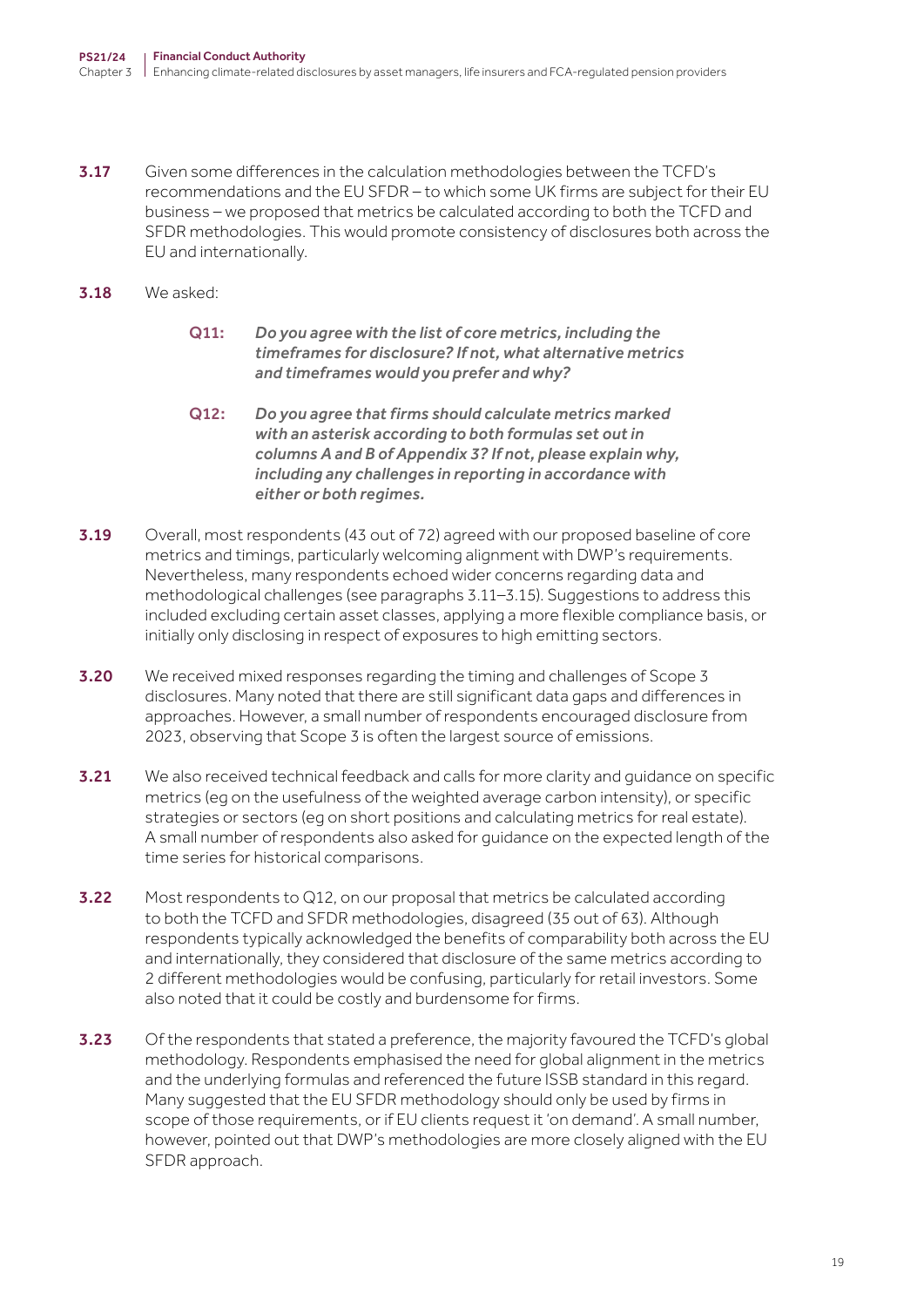#### Our response

Given the majority support for disclosure of our proposed baseline of core metrics, we have retained the full list as consulted on. We have also kept the implementation timeline unchanged, including for Scope 3 to be disclosed from 2024. This recognises the importance of Scope 3 disclosures while allowing slightly more time for data and methodologies to improve. We set out our response to data and methodological challenges in more detail from paragraph 3.11.

We acknowledge calls for more guidance on methodologies. However, we consider the industry to be best placed to develop such guidance. We note, in particular, the CFRF's guidance on [Climate Data and Metrics.](https://www.fca.org.uk/publication/corporate/climate-financial-risk-forum-guide-2021-data-metrics.pdf) This organises metrics into 5 'use cases' according to how they are used or how they can be decision-useful.

Our rule requires historical disclosure of metrics after the first year of preparing a TCFD product report. We will consider if there should be a limit to the length of the time series as part of our post-implementation review.

We acknowledge respondents' concerns about disclosing metrics using 2 different methodologies. Given our overarching policy aim to promote international consistency through application of the widely adopted TCFD framework, we have amended the rule to require disclosure of metrics using the TCFD's methodologies only.

We note, however, that firms may still wish to disclose against both the TCFD and SFDR methodologies, for example to meet EU client needs or increase comparability with products domiciled in the EU. We are considering how to treat overseas funds marketing into the UK, including under the Overseas Funds Regime (OFR), as part of SDR. Firms may also wish to disclose against another methodology that is more common in a specific industry, such as real estate. Our rules do not preclude disclosure against any other methodology in addition to that specified by TCFD, provided that firms follow our guidance on the disclosure of 'other metrics' (ESG 2.3.14G).

We reference the methodologies in the TCFD Annex, the updated version of which includes different formulae for calculating the emissions of specific asset classes in line with the Partnership for Carbon Accounting Financials Standard. We note that firms may disclose metrics in disaggregated form for each asset class. However, they must also disclose the aggregated metric in line with our requirements.

#### TCFD's updated guidance, including transition plans

3.24 We proposed to reference 2 TCFD consultation documents in our final rules and guidance, provided that these were broadly consistent with the versions consulted on. These included: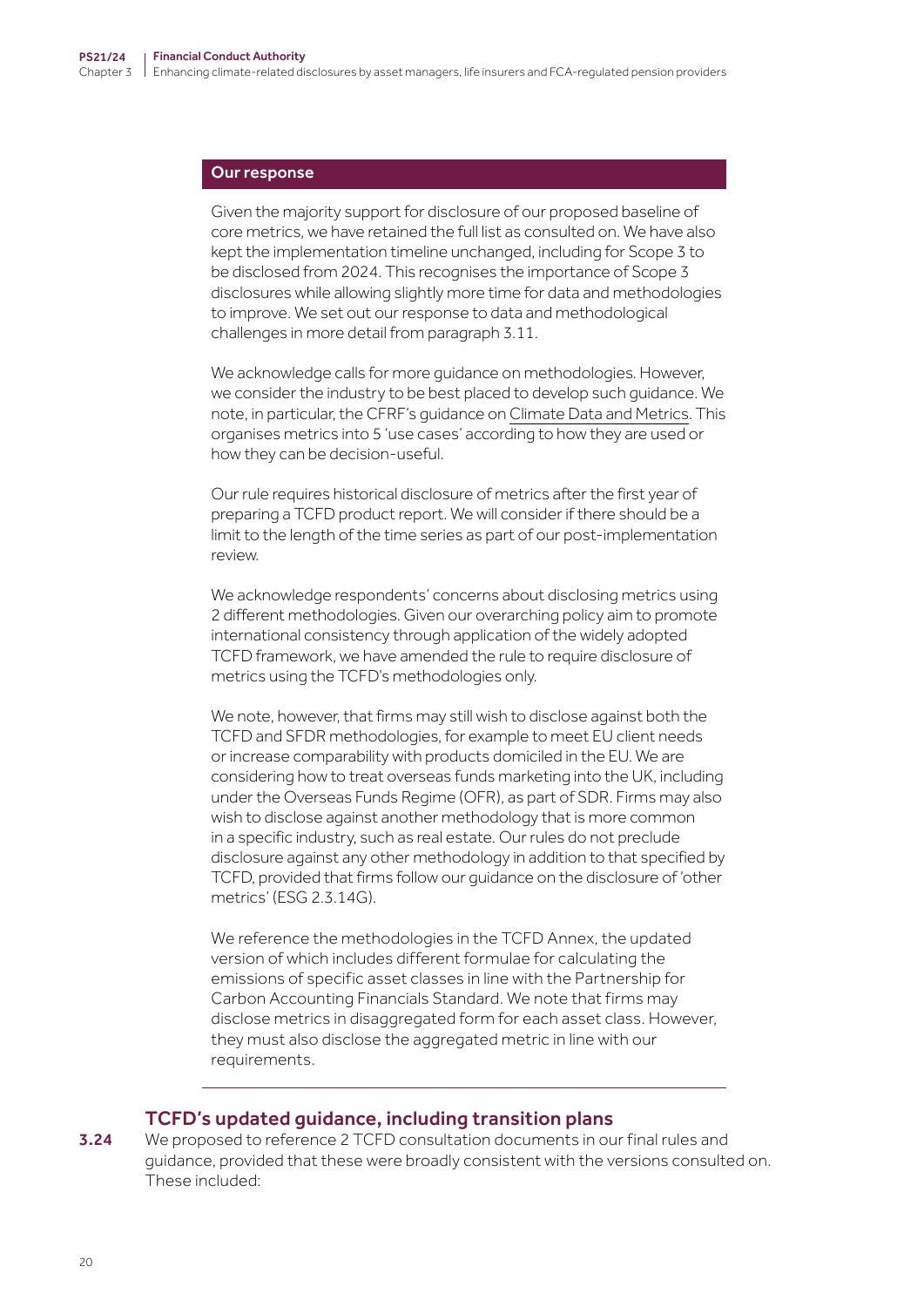- New proposed guidance on metrics, targets and transition plans. This document also proposed consequential edits to the TCFD's existing guidance contained in the TCFD Final Report and in the TCFD Annex.
- A separate proposed technical supplement on measuring portfolio alignment.

#### 3.25 We asked:

- Q13: *Do you agree that, subject to the final TCFD guidance being broadly consistent with that proposed in the current consultation, our proposed rules and guidance should refer to:*
	- a. *The TCFD Final Report and TCFD Annex in their updated versions, once finalised*
	- b. *The TCFD's proposed guidance on metrics, targets and transition plans and the proposed technical supplement on measuring portfolio alignment. If not, what other approach would you prefer and why?*
- 3.26 Most respondents (54 out of 65) agreed with this proposal. However, a small number did not consider that there was sufficient time for firms in scope of our requirements from 1 January 2022 to implement the updated TCFD guidance. Some suggested delaying implementation by a year, or phasing in the requirements. Some respondents preferred to reserve judgement until the TCFD's final guidance was published.
- 3.27 Some respondents also raised concerns about disclosing portfolio alignment in line with the TCFD's guidance. In particular, they expressed concerns about the complexity as well as the lack of data and standardised methodologies.

#### Our response

We have reviewed the TCFD's final guidance materials – the updated implementation annex and accompanying standalone guidance document on metrics, targets and transition plans – and consider that they are broadly consistent with those proposed, as reflected in the TCFD's [overview](https://assets.bbhub.io/company/sites/60/2021/10/October_2021_Metrics_Targets_and_Transition_Plans_Consultation_Summary_of_Responses.pdf) of the changes between the consultation and finalised materials. In light of the positive feedback from respondents, we have referenced both in our rules and guidance respectively.

The [final report](https://www.tcfdhub.org/wp-content/uploads/2021/10/PAT_Measuring_Portfolio_Alignment_Technical_Considerations.pdf) on Portfolio Alignment Metrics was not formally adopted as a TCFD document. We have therefore not referenced this document in our final guidance.

We acknowledge concerns about the timeframe in which to incorporate the new guidance. However, given there is already an 18-month implementation timeframe before the deadline for firms in phase 1 to publish their disclosures, we have not introduced any further delay or flexibilities.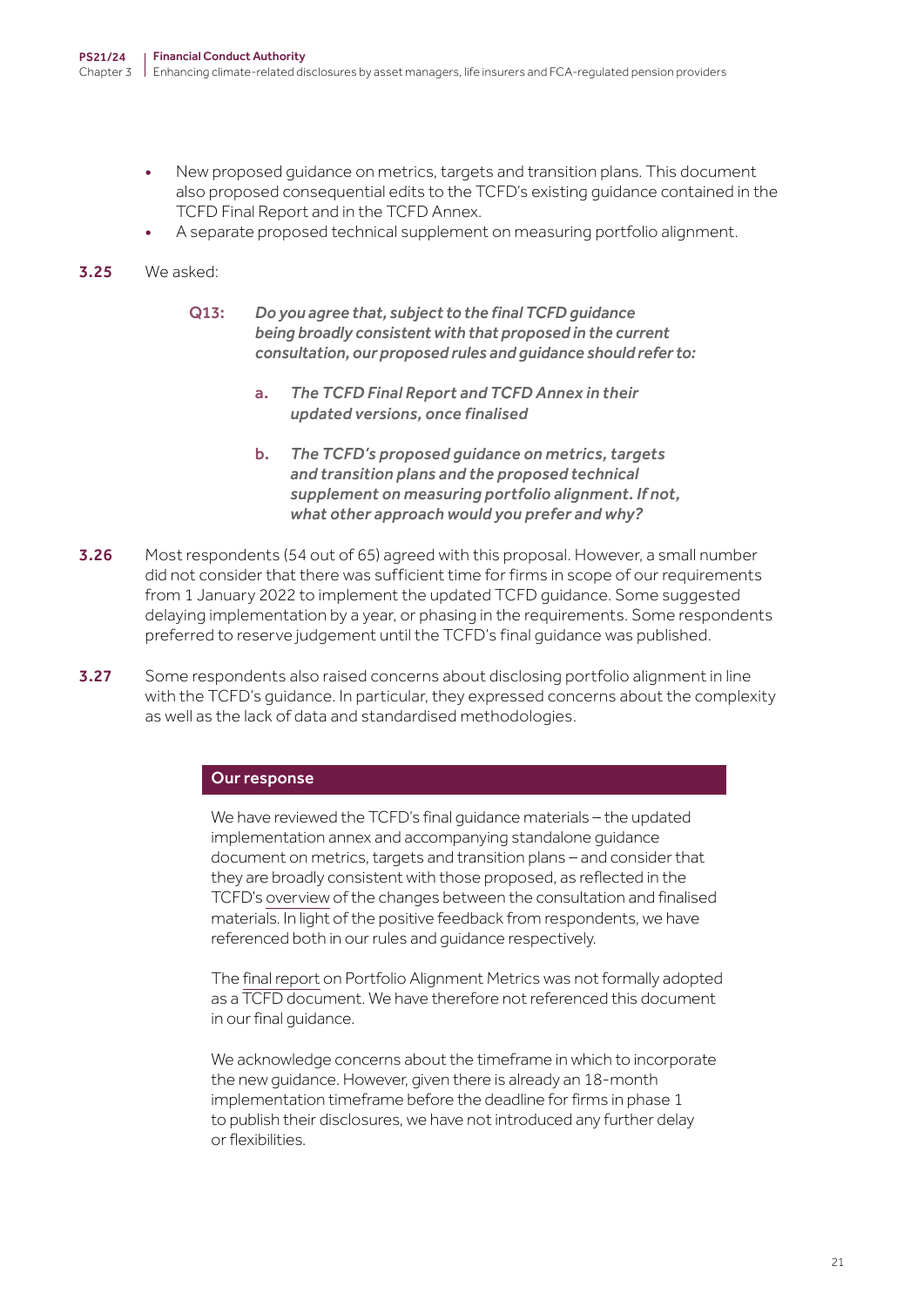We will continue to keep any materials published by the TCFD under review. If there are further changes, we expect to consult on updates to our rules and guidance through our Quarterly Consultation Papers, as appropriate.

#### Transition plans

In their opening remarks and responses to various questions, several respondents – mostly civil society stakeholders – strongly encouraged the FCA to mandate disclosure of transition plans. We agree that this would provide important information to clients and consumers to help them understand how their providers are delivering against any decarbonisation targets they have set and support the transition to net zero. The Government subsequently announced at COP26 its ambition to make the UK the world's first net zero-aligned financial centre and its intention to move towards mandatory disclosure of transition plans.

The TCFD Annex has been updated to include additional guidance for all sectors under strategy b), stating that organisations should describe their plans for transitioning to a low-carbon economy in certain circumstances. Consistent with our consultation proposals, we have amended the definition of the TCFD Annex to refer to the TCFD's finalised version. Our rule (ESG 2.1.6R) now requires firms to take reasonable steps to ensure their disclosures are consistent with the TCFD's new all sector guidance, which includes disclosure of transition plans, to the extent relevant. We consider that these disclosures are most relevant at entity level. Our rules do not anticipate disclosure of transition plans at product level.

We have also included a guidance provision that elaborates on the TCFD's expectation that organisations make disclosures in line with its guidance on transition plans if 'operating in a jurisdiction with an emissions reduction commitment'. We clarify that a firm headquartered in, or operating in, a country that has made a commitment to a net zero economy – such as the UK's commitment under the Climate Change Act 2008 (Order 2019) – is encouraged to consider the extent to which it has considered that commitment when developing and disclosing its transition plan. A firm is further encouraged to explain if it has not considered this commitment.

This is our first step towards more detailed requirements on transition plans. As set out in our recent Strategy for Positive Change, we will do further work to promote well-designed, well-governed, credible and effective net zero transition plans by listed companies and regulated firms. We will also engage with the Transition Plan Taskforce announced by the Government, which will work towards developing 'a science-based 'gold standard' for transition plans'.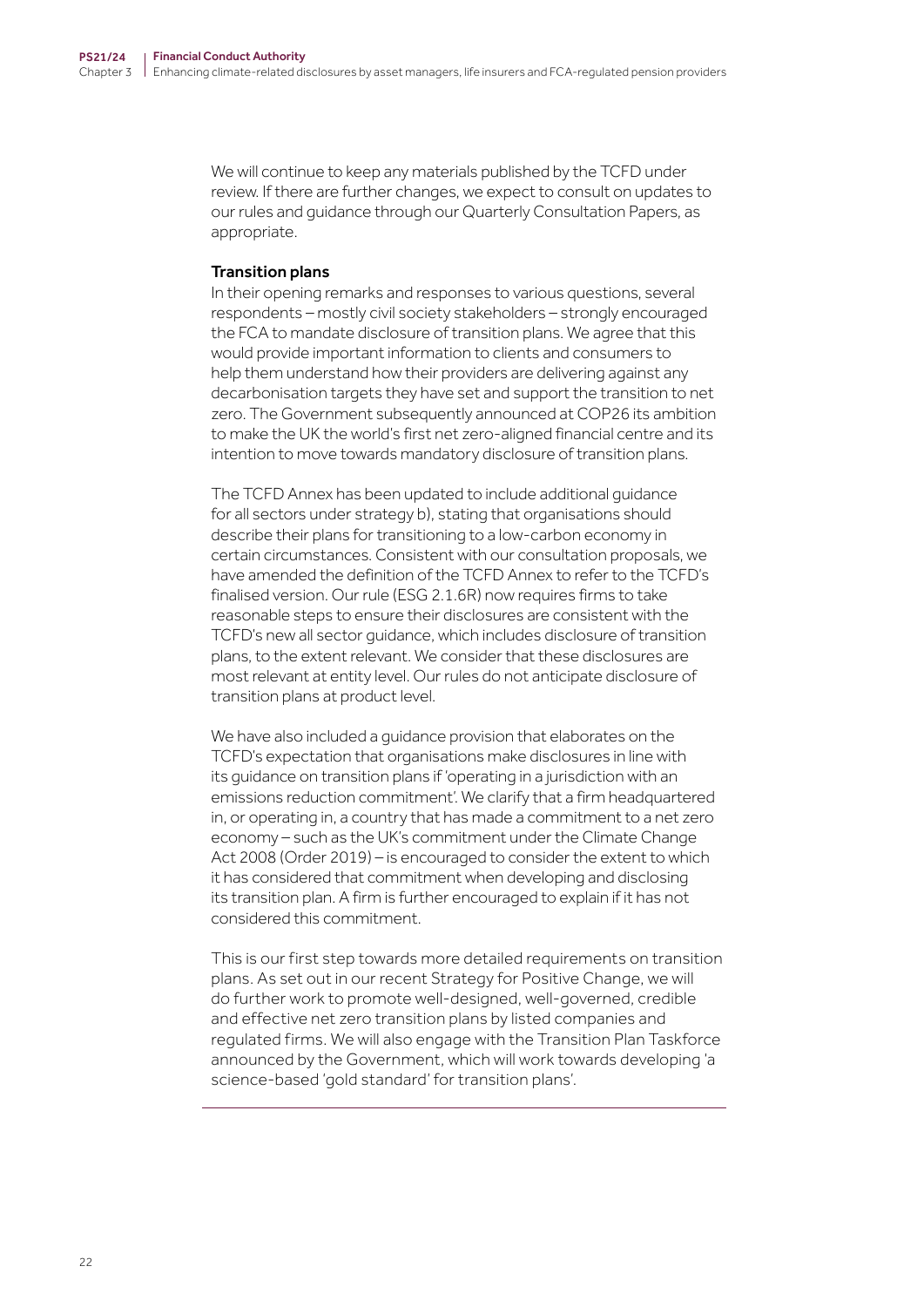## Additional metrics

- 3.28 In addition to a baseline of core metrics, we proposed that firms make 'best efforts' to disclose additional, mostly forward-looking, metrics (climate value-at-risk (VaR), portfolio alignment metrics, and any other metrics that they would consider decision-useful to disclose). We recognised that methodologies are still developing but considered that these metrics represent the direction of travel of the industry and are likely to be decision-useful to clients and consumers. For example, the CFRF references portfolio alignment as an advanced metric to demonstrate future portfolio decarbonisation.
- **3.29** Since the publication of our CP, [DWP has consulted](https://www.gov.uk/government/consultations/climate-and-investment-reporting-setting-expectations-and-empowering-savers/proposed-amendments-to-the-statutory-guidance-governance-and-reporting-of-climate-change-risk-guidance-for-trustees-of-occupational-schemes) on amendments to its statutory guidance that would require trustees to disclose a portfolio alignment metric 'as far as they are able'.
- 3.30 We asked:

### Q14: *Do you agree with our approach to additional metrics and targets? If not, what alternatives would you suggest and why?*

- **3.31** We received 63 responses to this question. Many respondents agreed with the approach to additional metrics in principle but noted challenges relating to data availability and still-developing methodologies, as discussed from paragraph 3.11. Although some respondents considered climate VaR and portfolio alignment metrics to be useful, many reiterated the challenges and complexities. A small number of respondents suggested focusing only on portfolio alignment metrics as opposed to the full proposed list of metrics, which they considered to be 'more sophisticated'.
- **3.32** Some respondents considered that demonstrating 'best efforts' to disclose could be costly and burdensome as they would need to show that they had exhausted all avenues to disclose. They did not consider that the effort required would be justified by the usefulness and comparability of the metrics – particularly given data gaps and the ongoing work across the market to develop and embed methodologies. They asked for more clarity on what would be required or that we adopt a more flexible approach.
- 3.33 Several respondents to both Q11 and Q14 also suggested other metrics that may be decision-useful to disclose, targeting attributes such as climate solutions or stewardship outcomes, Scope 4 (avoided) emissions, real world impacts, and decarbonisation trends.

#### Our response

We recognise that data gaps and methodological challenges are a particular concern with respect to the proposed additional metrics. We acknowledge concerns about disclosing these metrics on a 'best efforts' basis and consider our aims can still be met by amending our requirement to 'as far as reasonably practicable'. While 'best efforts' requires all firms to demonstrate their effort to disclose these metrics, our revised approach acknowledges that, especially for certain asset classes, it may not yet be proportionate to do so. Our amendment requires that firms assess whether it is 'reasonably practicable' to disclose additional metrics taking into account matters such as the likely time, costs, resources, and practicalities.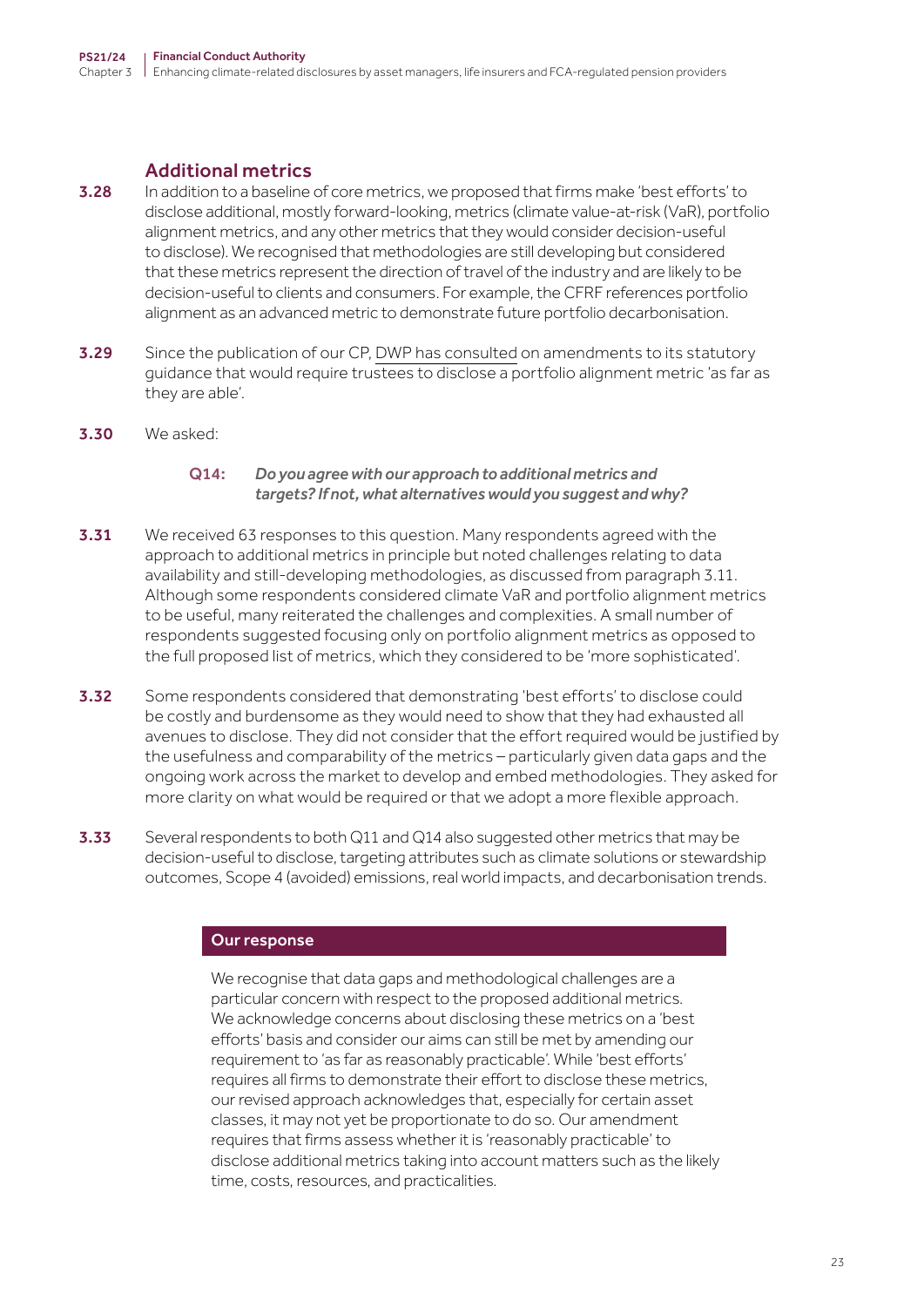We agree that there is value beyond backward-looking emissions and intensity metrics and we support disclosure of other metrics where relevant. We do not, however, propose to extend our minimum prescriptive list, which is restricted to metrics that we consider relevant to all and should be disclosed on a whole-of-market basis.

We had proposed that firms could disclose 'other' metrics that they considered decision-useful as part of our 'best efforts' rule. We have now removed this reference from the final rule but instead introduced guidance to clarify that a firm may disclose 'other' metrics that it considers an investor may find useful. Where a firm discloses 'other' metrics, it should clearly explain the methodology used and ensure that the 'other' metrics are not presented more prominently than the core metrics required under our rules.

The CFRF's [Climate Data and Metrics](https://www.fca.org.uk/publication/corporate/climate-financial-risk-forum-guide-2021-data-metrics.pdf) guide has identified a set of metrics for 5 use cases: transition risk exposure; physical risk exposure; decarbonising portfolios; mobilising transition finance; and engagement. The metrics are set out in a Climate Disclosure Dashboard and include basic, stretch and advanced metrics. We consider this to be a potentially helpful resource for firms in determining other metrics that may be decision-useful to disclose.

In addition, firms may wish to refer to sector-specific guidance or best practice to determine which other metrics to disclose. For example, respondents engaged in real estate investment activity pointed to the Global Real Estate Sustainability Benchmark metrics and the Carbon Risk Real Estate Monitor tool.

## 'On demand' disclosures and underlying data to clients

- **3.34** We proposed that disclosures be published on firms' websites and that they be included in appropriate client communications. We also recognised that in some client relationships, public disclosures are not appropriate (eg firms that provide discretionary portfolio management services to individuals or institutional investors, and unlisted unauthorised AIFs). So we proposed that certain firms must provide product or portfolio-level information to eligible clients (those that need the information to meet their own climate-related disclosure obligations) 'on demand'.
- 3.35 To further support clients in meeting their climate-related regulatory obligations, we proposed that all firms must provide data on underlying holdings of their products to eligible clients, as well as underlying climate/carbon-related data where reasonably practicable and permitted under licensing agreements.
- 3.36 We asked:
	- Q10: *Do you agree with our proposed requirements for product or portfolio‑level disclosures, including the provision of data on underlying holdings and climate‑related data to clients on demand? If not, what alternative approach would you prefer and why?*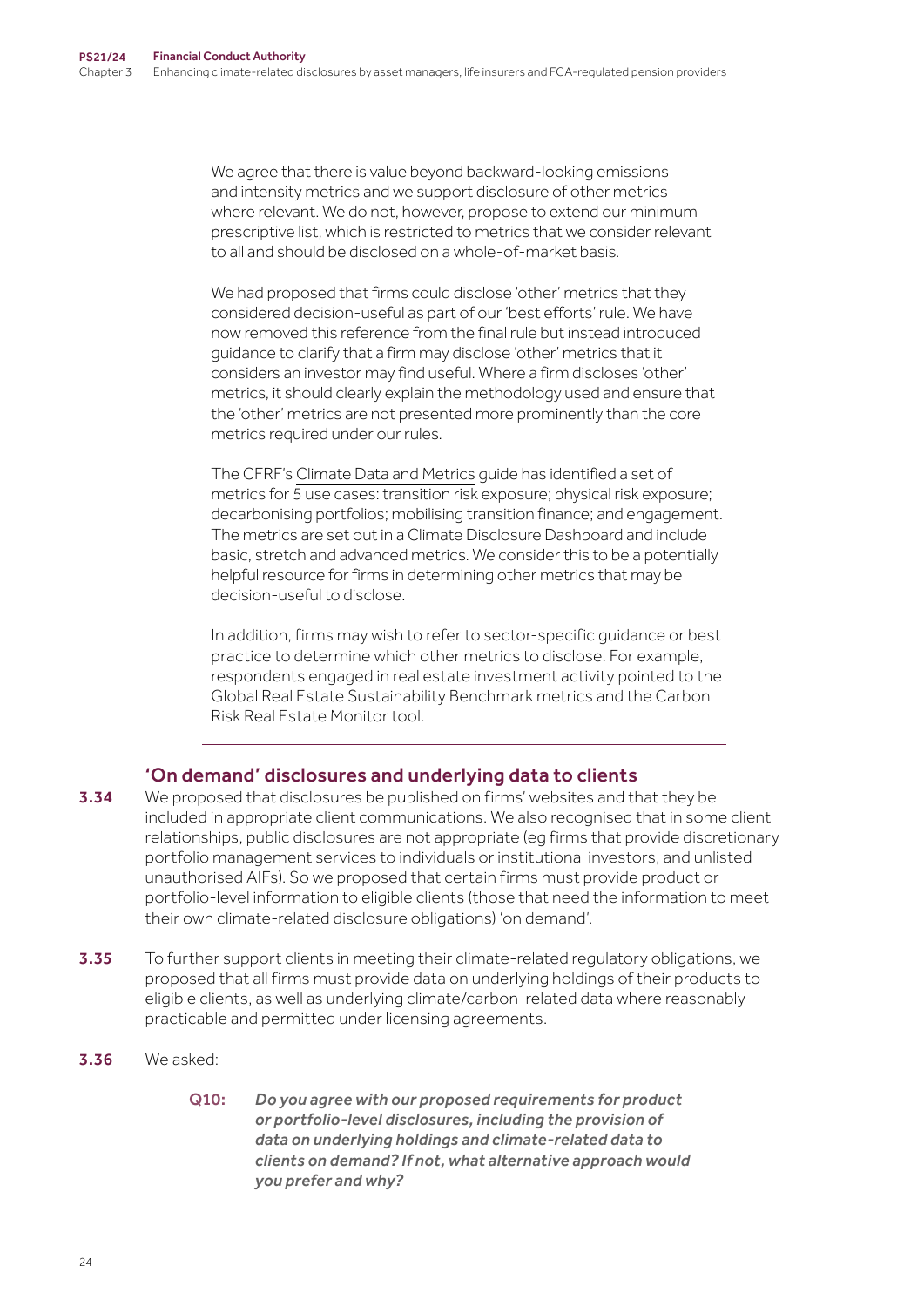- Q17: *Do you agree with our proposed approach that would require certain firms to provide product or portfolio‑level information to clients on request? If not, what approach and what types of clients would you prefer and why?*
- **3.37** We received 71 responses to Q10 and 56 to Q17. Most respondents (48 to Q10 and 44 to Q17) broadly agreed with our proposals, particularly welcoming the acknowledgement that some disclosures are not suitable for the public domain. Respondents to Q10 echoed concerns about the availability of data and methodological challenges (see from paragraph 3.11).
- **3.38** Many respondents welcomed the overall approach to providing disclosures to institutional clients 'on demand'. Some noted that they already do this. However, several anticipated that they would need to respond to multiple requests for disclosures at different reference points and in different formats, creating a significant burden. Some called for a 'common template' for on-demand reporting.
- **3.39** Several respondents were concerned that our proposal to provide climate/ carbon-related data to clients would conflict with licensing arrangements with data providers, or would not be useful due to data gaps and inconsistencies in methodologies. Many suggested providing data only at the level of the asset class, investment subsector, aggregated portfolio or (in one case) strategy level. A small number also raised challenges with providing basic data on underlying holdings, including when investing in residential real estate or pooled vehicles.
- 3.40 We also received a small number of technical comments regarding which products would be in scope of the 'on demand' disclosures and which clients would be eligible to request the information.

#### Our response

We acknowledge concerns regarding the potential burden associated with providing 'on demand' information to multiple clients at different reference dates and in different formats. So we have amended the 'on demand' rule to enable clients to request a product-level climate disclosure at a single reference point consistent with public disclosures, or at a date mutually agreed between the client and the firm. Firms must also provide the data in a 'reasonable' format, considering the needs of the client. We consider that the industry would be best placed to develop a standardised template, if deemed useful.

We acknowledge that, where a calculation date cannot be mutually agreed, some clients may not receive the information calculated on their preferred date. However, our rules aim to deliver a 'whole-of-market' solution that sets a minimum requirement for the provision of relevant climate-related information to clients that need it to meet their own disclosure obligations. Our rules do not preclude information being provided in a different form or at a different time under contractual arrangements.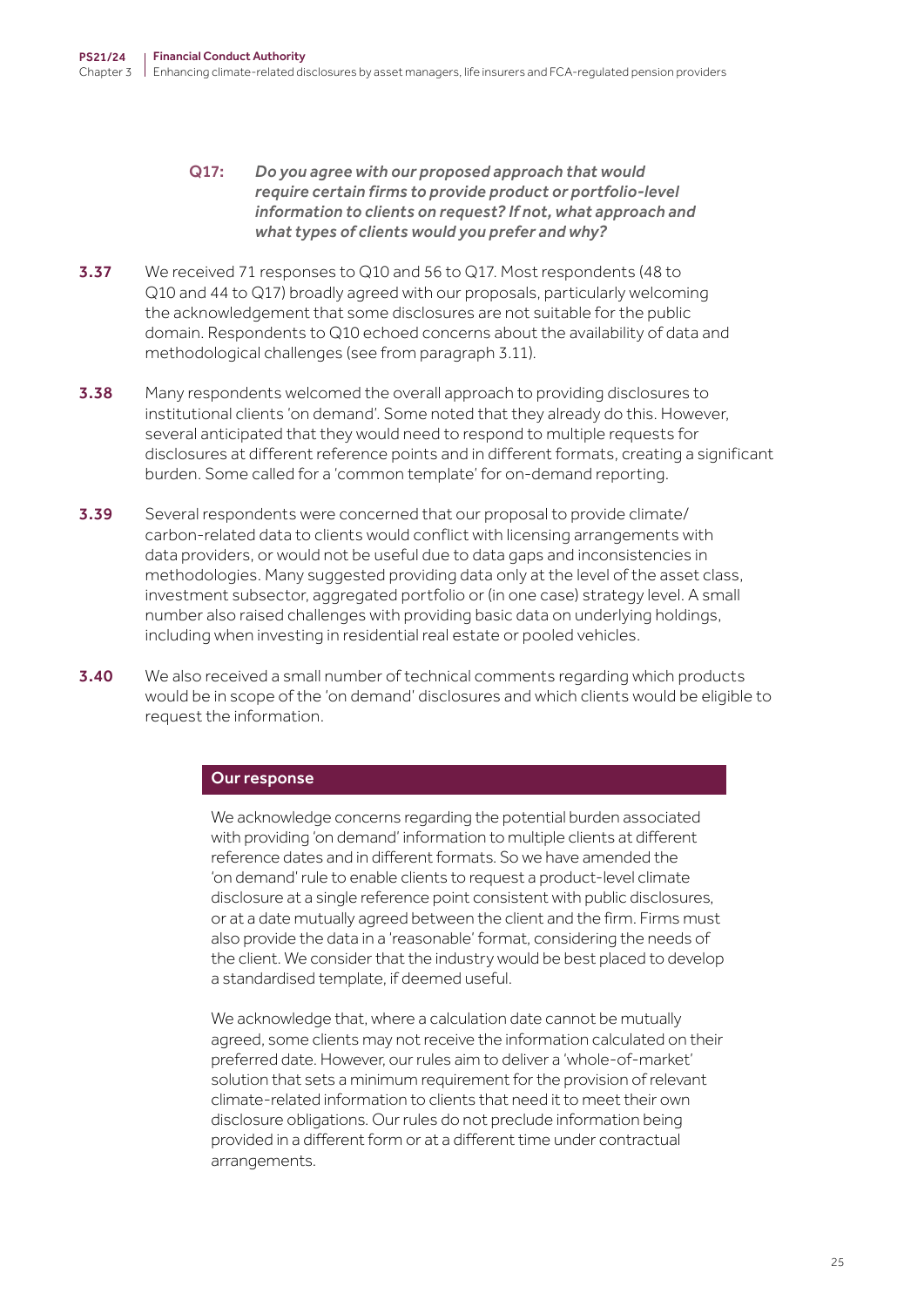We consider that it would be useful to clients to receive underlying data on holdings and climate-related data, for example to support bottom-up scenario analysis. We want to encourage the flow of such information to the extent possible. We note that the basic attributes of asset holdings as defined in the rule (eg unique security ID, name, holding size, current price or valuation) align closely with those already disclosed in client communications. So we expect firms to have, or readily have access to, basic information on those assets.

We acknowledge that there may be challenges in providing underlying climate- and carbon-related data in practice. As stated in ESG 2.3.8R, firms are not required to provide such data where this would not be reasonably practicable or would not be permitted under contractual arrangements. We consider this gives firms sufficient flexibility to assess whether it is practicable to provide the data depending on matters such as time, costs, resources, or practical challenges. To mitigate the risk that clients request bespoke data tailored to other jurisdictional requirements, we also specify that it must be 'reasonably' required to meet their disclosure obligations. We have not made any further amendments to this requirement.

We have not extended the 'on demand' obligation to other products as we consider that, in other cases, public disclosures are needed to meet our outcomes. We consider industry to be best placed to develop guidance relating to specific products and asset classes and we will continue engaging with stakeholders to promote the development of more targeted guidance.

In the case of an unauthorised AIF, we have made a small amendment to clarify that it is the investor in the AIF that is entitled to the information. This amendment is necessary since referring simply to a 'client' would fail to acknowledge that the client in this case could be the AIF itself.

## Scope – entity level

- **3.41** We proposed that our rules apply to FCA-regulated asset management and asset owner firms in respect of their assets managed or administered from the UK (irrespective of the domicile of the client, product or portfolio). We set out the scope of asset managers and asset owners in Chapter 1.
- **3.42** In taking a proportionate approach, we proposed to exclude asset managers and asset owners with less than £5 billion in AUM or administration (calculated on a 3‑year rolling average basis with respect to specified 'TCFD in-scope business').
- 3.43 We asked:
	- Q1: *Do you agree with our proposed scope of firms, including the £5 billion threshold for asset managers and asset owners? If not, please explain any practical concerns you may have and what scope and threshold you would prefer.*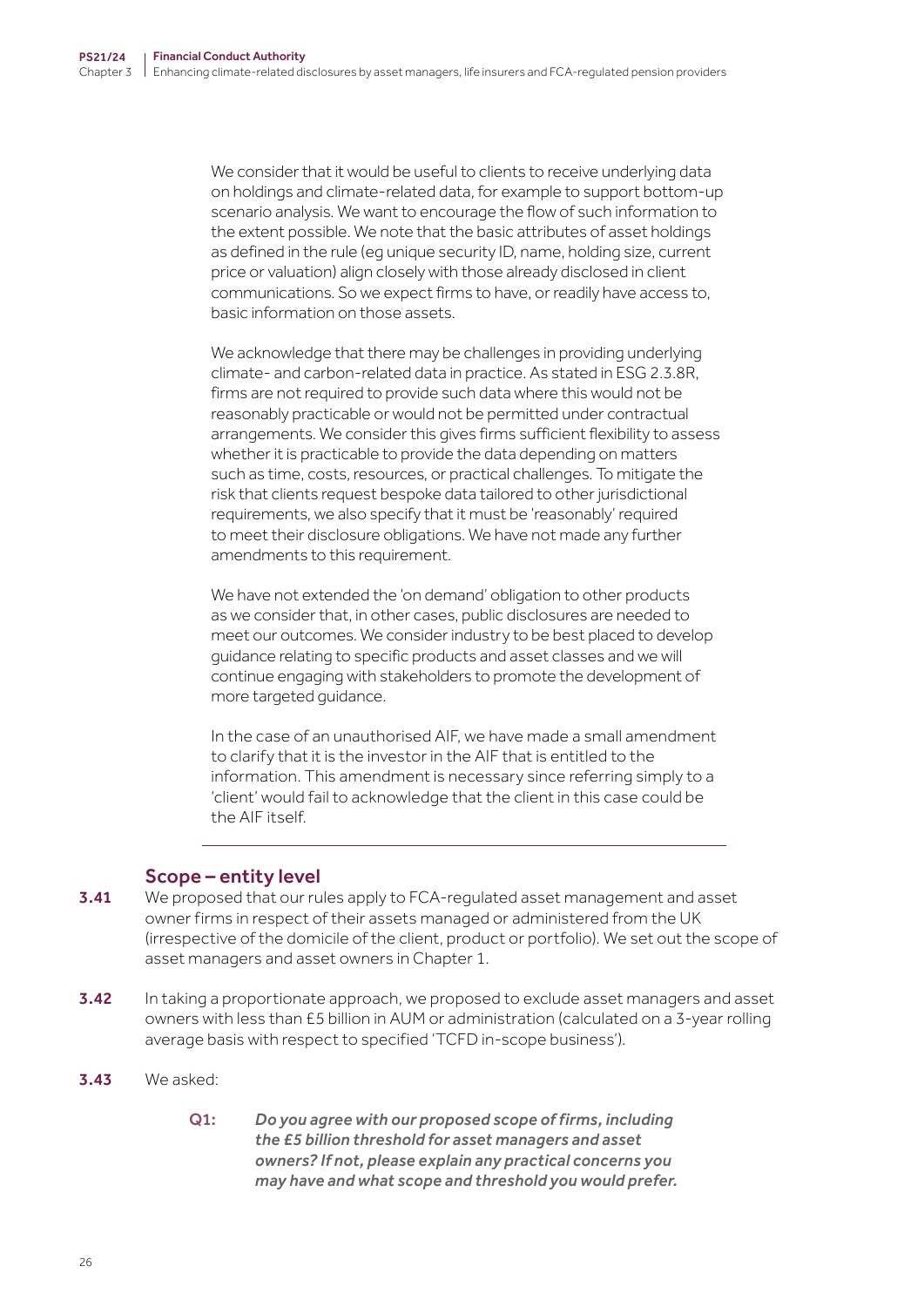**3.44** We received 70 responses to this question, the majority (52) of which were broadly supportive.

## *Thresholds*

- **3.45** Although respondents recognised the need to take a proportionate approach, at least initially, many felt that the threshold should be reviewed or lowered, either now or in the near future. Respondents highlighted that all firms – including managers of boutique funds, for example – should be taking climate risks and opportunities into account irrespective of their size and disclosing accordingly. Some also noted the discrepancy with DWP's lower threshold. Several respondents therefore suggested either a phased or more flexible approach for smaller firms, or recommended encouraging those firms to disclose voluntarily.
- **3.46** Only a small number of respondents considered the threshold to be too low.
- **3.47** We also received a small number of requests from regulated firms, trade and professional bodies asking us to clarify how the threshold should be calculated.

## *Jurisdictional scope*

3.48 Respondents generally welcomed the exclusion from scope of UK investment managers offering products in the UK via private placements. Some, however, sought a reciprocal approach to the EU SFDR whereby firms marketing into the UK should make product-level disclosures at least voluntarily. We also received a small number of requests for clarifications of the scope of our requirements.

## *OPS firms and Local Government Pension Scheme (LGPS) firms*

- 3.49 Some respondents queried how useful and proportionate it would be for OPS firms to make climate-related disclosures under our rules. These respondents (including OPS firms, trade and professional bodies) noted that those firms were typically the investment management arm of the parent pension scheme, which was their sole client. Accordingly, the client would already be subject to disclosure requirements under DWP's regulations and could therefore obtain the necessary information.
- **3.50** Two trade associations noted similar considerations for firms that operate LGPS pools. These were in scope of our proposed rules in their capacity as asset managers but only have a narrow set of clients (the LGPS schemes) which will be subject to Department for Levelling Up, Housing and Communities (DLUHC) disclosure requirements in due course.

## *Portfolio management services*

- **3.51** We received a small number of comments from regulated firms, trade and professional bodies on the definition of portfolio management services, including requests to clarify the scope of these services. Some also noted it would not add value to bring sub-advisory/investment management services provided to non-UK affiliates on limited, ad hoc, transactions into scope.
- 3.52 Several respondents also commented on, or sought clarification on, whether other types of firms were in scope. We have clarified this our response below.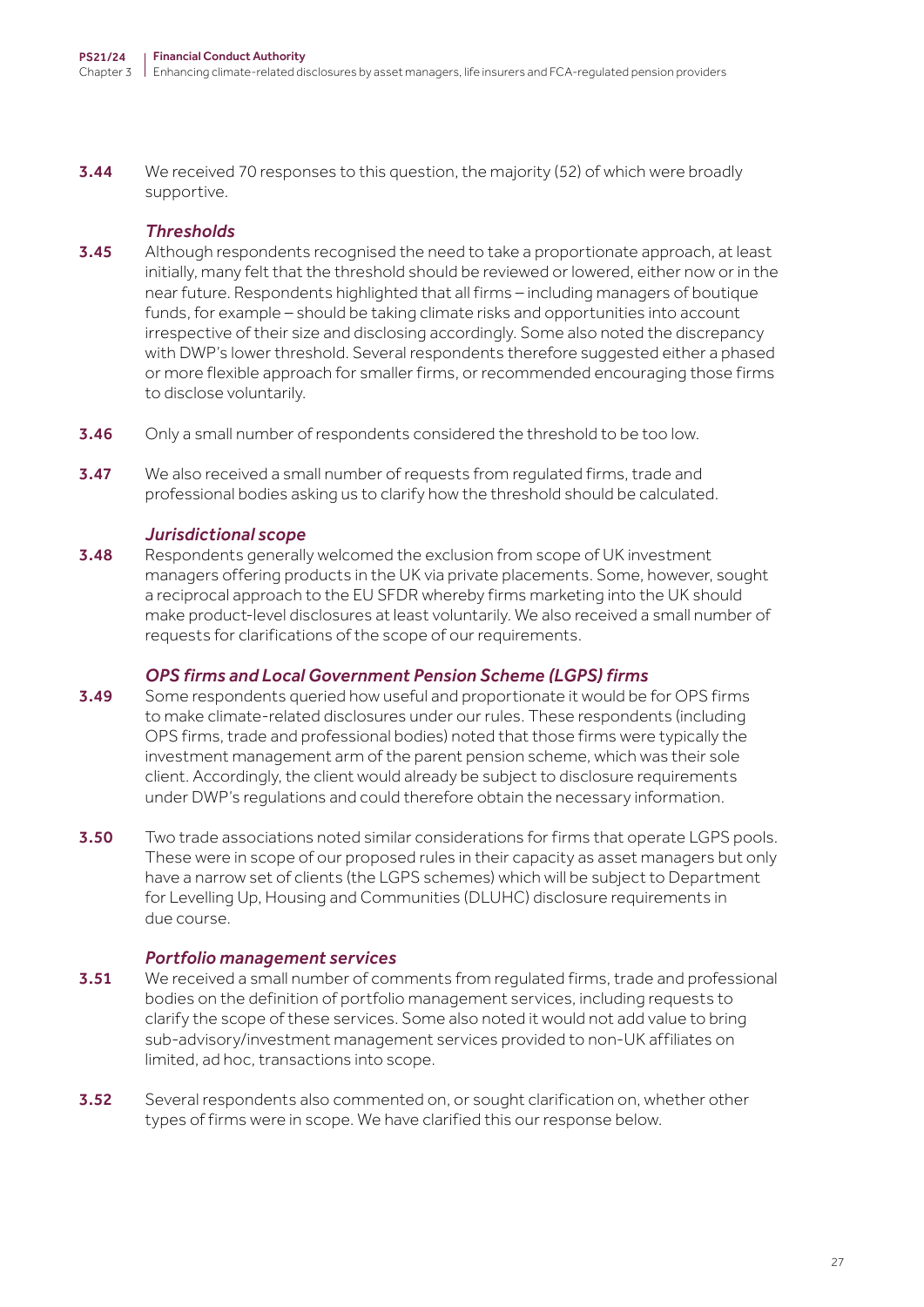#### Our response

#### **Thresholds**

We agree it is important for climate-related information to be made available by firms involved in investment decision-making processes. However, we must also consider a proportionate approach for the firms we regulate. We will review the threshold as part of our post-implementation review after 3 years of disclosures.

In the meantime, we encourage firms below the current threshold to make disclosures voluntarily where possible, or start building the capabilities to do so.

We note several requests for clarification on certain aspects of the thresholds. In particular:

- *£5 billion threshold for asset managers and asset owners.* We note that the £5 billion threshold is calculated on a 3‑year rolling average basis, assessed annually, for both AUM and assets under administration. The assets to be included in the calculation are those related to the firm's 'TCFD in-scope business' (as defined in the Handbook).
- *£50 billion threshold for asset managers in implementation phase 1:* We proposed to use the same method of calculation as an 'enhanced scope Senior Managers and Certification Regime (SM&CR) firm' given that this is an already familiar method across the sector. We consider that this remains appropriate for the purposes of the transitional provision for asset managers. This method of calculation does not apply to asset owners or the £5 billion exemption threshold.

#### Jurisdictional scope

We note that our rules apply to in-scope FCA-authorised firms for their TCFD in-scope business carried out from an establishment maintained by it in the UK, irrespective of where the clients, products or portfolio are domiciled. They do not apply to third-country branches.

#### OPS firms and LGPS firms

Having considered the feedback regarding OPS firms, we have decided to exclude them from the scope of public entity- and product-level disclosure rules. They remain subject to the 'on demand' requirement to give clients a regulatory hook to obtain information as necessary to meet their own climate-related regulatory obligations.

We note that, given the relationship between LGPS pools and the underlying schemes, it would be appropriate for FCA-regulated firms operating the pools to make climate-related disclosures under our rules. We are coordinating with DLUHC to ensure that disclosures are not duplicative with any requirements under their prospective regulations.

#### Portfolio management services

We have amended the definition of portfolio management services to clarify that we intend to capture private equity and private market activities where investment advice is on a 'recurring' or ongoing basis.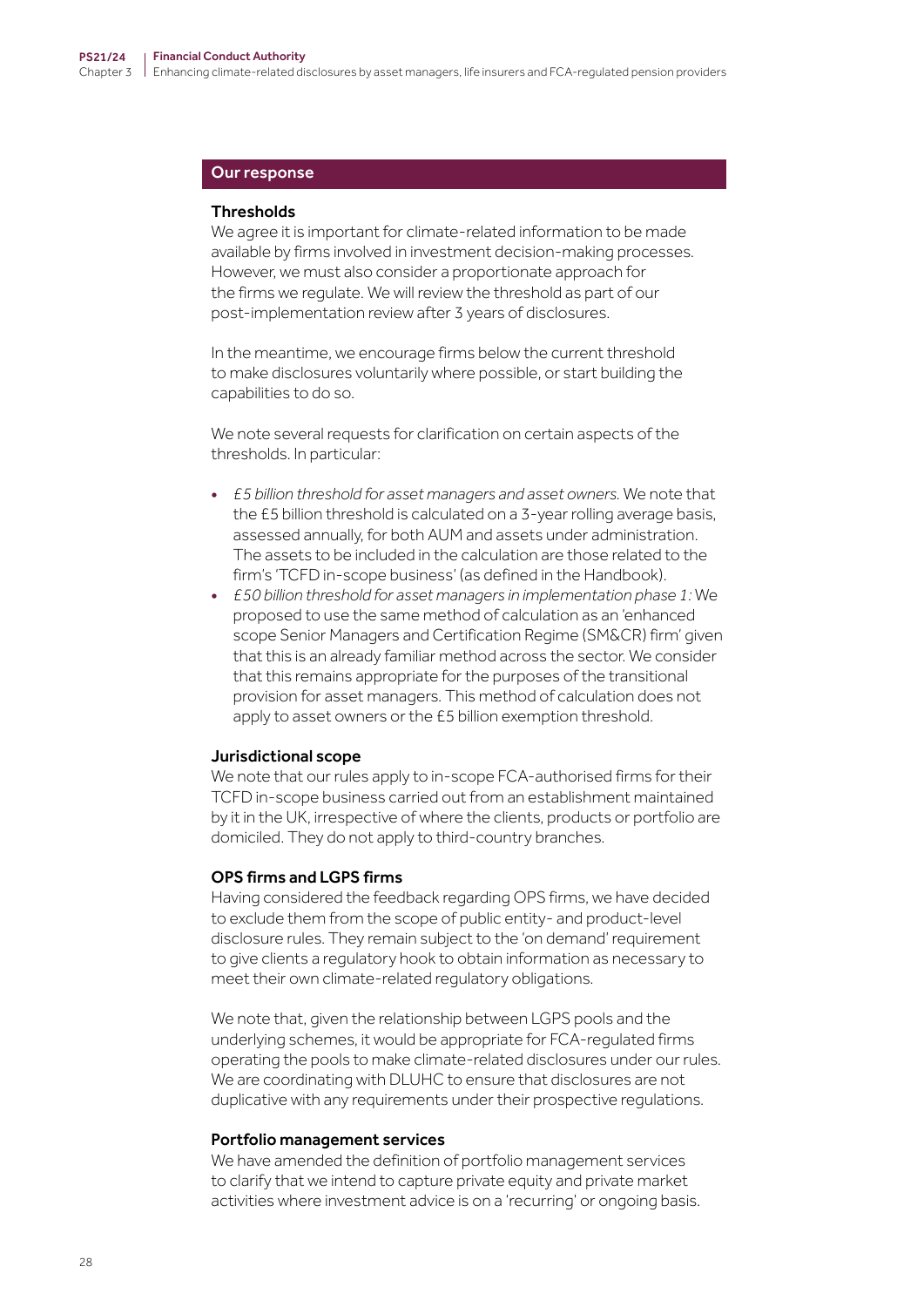This intends to reflect that those services might be provided on a recurring but sometimes irregular basis over the life of the fund at certain important points (eg investment, divestment and other lifecycle events).

We note that the definition of portfolio management in the ESG Sourcebook does not include sub-advisory/investment management services where these are ad hoc transactions.

#### Other clarifications

We received several other comments or requests for clarification regarding specific types of firms. We note that our policy position remains as proposed. Our intention is that TCFD reports cover, as far as possible, the full range of asset management activities conducted in the UK. For asset owners, our proposals would apply to firms involved in investment decision-making or investment oversight activities.

This does not generally include investment platforms, distributors or advisers, for example. However, we recognise the important roles of these firms and are seeking views on potential requirements for these and other market participants in DP21/4.

We acknowledge comments made regarding the specific nature of private equity and venture capital firms' structures, investment profiles and relationships with investors. We consider our rules provide sufficient flexibility to be applied to these firms, eg where their in-scope activities are above the threshold to make disclosures, the firm can choose to cross-reference as appropriate.

## Scope – product level

- 3.53 We consulted on the basis that our rules and quidance would apply to the in-scope firm, which would be responsible for relevant disclosures at the product or portfolio level. These are:
	- *Asset managers:* authorised funds (excluding feeder funds and sub-funds in the process of winding up or termination); unauthorised AIFs; and portfolio management services.
	- *Asset owners:* insurance-based DC pension schemes (eg, personal pensions and stakeholder pensions, including both workplace and non-workplace pensions (unit-linked and with-profits)); non-insurance DC pension schemes (eg, funds-based, offered by platform firms or similar); and SIPPs, either insurance or non-insurance-based, where the SIPP operator offers investments to be held within its SIPP wrapper.
- 3.54 We asked:
	- Q2: *Do you agree with our proposed scope of products? If not, what types of products should, or should not, be in scope and why?*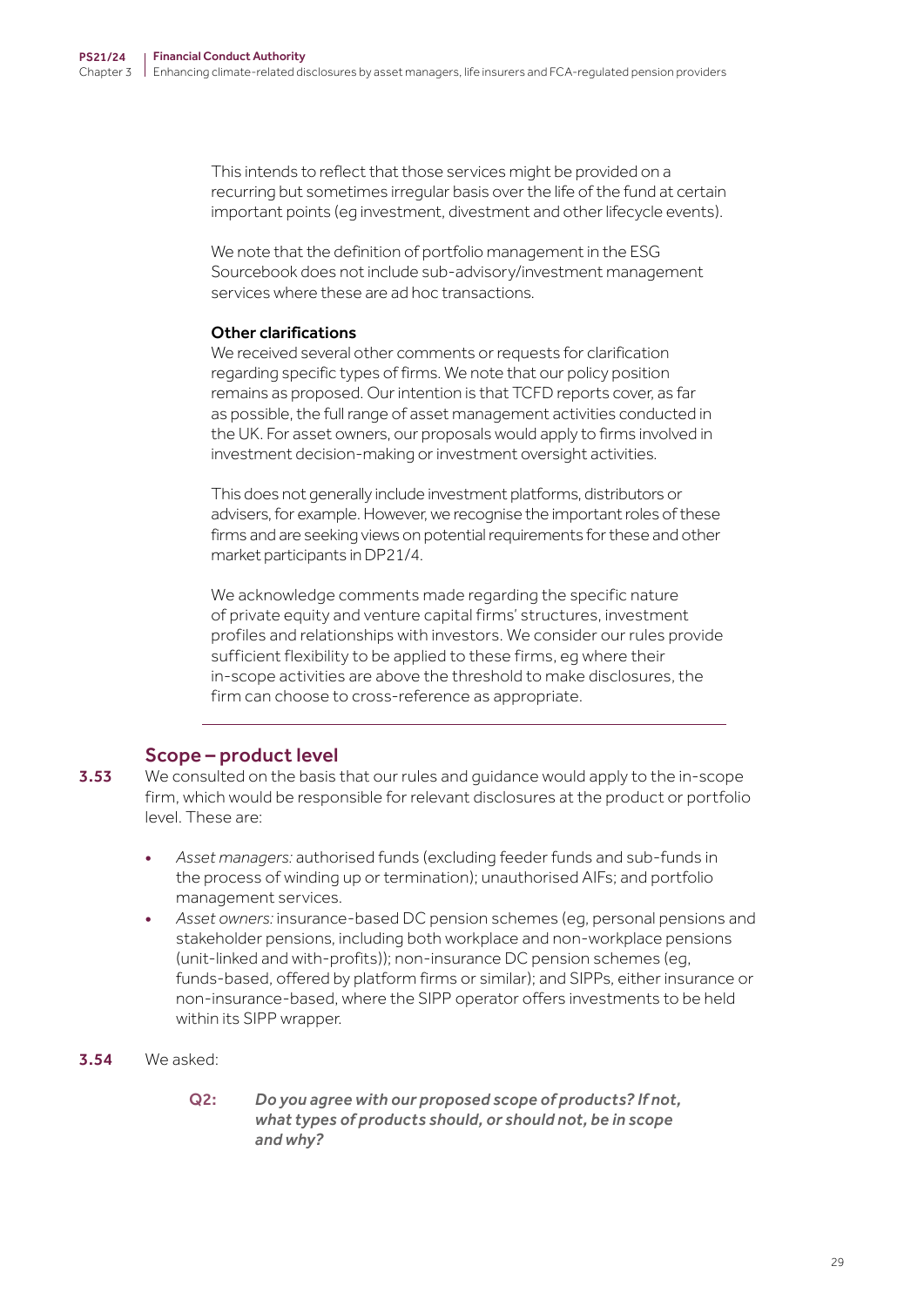- **3.55** Of the 63 respondents to this question, 41 were broadly supportive. Some commented on certain aspects of the proposal without expressing clear support or disagreement.
- 3.56 Many stakeholders called out data and methodological challenges, which we discuss in more detail from paragraph 3.11. Some respondents also asked us to be clear on whether specific products would be in scope.
- **3.57** Similarly to  $Q1$ , some respondents commented or sought clarity on the jurisdictional scope of the requirements, noting that UK products would be subject to both UK and EU requirements.
- **3.58** A small number of respondents to Q1 and Q2 commented on, or sought clarity on, whether certain funds are in scope. These are inactive funds, smaller funds, legacy funds no longer offered in the UK, or those in operation for less than 12 months. They noted that it might be difficult to find data for funds that are closed to new investments, while costs may be disproportionate for smaller funds.
- **3.59** One respondent asked whether the rules include closed-ended AIFs that make no additional investments, as stated under article 74 of the UK Alternative Investment Fund Managers Regulations 2013, and are not, therefore, subject to any of the Alternative Investment Fund Managers Directive (AIFMD) requirements in FUND and the UK AIFM regulations.
- 3.60 Some respondents said that disclosing information at the level of a linked fund would be overly burdensome given that consumers may hold a number of such funds within a particular wrapper. They suggested that information on linked funds could be centralised in a hub that consumers can be referred to and/or a calculator could be provided to allow consumers to work out the overall impact of their portfolio.

#### Our response

We recognise that there may be data and methodological challenges, gaps and constraints, at least initially, in compiling the TCFD disclosures. We discuss the feedback and our response to these challenges in more detail from paragraph 3.11.

We acknowledge that while the EU SFDR regime requires disclosures for products marketing into the EU, we have not imposed reciprocal product-level disclosure requirements for TCFD disclosures. As set out in DP21/4, we are exploring how overseas funds marketing into the UK should be treated, including under the OFR, as part of SDR. We have not made any further changes to our rules at this stage.

UK firms must however include disclosures in respect of how they manage or administer assets, regardless of where the product is based, in their TCFD entity report. We have made a small amendment to our rules to clarify that in respect of unauthorised AIFs, only those that are managed by a UK AIFM will be in scope of TCFD product disclosure requirements. In respect of unauthorised AIFs listed on a recognised exchange, we have also clarified that this includes investment trusts. We note that listed funds are in scope of our rules for asset managers and asset owners rather than those for listed issuers ([PS21/23](https://www.fca.org.uk/publication/policy/ps21-23.pdf)).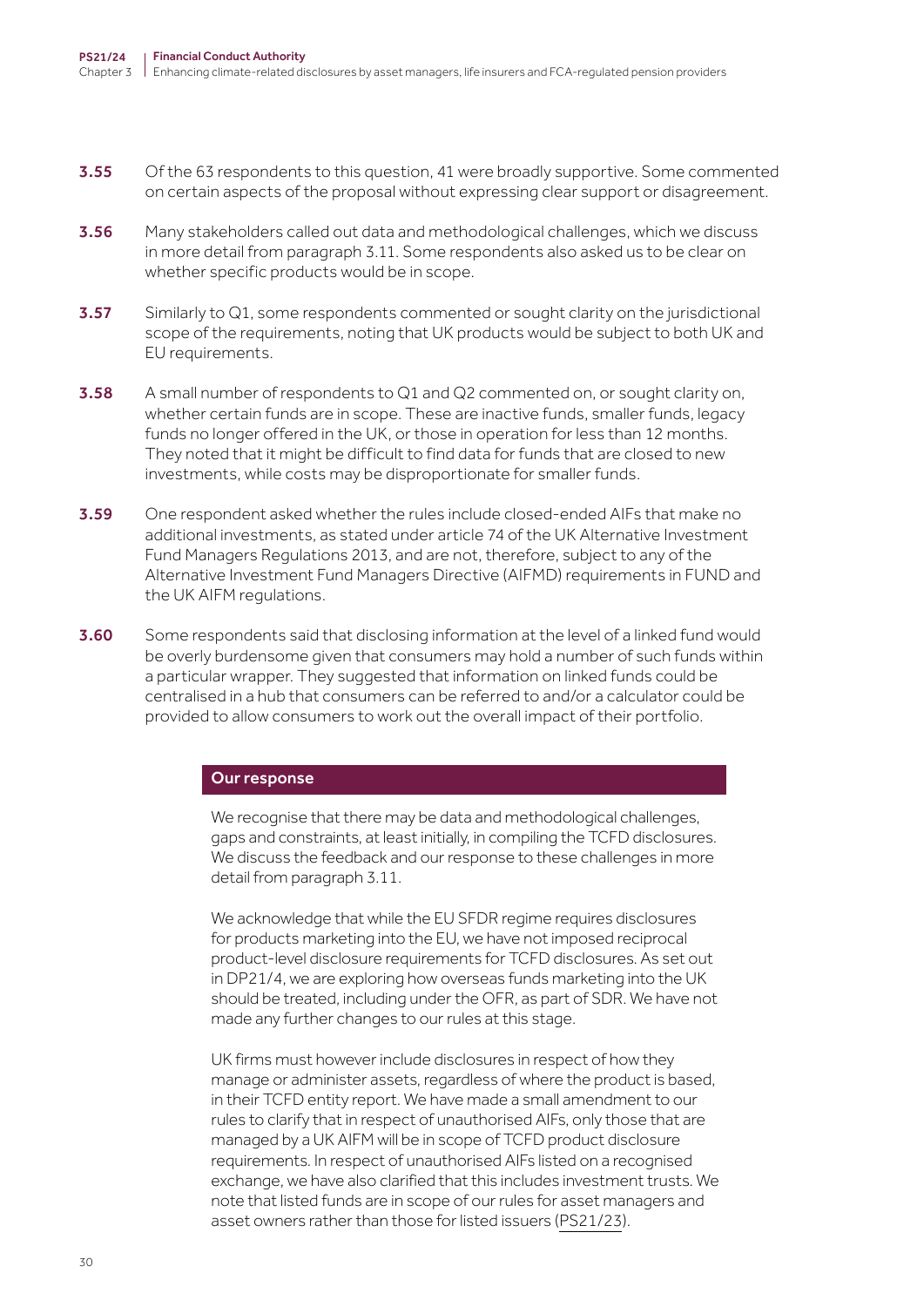We note the feedback on including in scope of our rules, inactive funds, legacy funds that are no longer offered by the fund manager in the UK, smaller funds and funds in operation for less than 12 months. We consider climate-related information will help clients and consumers make better informed decisions about their investments in all of these circumstances. The calculation date for product-level disclosures must be the most recent date for which data is available at the time of reporting and we expect disclosures on all in-scope products available at that time.

However, for closed-ended funds which operate under Regulation 74 of the UK AIFMD Regulation we agree these should not be in scope and have amended our rules to exempt them.

A firm could apply for a waiver if it considers that making disclosures for certain products in compliance with our rules would be unduly burdensome or not achieve the intended outcomes, and meets the other criteria set out in s.138A of the Financial Services and Markets Act.

We received several other comments or requests for clarification regarding specific types of products. Our intention is to capture investment-based products or portfolios that are managed or administered on behalf of clients and consumers. Therefore, products such as annuities are not in scope.

We do not believe that providing information at the level of the linked fund will be overly burdensome, and this is analogous to what we propose for authorised funds. In many cases, the linked fund will be linked to an authorised fund so firms will be able to refer to the report of the authorised fund. Our rules do not preclude firms from producing calculators or other tools to assist consumers.

# **Timing**

- **3.61** We proposed a phased implementation, bringing our rules and quidance into force for the largest firms from 1 January 2022 and smaller firms (above the £5 billion threshold) 1 year later. The largest asset management firms are those with over £50 billion in AUM and asset owner firms are those with assets over £25 billion. This approach aimed to prioritise information flow on the largest part of AUM or administration, consistent with the Government's Roadmap towards mandatory TCFD-aligned disclosures, while remaining proportionate for firms.
- 3.62 We asked:

### Q3: *Do you agree with our phased implementation and timings? If not, what approach and timings would you suggest and why?*

**3.63** We received 73 responses to this question. Most (45) were broadly supportive of our proposals. However, they typically provided comments on some aspect of the timing or sequencing of our rules, including on the information flow between firms in scope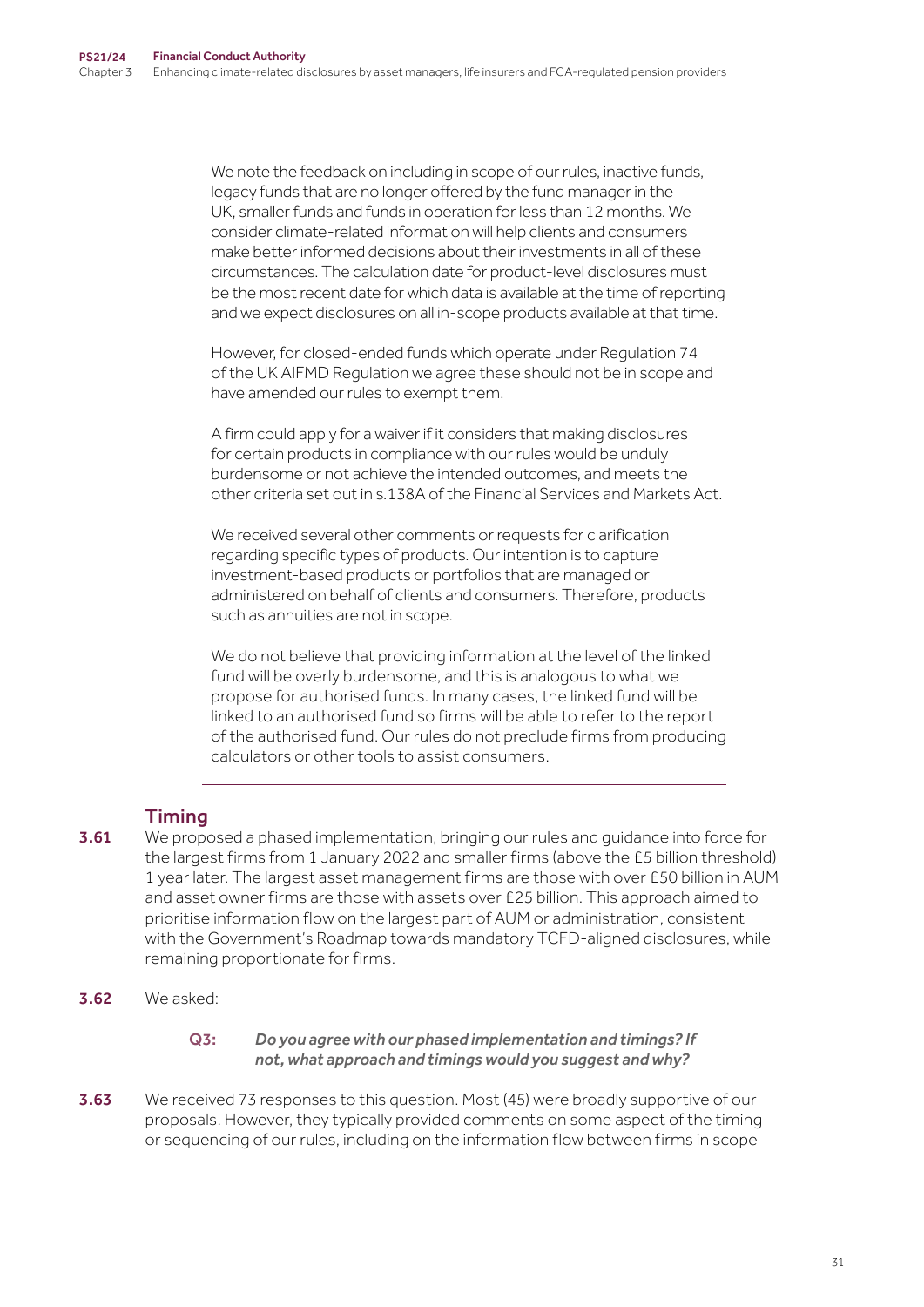of phases 1 and 2 of implementation. Fourteen did not express clear agreement or disagreement.

- **3.64** Many stakeholders suggested delaying mandatory requirements, or implementing a more flexible approach, for asset managers and asset owners given potential data challenges while TCFD-aligned disclosure rules for listed issuers are not yet mandatory. A small number supported a delayed approach given the significant work needed for system and process development.
- 3.65 Conversely, many pointed out that asset managers need to provide climate-related information to trustees subject to DWP's regulations earlier than required under our proposals. Several respondents called for a more ambitious implementation timeline such as bringing all firms into scope from 1 January 2022, or encouraging firms to publish before the 2023 deadline. They noted that some asset managers are already publishing climate-related disclosures voluntarily and data are improving rapidly.
- **3.66** Some called for the FCA to work with other regulators to minimise inconsistencies.

#### Our response

We note the broad-based support for our proposed timings and phased implementation. We are therefore proceeding with implementation of our rules and guidance effective from 1 January 2022 for the largest firms and from 1 January 2023 for smaller firms (above the £5 billion threshold).

Given the urgency of the climate challenge and the importance of climate-related information for decision-making, we consider it is the right time to introduce mandatory disclosure requirements for asset managers and asset owners. We consider they can use proxies and assumptions to address some of the data gaps until data improve (see more detail on this approach from paragraph 3.11). We expect this to encourage improvements in data and methodologies at a quicker pace.

We welcome the establishment of the ISSB at COP26 which is working towards a corporate reporting standard for sustainability in 2022. As set out in [PS21/](https://www.fca.org.uk/publication/policy/ps21-23.pdf)23, we consider that an appropriate time to consult on introducing mandatory climate-related disclosure requirements for listed issuers will be alongside proposals to adapt our rules to reference a UK-endorsed ISSB standard in our framework instead of the TCFD's recommendations.

In developing our rules, we sought a proportionate regulatory approach that allowed sufficient time for firms to prepare their first disclosures. However, we encourage firms to provide disclosures earlier where possible to meet the information needs of clients. Similarly, we encourage firms in scope of phase 2 of our implementation to provide information to firms in scope of the first phase. Although 30 June is the annual deadline for disclosures to be published – coinciding with the deadline for disclosures under SFDR – firms may choose to disclose earlier to meet their own reporting timelines or clients' information needs.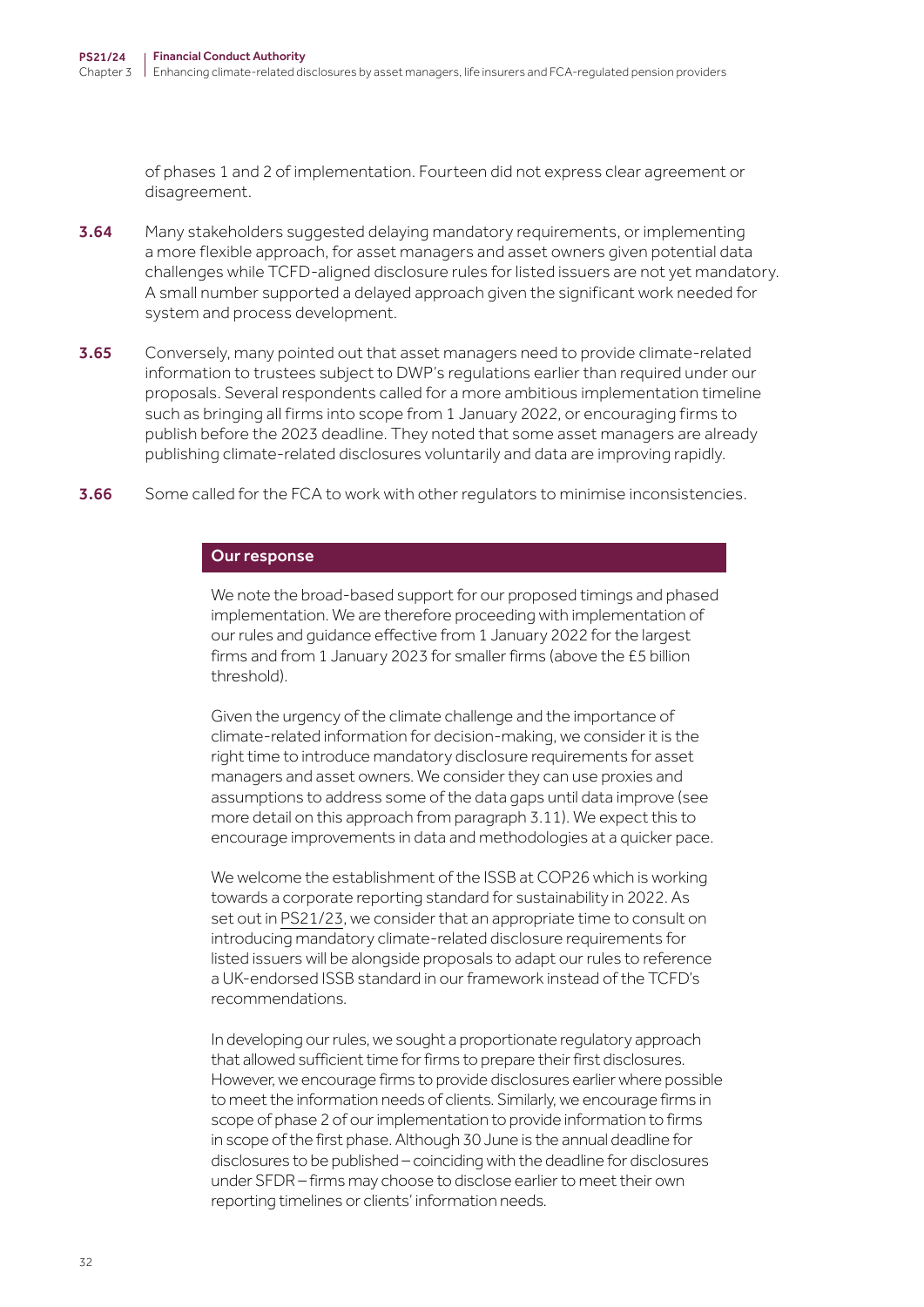We worked with DWP to ensure broad consistency in the development of our respective TCFD-aligned rules. We continue to work with DWP, BEIS and other policy makers internationally to support the flow of consistent information along the investment chain. In particular, the Government's SDR Roadmap sets out a coordinated approach to building on TCFD-aligned disclosures to introduce SDR disclosures across the UK economy, taking into account international developments.

## Cross referencing to group, affiliate or delegated managers' reports

- **3.67** We proposed that all in-scope FCA-authorised firms be required to publish a TCFD entity report, including a compliance statement confirming that the disclosures within the report comply with our requirements. We recognise that many firms sit within a group structure, perhaps with an overseas headquarters, and that their group organisational structures, strategies and activities will often be relevant to their climate-related disclosures. So we proposed that firms may cross-refer to disclosures made by the group, or an affiliate member of the group. The firm would be required to set out the rationale for doing so, any material deviations and clearly signpost to the relevant disclosures, including hyperlinks.
- 3.68 We also proposed that where an in-scope firm delegates investment management to a third-party portfolio manager, the firm could cross-refer to relevant climate-related financial disclosures by the third party. We clarified that the in-scope firm remains responsible for the disclosures, and proposed that the firm set out the rationale for cross-referencing, identify any material deviations from the approach set out in the cross-referenced report, and clearly signpost to the disclosures. The firm must also set out how its climate-related strategy influences its decisions around selecting delegates and relying on their services, strategies and products.
- 3.69 We asked:
	- Q5: *Do you agree with our proposals for the provision of a TCFD entity report, including the flexibility to cross‑refer to other reports? If not, what alternative approach would you prefer and why?*
	- Q8: *Do you agree with our proposals for AFMs that delegate investment management services to third‑party portfolio managers? If not, what alternative approach would you prefer and why?*
	- Q9: *Do you agree with our proposals for asset owners to cross‑refer to group‑level, third‑party or delegate reports, where relevant? If not, what alternative approach would you prefer and why?*
- 3.70 Most respondents to all 3 questions welcomed our proposed approach. 61 of the 70 respondents to Q5 agreed with the proposals to require a TCFD entity report.
- **3.71** Although most respondents agreed with our proposal to allow firms to cross-refer to relevant climate-related disclosures, some noted potential challenges with navigation and accessibility. To ensure the information is accessible, some suggested that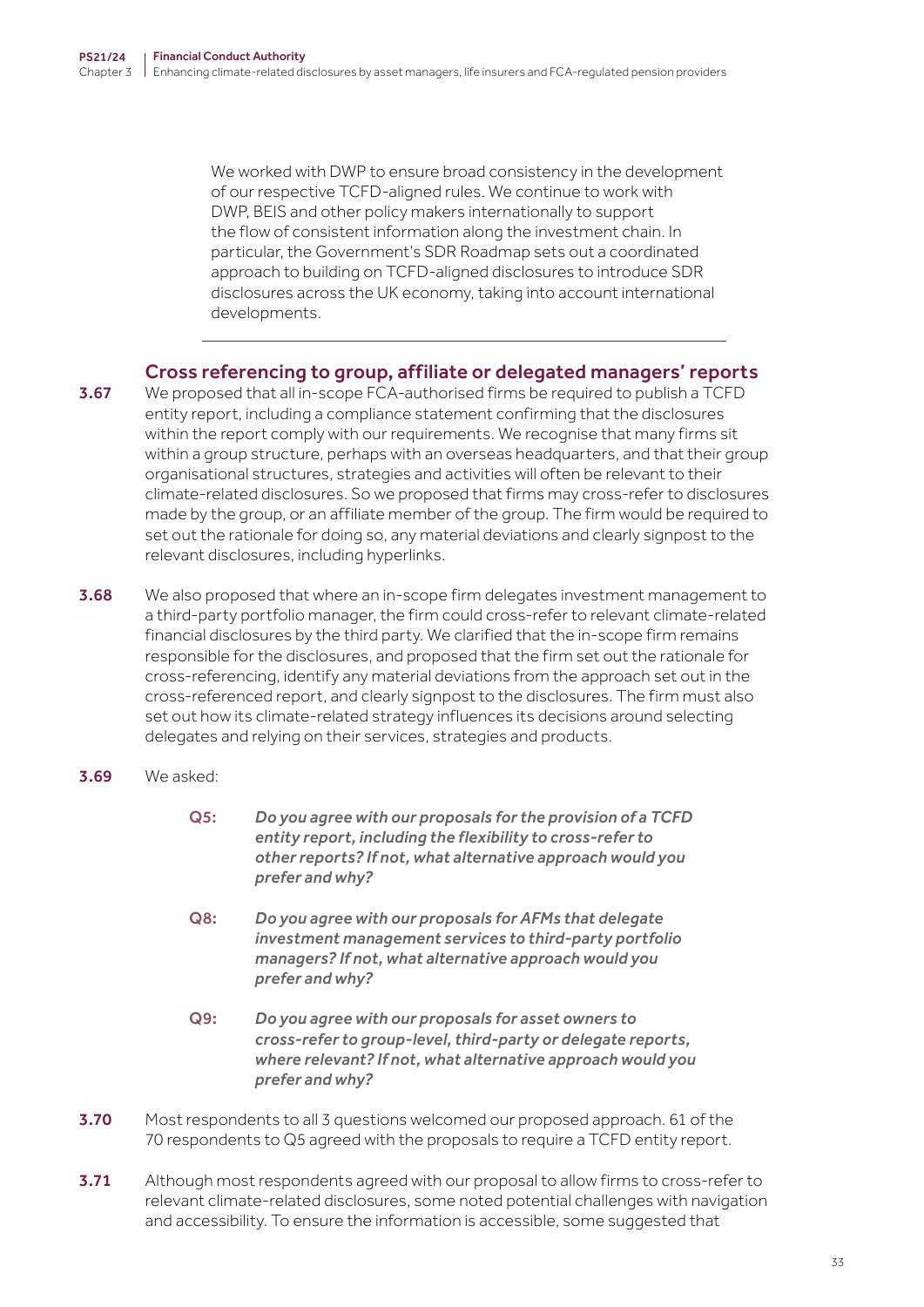firms write a short summary within the TCFD entity report to provide a baseline of information. Other suggestions included limiting the number of hyperlinks, ensuring they are only one-referral deep and not behind a paywall and making sure that crossreferenced disclosures are clearly signposted. Some also called for more guidance or examples, and to keep the situation under review. Some sought clarity on definitions such as 'material deviations'.

- **3.72** We received a small number of comments specifically on the compliance statement. Some considered that it shouldn't be needed; others asked about the status of the person that signs it.
- **3.73** Others noted a preference for a single report and compliance statement for all entities within a group as this would be less costly, require less governance, and be easier to navigate. A small number suggested that disclosures be in an annual report to ensure sufficient governance and consistency.
- 3.74 Other feedback related to the types of reports that can be cross-referenced and practical issues in cross-referencing to cross-border reports. Two respondents noted potential difficulties due to marketing requirements or restrictions on the use of proxy data in some jurisdictions. Some also recommended allowing firms to cross refer to other reports such as the Implementation Statement and Statement of Investment Principles.
- 3.75 With respect to cross-referencing to delegated managers' reports specifically, there was broad agreement with our proposals (47 out of 49 responses to Q8 (asset managers)); and 45 out of 52 responses to Q9 (asset owners)).
- 3.76 Several respondents to both questions reiterated the need for the responsibility of the reports to remain with the regulated entity, including that firms must disclose their governance and ongoing monitoring of the third party. Several respondents also noted that it may be difficult for in-scope firms to obtain information from third parties based overseas, or from those not in scope until phase 2.

#### Our response

There was broad support for our approach to provide for crossreferencing to other relevant climate-related reports. We are therefore proceeding with this flexibility in our final rules. However, we recognise that there are some practicalities to consider.

We agree that firms must publish climate-related disclosures in an accessible way for both clients and consumers. As proposed, our rule (ESG 2.1.3R) states that a firm must take reasonable steps to publish its TCFD entity and public reports in a 'way that makes it easy for prospective readers to locate and access'. We consider that doing so will avoid some of the potential concerns about accessibility noted in stakeholder feedback. For example, content behind a paywall would not be considered easy for prospective readers to access. We consider that the requirements for cross-referencing in our rules achieve a balance between producing a report that is attributable to the in-scope firm, avoiding duplication and excess burden, and remaining useful and accessible to readers.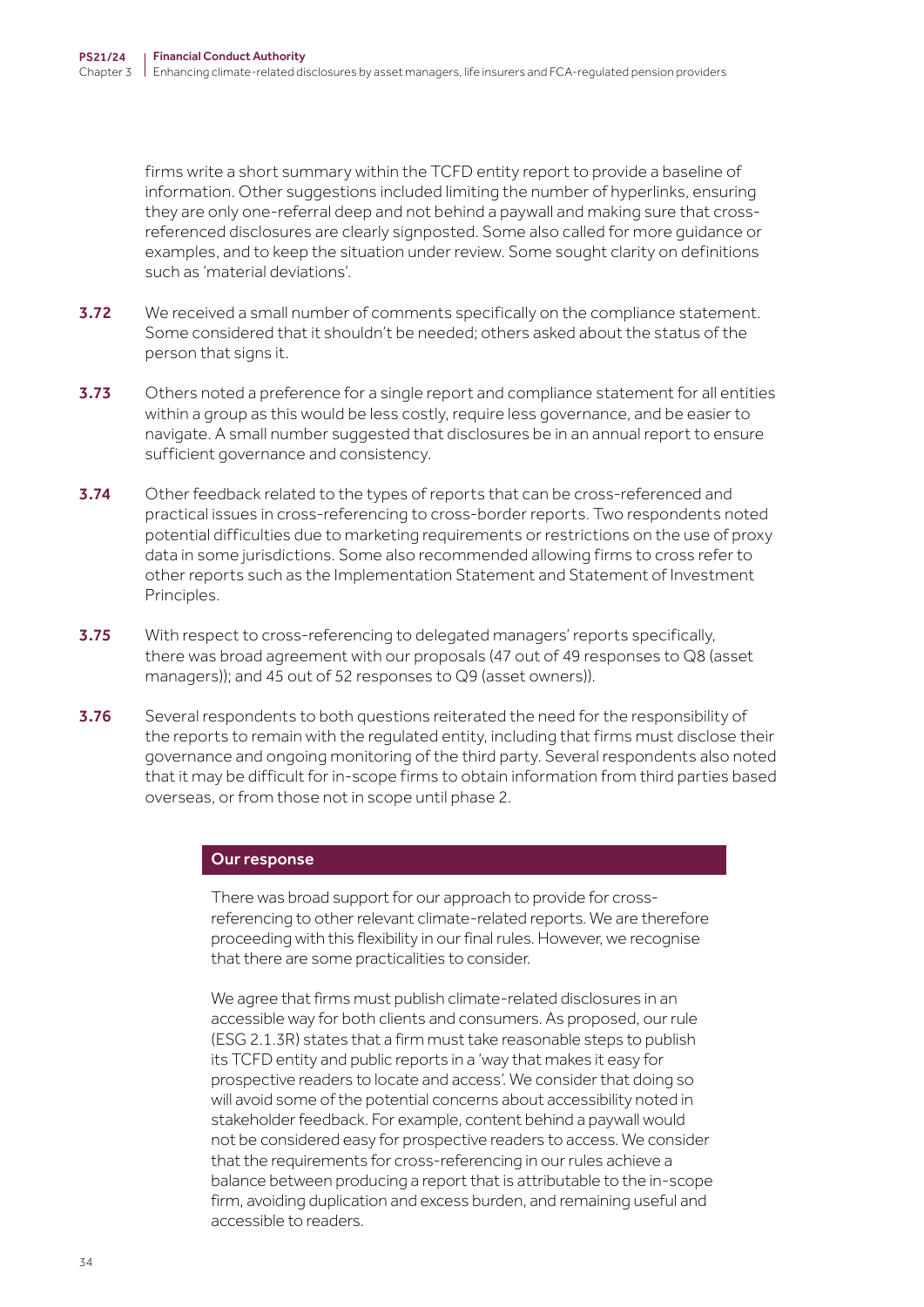To promote as much flexibility as possible, recognising that many firms are already making climate-related disclosures voluntarily or may be subject to other regulatory disclosure obligations, we have not specified the reports to which firms can cross-refer. They must, however, contain relevant climate-related disclosures, consistent with the TCFD's recommendations, in respect of the assets managed or administered on behalf of clients and consumers.

Where cross-referenced disclosures do not fully reflect the in-scope firm's asset management or administration activities – for example those made in respect of business operations and directed at shareholders – the in-scope firm is responsible for explaining any material deviations or providing additional information. Recognising the different structures and business models of in-scope firms we have not sought to define 'material deviations'. The in-scope firm must ensure disclosures reflect its own approach to climate-related matters.

We recognise that it may not be possible to take advantage of our cross-referencing flexibility if it conflicts with requirements in other jurisdictions. Where it is not possible or appropriate to link to group, affiliate or delegated managers' reports, the firm must produce its own disclosures.

Where firms are able to apply this flexibility, we emphasise that the FCA-regulated firm remains responsible for ensuring that cross-referenced disclosures in the TCFD entity report accurately reflect its own approach to climate-related matters. So it is important that each FCA-regulated firm provides a compliance statement confirming that disclosures in its report meet our requirements. We have specified that this must be signed by a 'member of senior management'. This need not be a Senior Manager under the SM&CR.

## Entity level governance, strategy and risk management – including scenario analysis

- 3.77 We proposed that firms be required to make disclosures consistent with the TCFD's recommendations and recommended disclosures on governance, strategy and risk management. We further proposed that firms explain any material differences in their approaches to these pillars for specific investment strategies, asset classes or products, where relevant. We recognised that these disclosures were likely to be more suited to a sophisticated audience.
- **3.78** We also proposed that firms disclose their approach to climate-related scenario analysis and how it is applied in their investment risk and decision-making process, including quantitative examples where reasonably practicable.
- 3.79 We asked:
	- Q6: *Do you agree with our proposed approach to governance, strategy and risk management, including scenario analysis? If not, what alternative approach would you prefer and why?*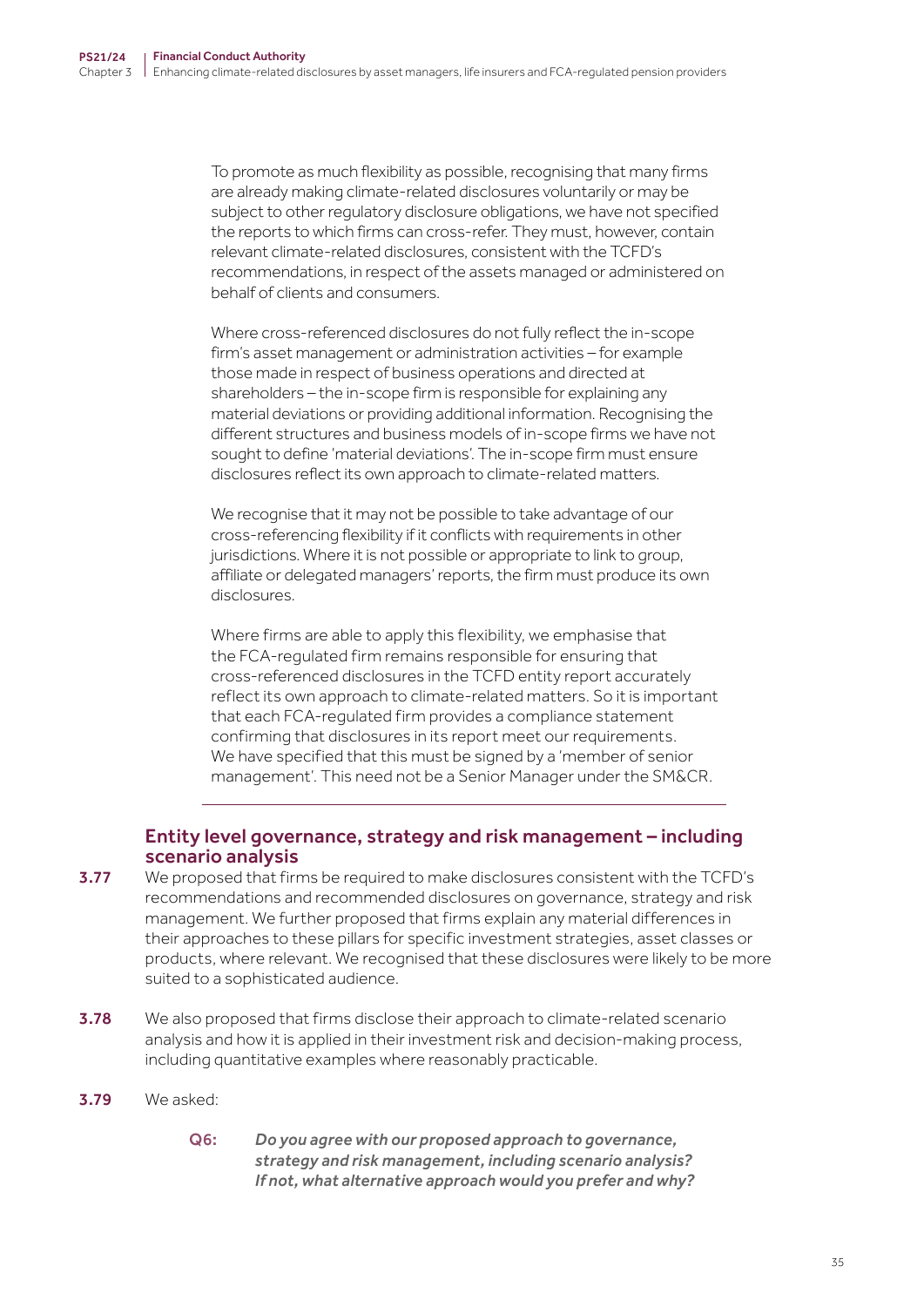- **3.80** Most respondents (54 out of 65) broadly agreed with our proposal. A small number of respondents noted specific considerations, including that the organisation's approach might differ across strategies and some might be subject to on-demand disclosures.
- **3.81** Many agreed that scenario analysis provides useful information at entity level. Respondents offered various suggestions for how to disclose scenario analysis, including disclosure of group-level analysis, promoting consistency with the Network for Greening the Financial System (NGFS) scenarios and/or the Bank of England's Climate Biennial Exploratory Scenario (CBES), detailing relevant assumptions and providing other explanatory information.
- 3.82 However, respondents repeated concerns about the availability of data and methodological challenges, as well as potential differences in requirements in other jurisdictions. Many therefore suggested either a more flexible compliance basis for scenario analysis, exclusion from scope, or inclusion only at a later stage. Two respondents suggested a form of collaboration with industry or other regulators to improve data or to set minimum expectations.

#### Our response

Given the support for our proposed approach, other than the broader concerns regarding data gaps and methodological challenges set out from paragraph 3.11, we have not made any further amendments in finalising our rules and guidance on these aspects. We have not sought to be prescriptive in our rules at this stage, as we consider that to do so could risk stifling innovation in this fast-developing area. However, we will continue to encourage industry to establish guidance and best practice.

We acknowledge the challenges relating to scenario analysis, particularly where there is a lack of data and where methodologies are still developing. However, we consider that firms can still benefit from the process of scenario analysis to produce qualitative information.

Accordingly, our rule requires that firms disclose their approach to scenario analysis and how it is used in decision-making at entity level, with quantitative outputs only 'where reasonably practicable'. Where quantitative outputs are disclosed, firms must take into account the additional rule on data gaps that we have included in response to consultation feedback (see from paragraph 3.11).

Our rules require the approach to scenario analysis to be disclosed on an annual basis. This aims to ensure that firms review and keep their analysis up to date regularly to ensure clients and consumers receive reliable and accurate information.

#### **Targets**

**3.83** Given the direction of travel towards the setting of net zero targets across the industry and our remit to have regard to the Government's net zero commitment, we proposed that firms not yet setting climate-related targets at entity-level must explain why not. We acknowledged that some firms may not set such targets at the entity-level due to the particular profile of their business or client base.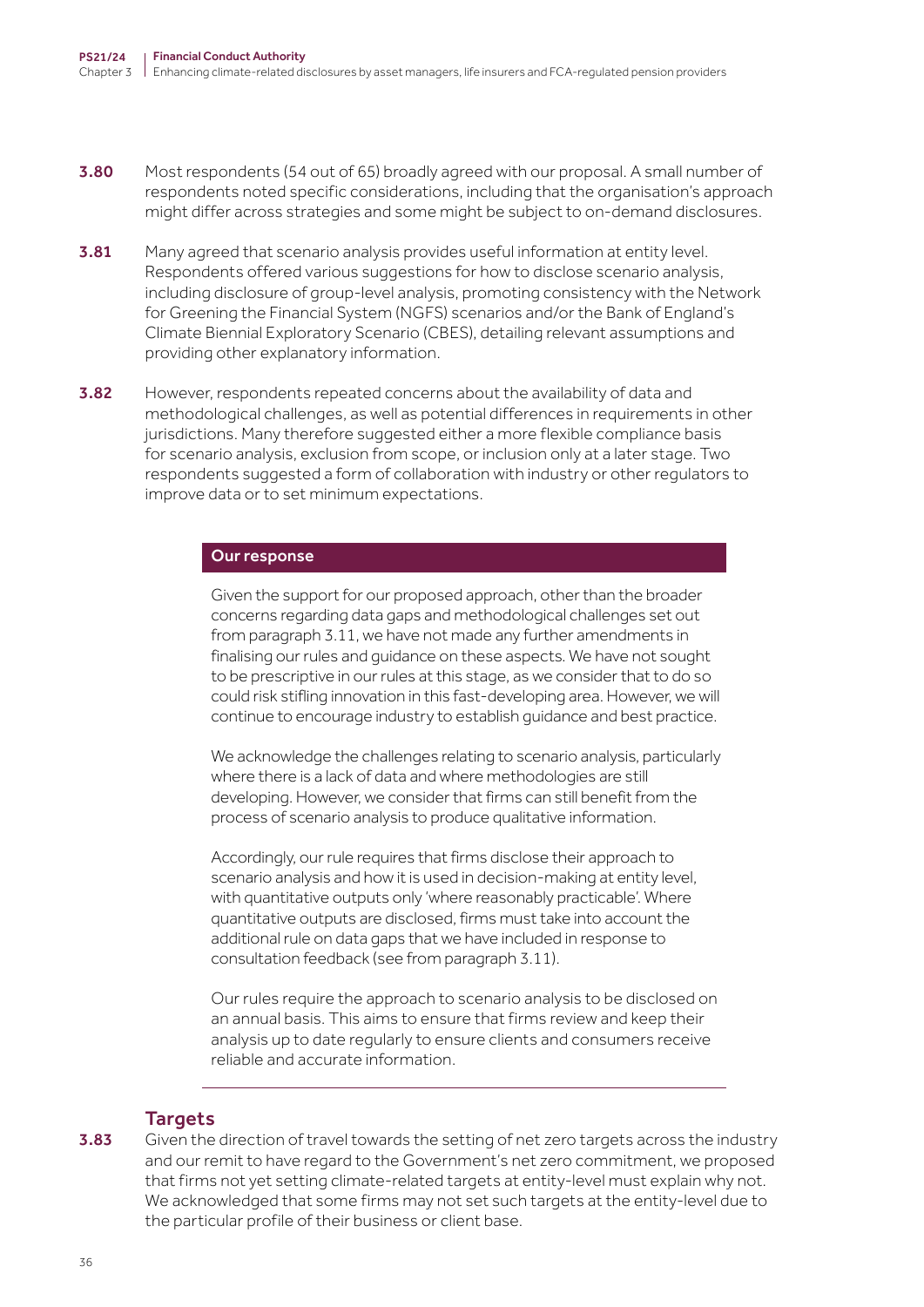3.84 We asked:

#### Q7: *Do you agree that firms not yet setting climate‑related targets must explain why not? If not, what alternative approach would you prefer and why?*

- **3.85** We received strong support for this proposal. 60 out of 68 respondents broadly agreed. Respondents noted that while mandatory target setting is not appropriate the 'explain' element would provide greater transparency and could encourage firms to move to set targets quicker. A small number of firms considered that mandatory target setting should be the end goal, or that firms should include plans for setting targets in future.
- 3.86 Nevertheless, several respondents sought more clarity on how targets can be most useful, so as not to be misused for marketing or lead to divestment to meet them. Some sought guidance on suitable metrics and targets, methodologies and frameworks. Some frameworks and initiatives cited as useful include the Net Zero Investment Framework, the UN-convened Net Zero Asset Owner Alliance, and the Net Zero Asset Managers initiative.
- **3.87** Of the 7 respondents that disagreed with the proposal, most considered that targets should be mandatory for all firms as soon as possible. Two respondents, by contrast, did not support additional rules or guidance on targets.

#### Our response

Given the support for this proposal we are proceeding with our rule as proposed. As this is a fast-developing area and the body of guidance and frameworks continues to grow, we have finalised the rule without further prescription.

We note the TCFD's updated Annex states that organisations should disclose their plans for transitioning to a low-carbon economy where they have made greenhouse gas emissions reduction commitments. We have not added further guidance in this regard. We set out our feedback and approach to guidance on transition plan disclosures from paragraph 3.24.

## Product level governance, strategy and risk management – including scenario analysis

- **3.88** We proposed that governance, strategy and risk management disclosures only be included in product- and portfolio-level disclosures where the approach is materially different from the entity-level approach. We specified that any disclosures in the product-level report should be capable of being read on a standalone basis, but that firms may cross-refer between their product-/portfolio- and entity-level reports.
- **3.89** In CP21/17, we explained that scenario analysis at product or portfolio level is a useful way for clients and consumers to understand the potential impact of climate change risks and opportunities on their products and portfolios over time. Our proposals also aimed to support the flow of information to trustees to meet their own scenario analysis obligations.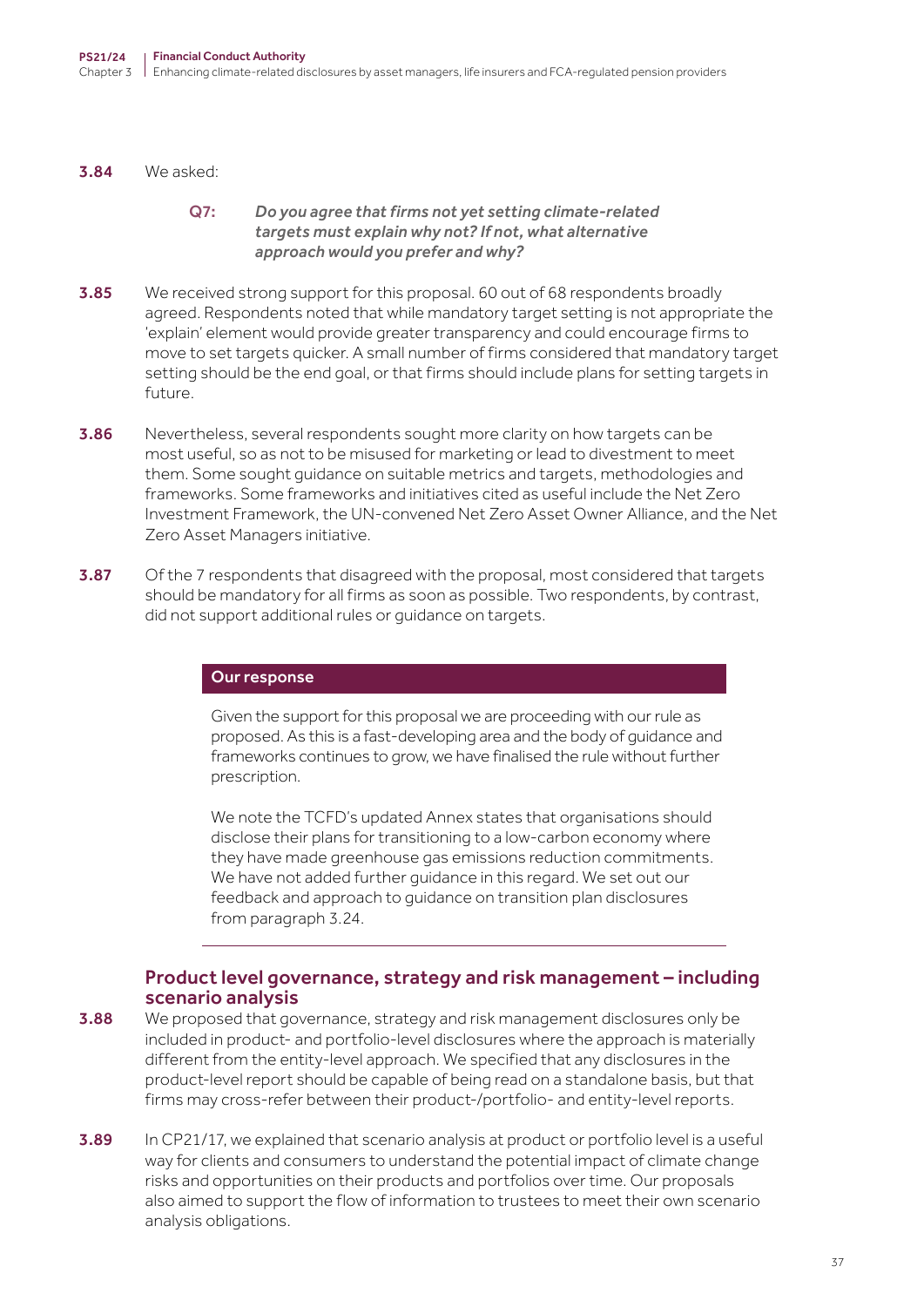- **3.90** We proposed that firms disclose qualitative scenario analysis outcomes, including a summary of how climate change is likely to impact underlying assets under 3 specified scenarios (an 'orderly' and 'disorderly' transition consistent with limiting global warming to below 2°C and net zero emissions by 2050, and a 'hot house world' scenario), and the significant drivers/factors that contribute to making the product or portfolio more vulnerable to climate change or provide opportunities in the transition.
- **3.91** For portfolios with concentrated exposures or higher exposures to more carbon-intensive sectors, we proposed that firms additionally disclose quantitative scenario analysis outputs.
- **3.92** We also sought stakeholders' views on the costs and feasibility of requiring quantitative analysis more broadly.
- 3.93 We asked:
	- Q15: *Do you agree with our approach to governance, strategy and risk management, including scenario analysis at product or portfolio‑level? If not, what alternative approach would you prefer and why?*
	- Q16: *What form(s) could quantitative scenario analysis outputs at product or portfolio‑level take? What do you consider the cost and feasibility of producing such outputs might be? How useful would such outputs be for users' decision‑making?*
- **3.94** We received 59 responses to Q15. The majority (42) broadly agreed with our proposed approach to governance, strategy and risk management, including scenario analysis. We received 51 responses with mixed feedback to Q16, most of which concluded that it is not yet feasible to produce quantitative scenario analysis outputs more broadly.
- 3.95 Two respondents commented on the approach to disclosing material deviations at product-level, seeking clarity as to what constitutes material deviations and noting challenges in producing reports for products with perhaps hundreds of underlyings.
- **3.96** Much of the feedback on scenario analysis related to matters discussed elsewhere in this chapter. This includes feedback on data availability, methodological challenges, high costs and resources, relevance and suitability for different asset classes/ investment styles, and usefulness to retail investors. Some respondents offered input on relevant technical considerations. This feedback accounted for most responses across both questions. However, some respondents noted that quantitative scenario analysis is important and that it would be useful if sufficiently standardised. These respondents also considered that it would be feasible to produce.
- **3.97** A small number of respondents made technical suggestions for how scenario analysis could be disclosed. This included referencing a given temperature outcome, disclosing VaR, or the monetary impact on the portfolio. Some also suggested specifying alignment to a 1.5°C pathway instead of 'below 2 degrees' or '3°C or more' instead of 'hothouse world'.
- 3.98 A small number of respondents also sought clarity as to what constitutes 'concentrated' or 'high' exposures to carbon intensive sectors. One pointed to the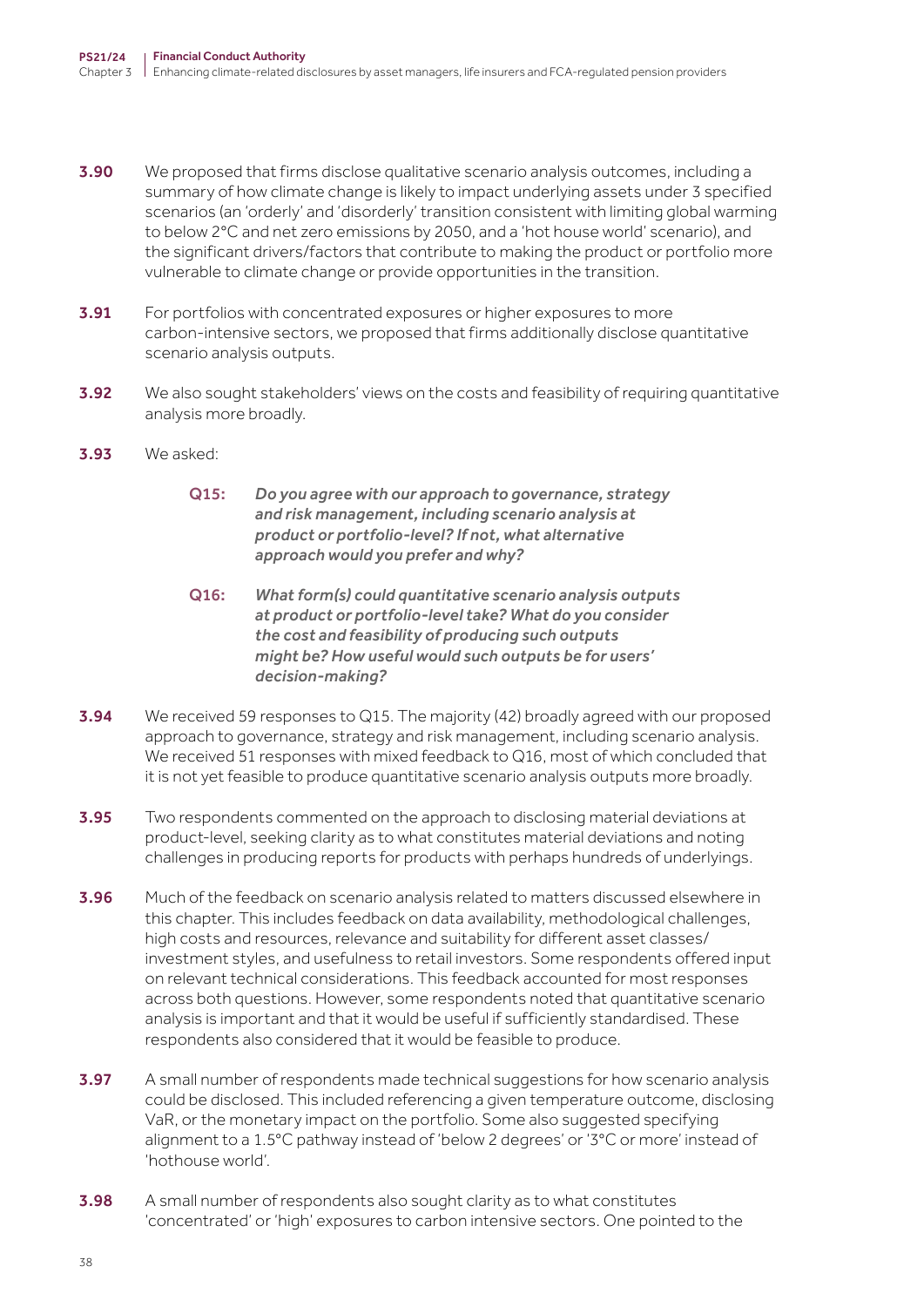Net Zero Investment Framework criteria including those on the Climate Action 100+ list and operating in Transition Pathway Initiative sectors. Other frameworks cited as useful references for scenario analysis include: the NGFS, CBES, and Paris Agreement Capital Transition Assessment (although not for all asset classes).

#### Our response

We note the broad agreement for our approach to product-level governance, strategy and risk management, including scenario analysis. We welcome comments on the feasibility and costs of applying quantitative scenario analysis more broadly, including the suggestions as to how such analysis could be carried out and disclosed. Having considered feedback to the 2 questions together, we have not made any further changes to our rules and guidance, other than in response to wider feedback on data gaps and methodological challenges (from paragraph 3.11).

We have taken a broadly principles-based approach to our rules, consistent with the TCFD framework. We have not sought to define material deviations, or concentrated or higher exposures to carbon intensive sectors, as we consider that doing so may unduly constrain industry and policy development in this evolving area. We expect firms to consider what constitutes decision-useful disclosures according to their own business models, client base and products/portfolios. In time we expect industry guidance and best practice will emerge. We will continue to engage with industry on this, including through bodies such as the CFRF, and keep our rules and guidance under review.

Consistent with our intended outcomes, our rules would be sufficient to support the information flow to trustees to meet their requirement to produce, at a minimum, a qualitative, 'top down' scenario analysis. Our rules only require quantitative outputs for products and portfolios with concentrated exposures or higher exposures to more carbon-intensive sectors. We also draw firms' attention to the additional rule introduced in response to feedback on data gaps and methodological challenges, described from paragraph 3.11. We want to support industry progress towards more sophisticated, quantitative analysis, but consider that it may be premature to require this more broadly at this stage.

Meanwhile the body of industry and official sector guidance to help firms with scenario analysis continues to grow. We note that several frameworks have been cited by respondents. We also note in particular:

- CFRF scenario analysis implementation [guide](https://www.fca.org.uk/publication/corporate/climate-financial-risk-forum-guide-2021-scenario-analysis.pdf)
- CFRF scenario analysis data and tools providers [spreadsheet](https://www.fca.org.uk/publication/corporate/climate-financial-risk-forum-climate-risk-product-providers-2021.xlsx)
- CFRF scenario analysis tool targeted at smaller firms, planned to launch in the first quarter of 2022.
- NGFS updated [climate scenarios](https://www.ngfs.net/sites/default/files/media/2021/08/27/ngfs_climate_scenarios_phase2_june2021.pdf) and [portal](https://www.ngfs.net/ngfs-scenarios-portal/)
- TCFD [technical supplement](https://assets.bbhub.io/company/sites/60/2020/10/FINAL-TCFD-Technical-Supplement-062917.pdf) on the use of scenario analysis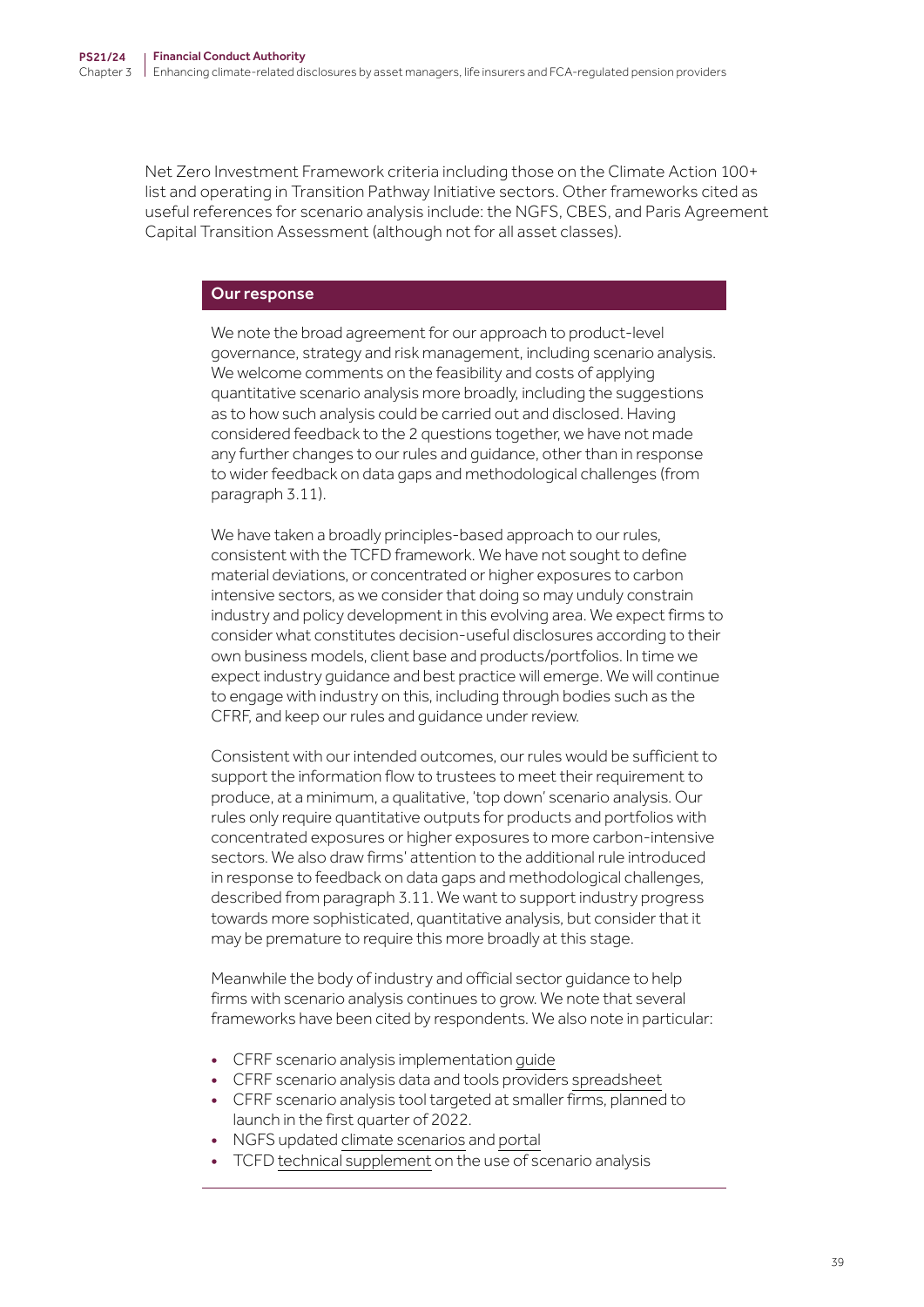#### Specific proposals for asset owners

- **3.99** In our CP we acknowledged some considerations for asset owners specifically and set out proposals accordingly. We proposed that product-level metrics be applied at the level of the individual fund or pre-set investment portfolio within a pension or life insurance wrapper.
- **3.100** We also proposed that life insurers mirroring a third-party asset manager's fund strategy could cross reference to the third party's disclosures, depending on their contractual arrangements.
- **3.101** Finally, with respect to pre-set strategies, we proposed that the smallest and least popular default strategies should be excluded from scope.
- 3.102 We asked:
	- Q18: *Do you agree with our proposed approach for life insurers when mirroring an external asset manager's strategy? If not, what alternative approach would you prefer and why?*
	- Q19: *Do you agree with our specific proposals for asset owners, including the proposed threshold to exclude the smallest default schemes? If not, what alternatives would you prefer and why?*
- **3.103** Most respondents broadly supported our specific proposals for asset owners, including our approach to default arrangements and the exclusion thresholds for these arrangements. However, a few respondents expressed diverging views on the proposed default threshold, some saying that it should be higher; others suggesting that it be brought down. One respondent asked whether the exclusion threshold would apply only to workplace pensions or also capture investment pathways and ready-made investment portfolios.
- 3.104 Several respondents also suggested excluding the so-called adviser-led default funds (defaults designed by either investment consultants or employment benefit consultants at the request of trustees or employers) and excluding default arrangements that are no longer marketed.

#### Our response

Having considered the feedback received, we are proceeding with our approach to require product-level metrics for default arrangements, and retaining the proposed exclusion threshold. We confirm that our rules require product-level disclosures for default strategies where these represent 10% or more of overall amounts in defaults, or £100 million or more in assets under administration in the default. The exclusion threshold only applies to the default arrangements of workplace pensions, where there is a large number of such products.

We disagree with suggestions to exclude adviser-led defaults and defaults that are no longer actively marketed. If insurers or pension providers are offering a default arrangement to the members of a scheme, we consider that they should be responsible for generating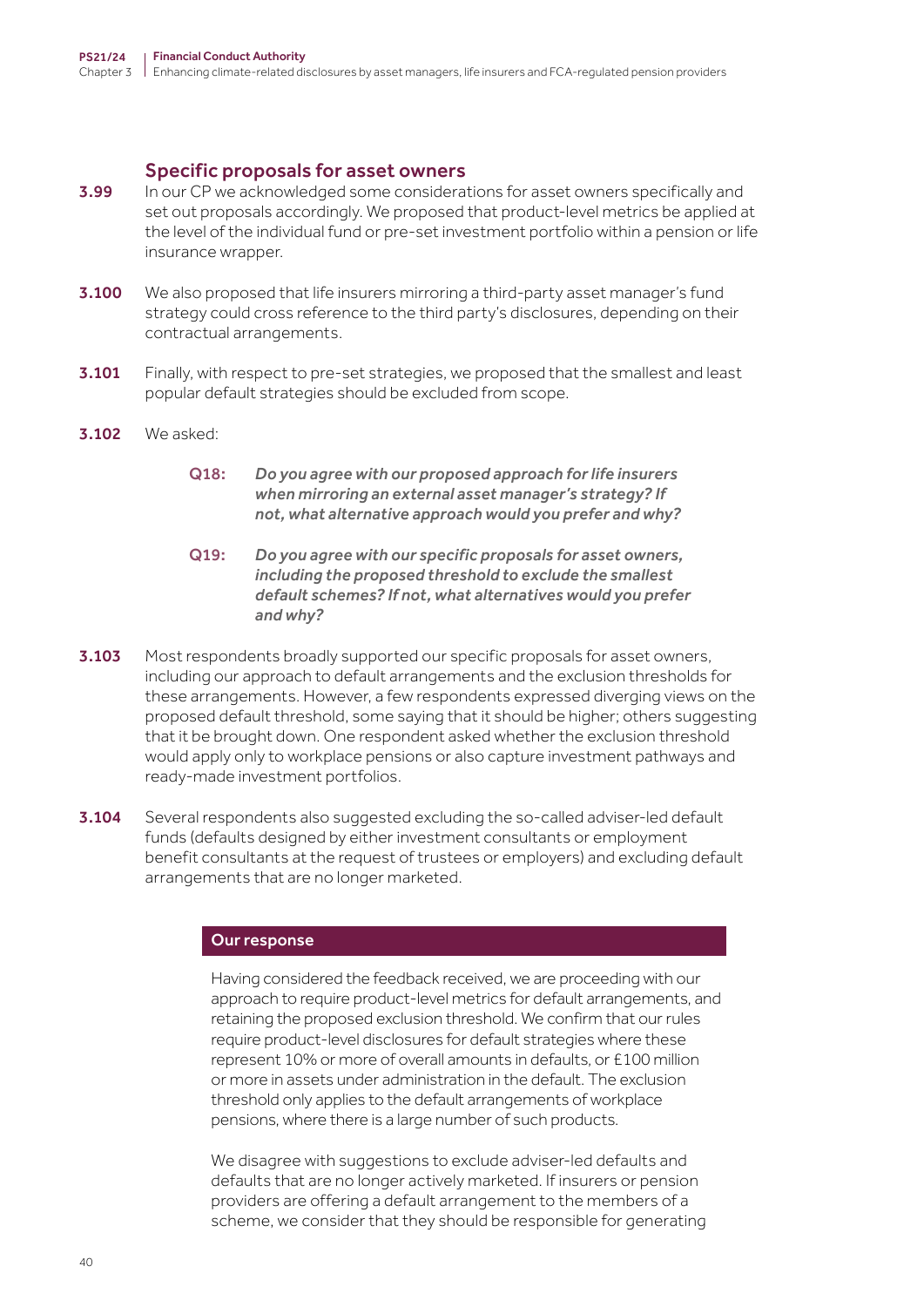the relevant TCFD-aligned information even if that default has been designed by a third party. Furthermore, even if the default is no longer offered to new customers, those already invested in the product should be able to understand the climate-related characteristics of their arrangement, especially given that this requirement only applies where the size of this default is above the exclusion threshold.

## Audience – institutional and retail

- 3.105 In responding to various questions throughout the consultation, several respondents raised concerns that our proposed disclosures would not be useful to a retail audience. They noted that retail investors may find it challenging to interpret the information, particularly the climate-related metrics.
- 3.106 Some were also concerned that it would be difficult to make disclosures that simultaneously meet the more granular needs of an institutional audience and retail investors' needs for accessible information.
- **3.107** Three firms cited the FCA's proposed New Consumer Duty. They stated that it would be difficult to satisfy the proposal; reiterated that disclosures must be 'fair, clear and not misleading'; and noted a preference for a 'layered' approach whereby detailed disclosures are made available without being added to already lengthy mandatory disclosures. A small number of respondents also suggested including disclosures in existing product literature such as the key investor information document or a fund factsheet. They noted that consumers are most engaged at the time of new business; and there is limited customer engagement with other periodic reports, such as annual or half-yearly reports.

#### Our response

In CP21/17, we noted that detailed entity-level disclosures are more likely to be suited to a sophisticated institutional audience, and that the product-level metrics could form the basis for more consumer-friendly ESG-related disclosures in future.

In building on TCFD to develop proposals for the Government's forthcoming SDR regime, we are working towards a tiered approach in which we envisage a separate layer of consumer-facing disclosures. This would be a subset of the more detailed disclosures aimed at a more sophisticated audience.

We will be testing consumer-facing disclosure templates with consumers to better understand what information they find decision-useful. We note that there are other related initiatives underway (including work by The Investing and Saving Alliance, on consumer communications; and work by the Investment Association, including its Responsible Investment Framework which aims to promote clarity and consistency to make it easier for investors to understand the range of products available to them).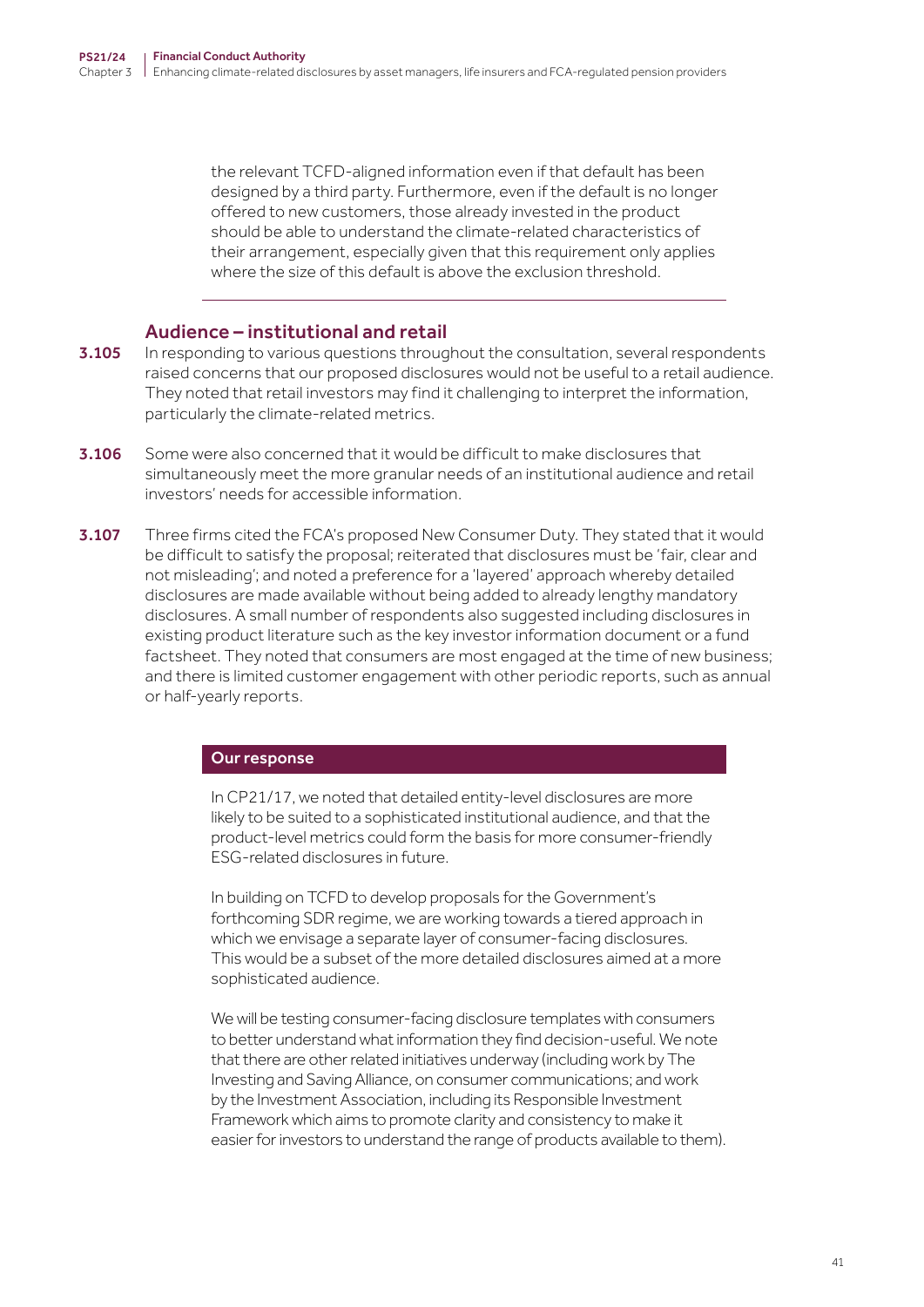We are engaging closely with these stakeholders and others through a newly-formed Disclosures and Labels Advisory Group, to ensure that we leverage effectively existing initiatives in designing the consumer-facing layer of SDR disclosures.

## Cost benefit analysis

- **3.108** We sought views from respondents on the cost benefit analysis (CBA) for our proposed rules.
- 3.109 We asked:
	- Q20: *Do you agree with the analysis in our CBA? If not, we welcome feedback in relation to the one‑off and ongoing costs you expect to incur and the potential benefits you envisage. Contextual information about your firm's size and structure would be helpful.*
- **3.110** We received 29 responses to this question. The majority (17) disagreed with at least some aspects of the analysis, though only a small number considered that the costs would be outweighed by the benefits.
- **3.111** Some respondents agreed that the analysis was reasonable or in line with expectations. Some also noted that firms will anyway need to incur these costs if they consider climate to be a material risk and to meet clients' and consumers' expectations. Others either reiterated support for the proposals, agreed that there would be benefits, or could not form a position due to lack of quantified benefits.
- **3.112** Of those who expressed some disagreement with the analysis, many respondents considered costs to be underestimated. Some pointed out that familiarisation costs were likely to be higher, and suggested that a range of resources (including a range of staff, operational, time and external consultants) would be needed to ensure compliance. However, additional quantified cost estimates were not provided.
- **3.113** Respondents also noted that costs to address data gaps and for scenario analysis would be high. Some expected the costs of third-party data to increase.
- **3.114** As noted, a small number of respondents considered that the costs would outweigh the benefits, with 2 of these anticipating that costs would be passed down to consumers and citing proportionality concerns for smaller firms.

#### Our response

In conducting our CBA, we gathered evidence from a range of sources, including roundtables with industry participants, a survey, and public reports on the status of climate-related disclosures. We clarified that the analysis was subject to several uncertainties and assumptions including on specific costs, which were estimated using internal data where quantitative costs could not be provided by stakeholders. Salary costs were based on 2018 Willis Towers Watson UK Financial Services survey.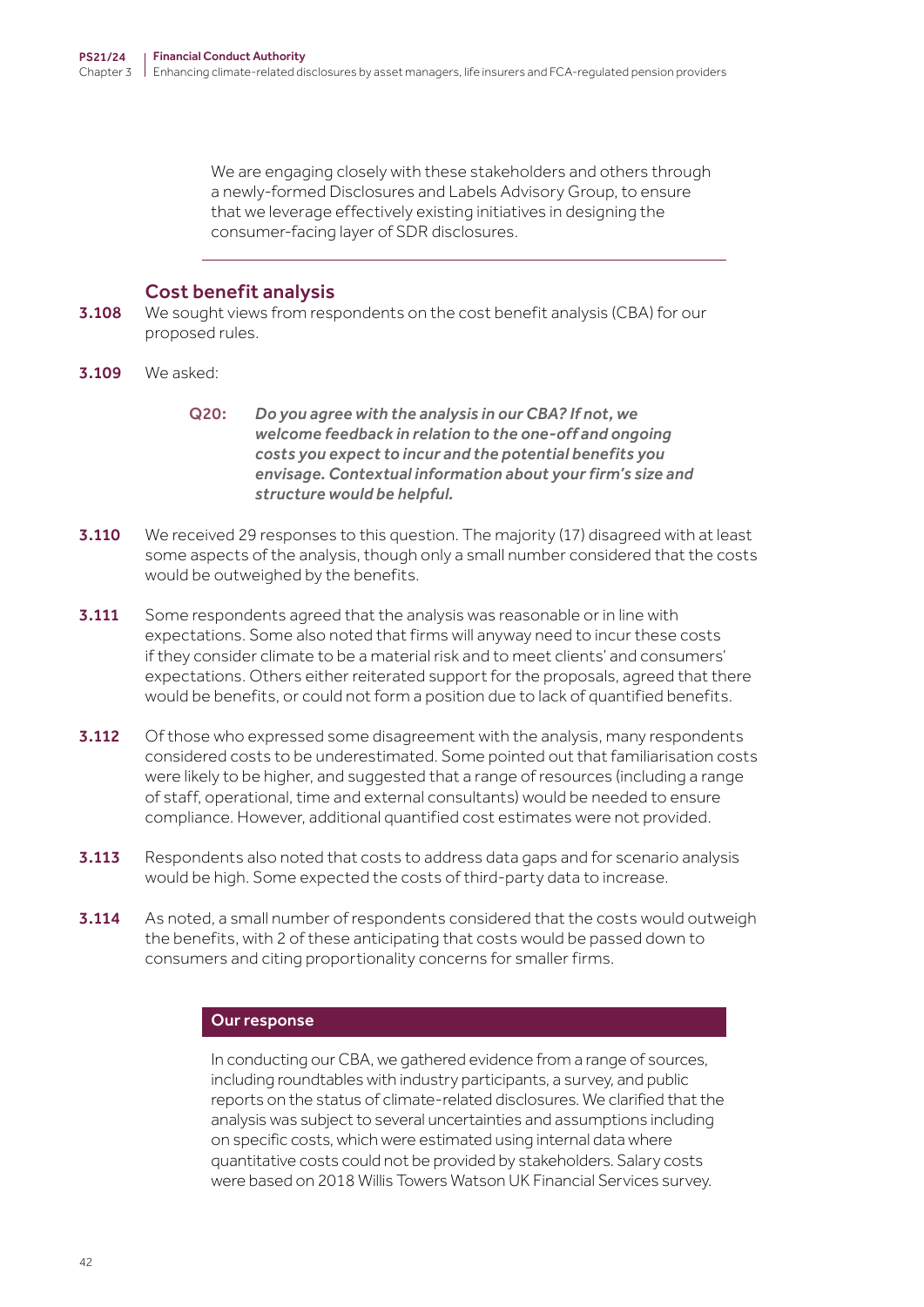We appreciate that while many firms would be familiar with the TCFD framework, based on their voluntary reporting, some firms may have been less familiar prior to the publication of our proposals. We sought to apply a discount factor to the costs to reflect the different levels of familiarisation. Furthermore, we estimated familiarisation and gap analysis costs using a standard approach supplemented by our CBA survey.

We acknowledge the feedback received on the potentially high cost of obtaining data to support the disclosure of metrics and scenario analysis. We welcome the establishment of the ISSB to develop a common baseline of sustainability reporting standards, which will support consistent corporate reporting internationally. As set out in [PS21/23,](https://www.fca.org.uk/publication/policy/ps21-23.pdf) we would expect to consult on moving to a mandatory compliance basis for listed companies' disclosures once the ISSB's new reporting standard had been introduced in the UK. We would expect to consult on amending our framework to introduce new rules referencing the new reporting standard rather than the TCFD's recommendations.

We sought feedback relating to the one-off and ongoing costs firms would expect to incur and the potential benefits, as well as contextual information about those firms' size and structure. Only one respondent provided information about their size (relative to our estimated costs). In the absence of more granular cost data, we do not consider we can carry out a revised CBA.

We do not consider a revised CBA to be necessary in relation to the amendments we are making to the final rules as we are not introducing substantive additional disclosure requirements. The additional requirement that firms explain where they are not disclosing certain metrics and scenario analysis due to data gaps and methodological challenges replaces the requirement to make those quantitative disclosures. It also builds on the requirement in the original proposals that firms explain when they are relying on proxies or assumptions. Our other changes are mostly technical clarifications or aimed at reducing the burden on in-scope firms. As a result, we do not consider these amendments would materially increase the costs.

## Supervision and enforcement

3.115 A small number of – mostly civil society – respondents highlighted that we must ensure we are empowered to supervise and take appropriate enforcement action against firms making poor climate-related disclosures if needed.

#### Our response

As set out in the CP, Supervision will act reactively where needed and start carrying out work to assess firms' implementation of the rules once the first disclosures are published in 2023. Enforcement could consider taking action if firms failed to make disclosures or if these were misleading/constituted serious misconduct. In addition, we will support the implementation and embedding of the requirements with targeted and market-wide communications, as appropriate.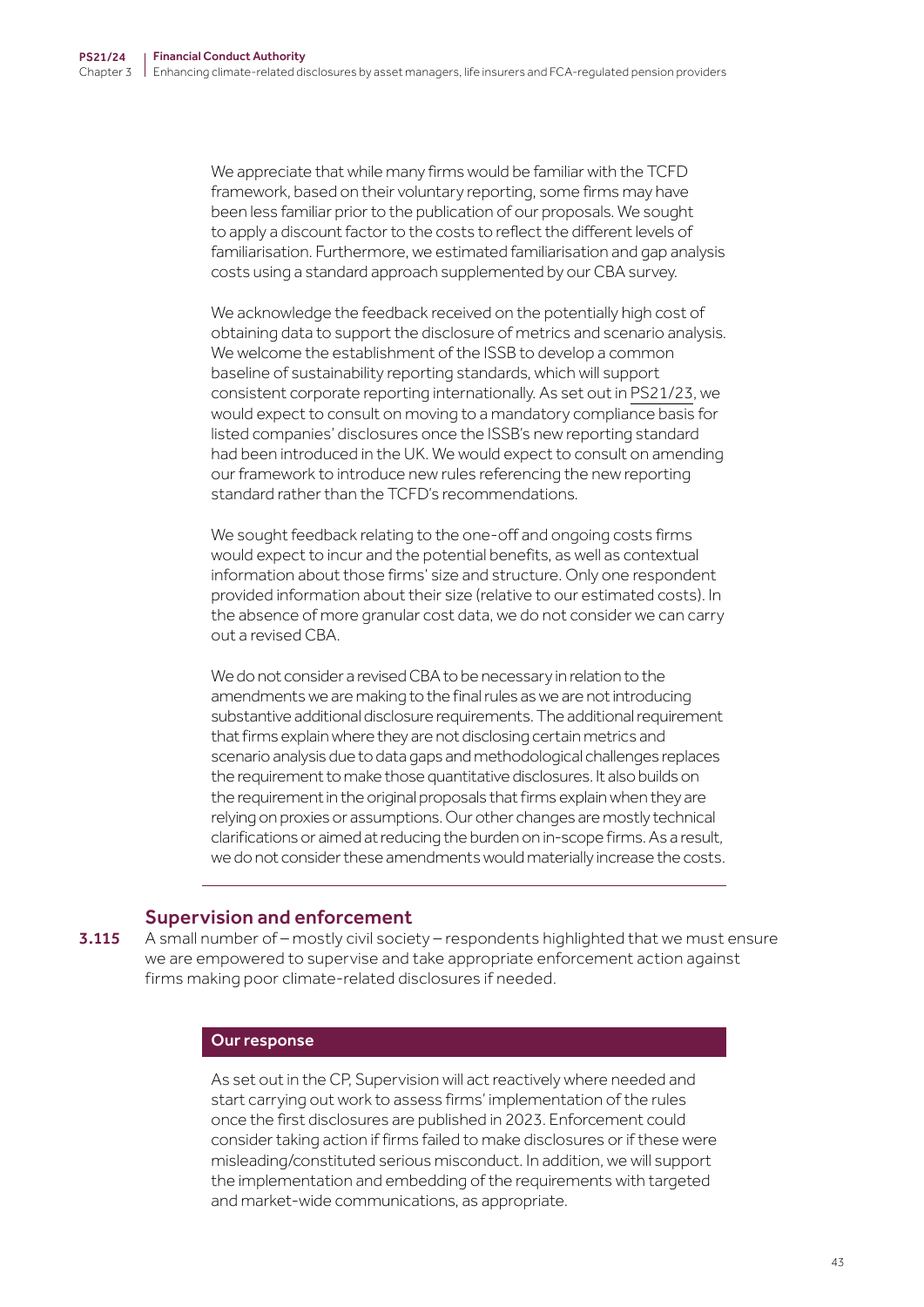More broadly, we are working to embed ESG considerations across the FCA, including in authorisations, supervision and enforcement. This includes through the work our Transformation Programme has been leading on the development of Consumer and Market strategies. We have been exploring the role that data and analytics can play to help supervise sustainability-related disclosures. For example, in October 2021 we held a [Sustainability TechSprint](https://www.fca.org.uk/firms/innovation/regtech/techsprints) to foster ideas for how we can harness technology to monitor ESG data and disclosures more effectively.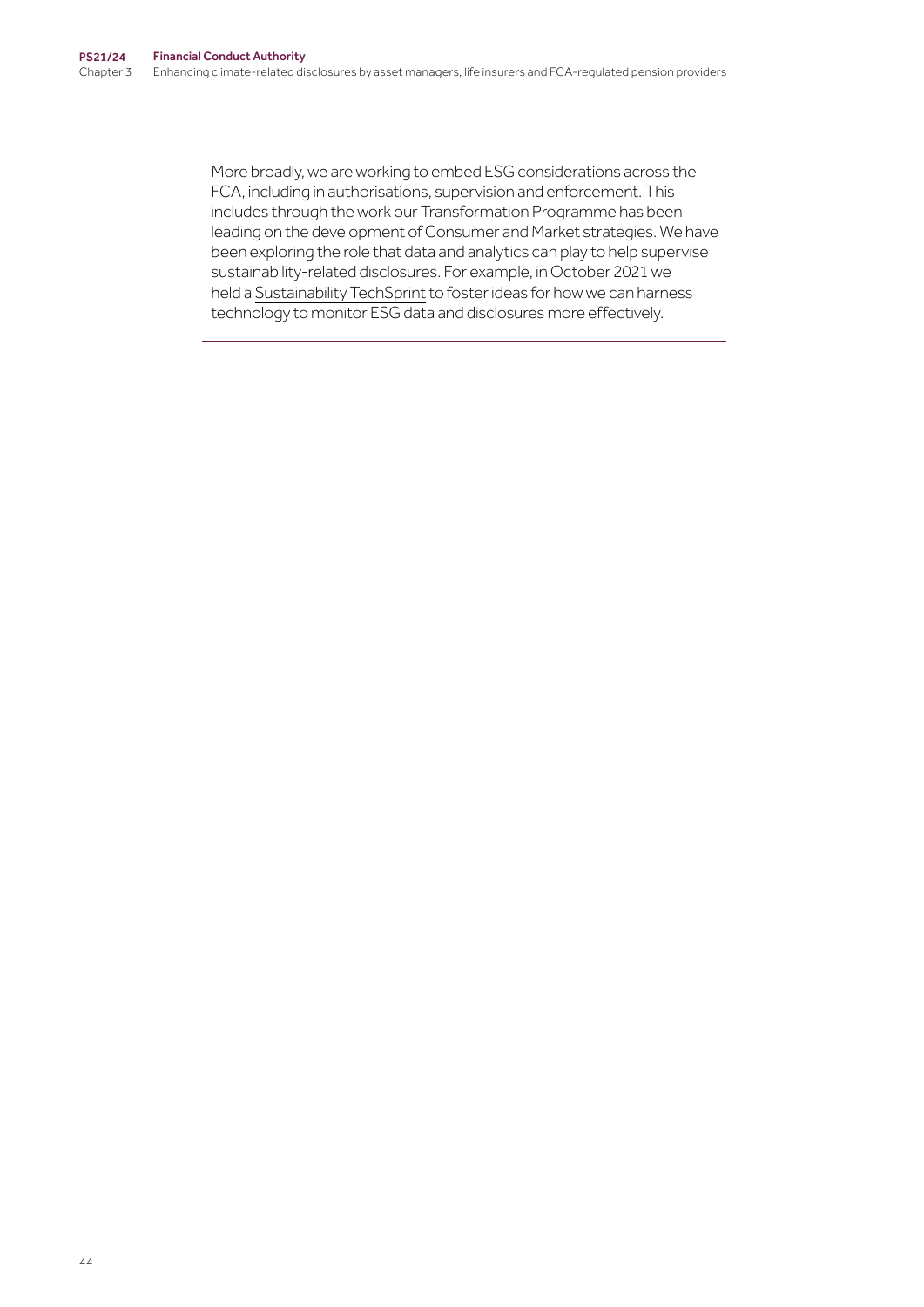## Annex 1 List of non-confidential respondents

#### Abrdn

AllianzGI

Alternative Investment Management Association and the Alternative Credit Council

Association of Accounting Technicians

Association of British Insurers

Association of Financial Mutuals

Association of Investment Companies

Association of Pensions Lawyers

Association of Real Estate Funds

Baillie Gifford & Co.

Blackrock

Bloomberg

Brewin Dolphin

British Private Equity & Venture Capital Association

British Property Federation

Brunel Pension Partnership

Cardano

CBRE Global Investors

CDP

CFAUK

ClientEarth

CMS Cameron McKenna Nabarro Olswang LLP

Commercial Real Estate Finance Council

Deloitte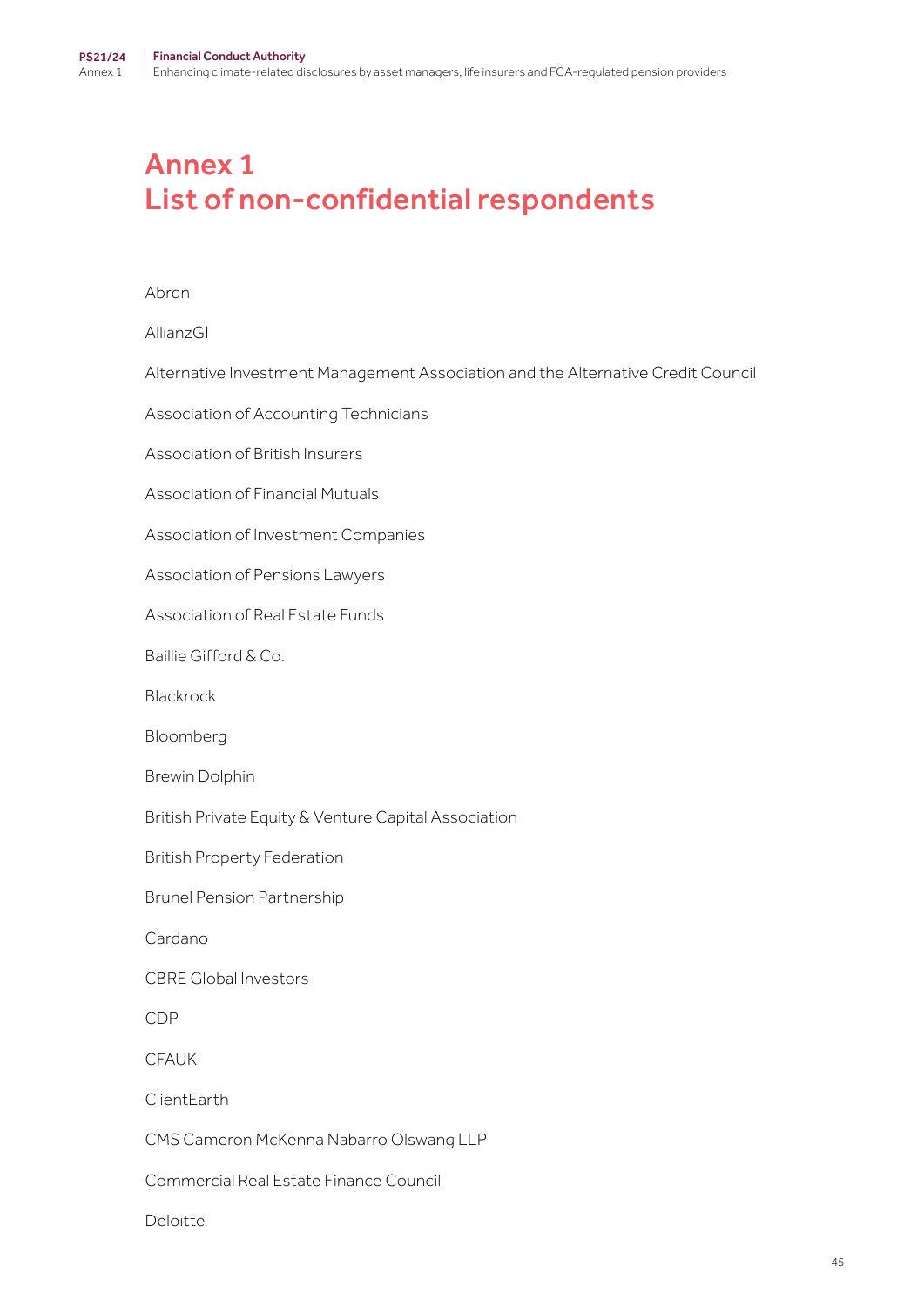Depositary and Trustee Association

E3G

European Association for Investors in Non-Listed Real Estate Vehicles

EY

FCA Consumer Panel

Fundrock

Hermes

Hymans Robertson LLP

IHS Markit

Impact Investing Institute

Index Industry Association

Insight Investment

Institutional Investors Group on Climate Change

Interactive Investor

International Capital Market Association

International Organization for Standardization

Invesco

Investment and Life Assurance Group

Investment Association

Investment Property Forum

Lane Clark & Peacock LLP

London LGPS CIV

M&G

Make My Money Matter

Managed Funds Association

Moody's ESG Solutions

Morningstar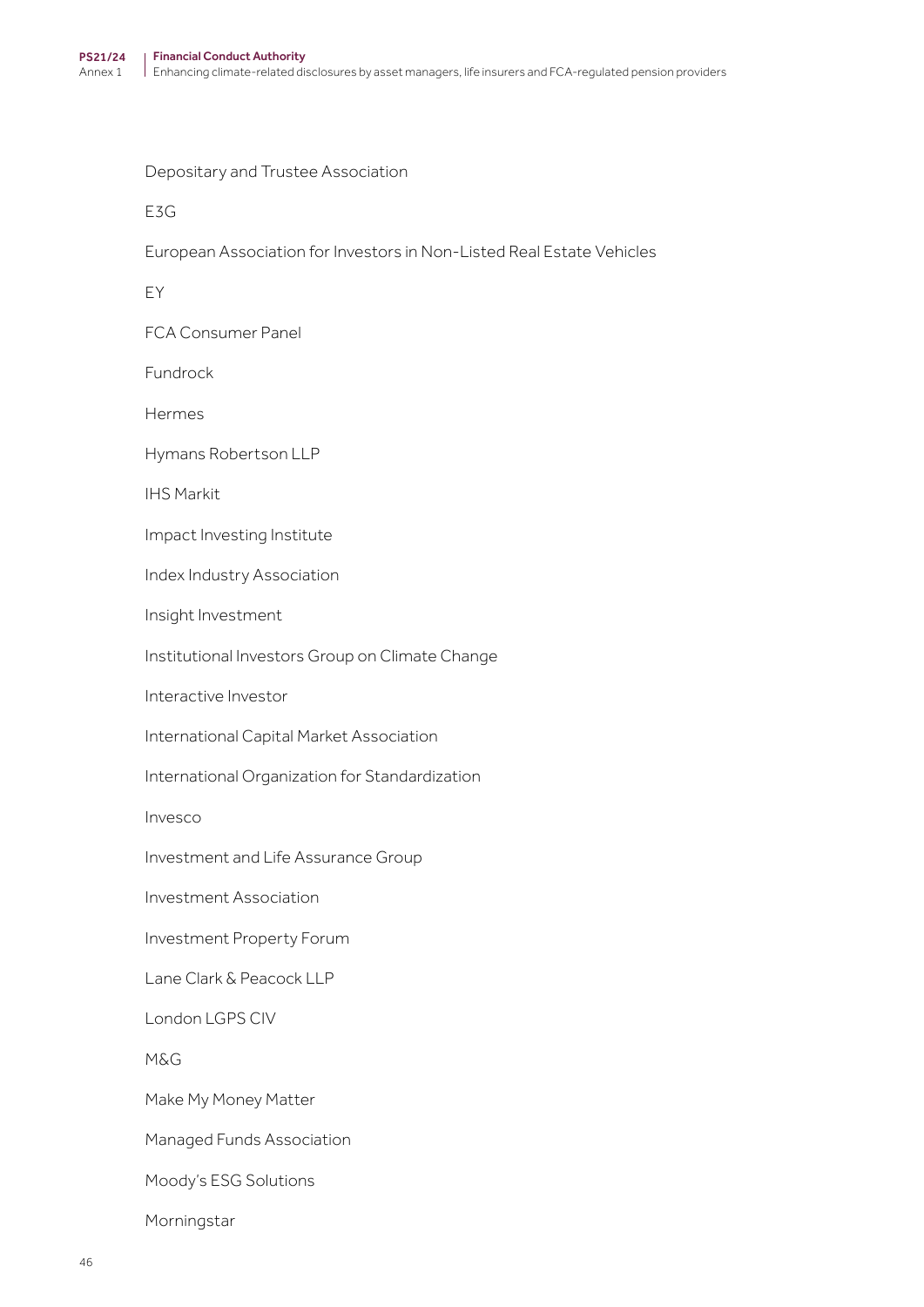**MSCI** 

Nest

Pensions and Lifetime Savings Association

Personal Investment Management & Financial Advice Association

Preqin

Principles for Responsible Investment

Railpen

Schroders

Securities Industry and Financial Markets Association

Seven Investment Management

ShareAction

Square Mile Investment Services

St. James's Place Wealth Management

Standards Board for Alternative Investments

State Street Global Advisors

Systematica Investments Limited

T Rowe Price

UK Finance

UK Sustainable Investment and Finance Association

Universities Superannuation Scheme

Value Reporting Foundation

Watt Money Ltd

WWF

9 respondents requested their answers to be treated as confidential. We have also decided to treat the 4 responses from individuals as confidential.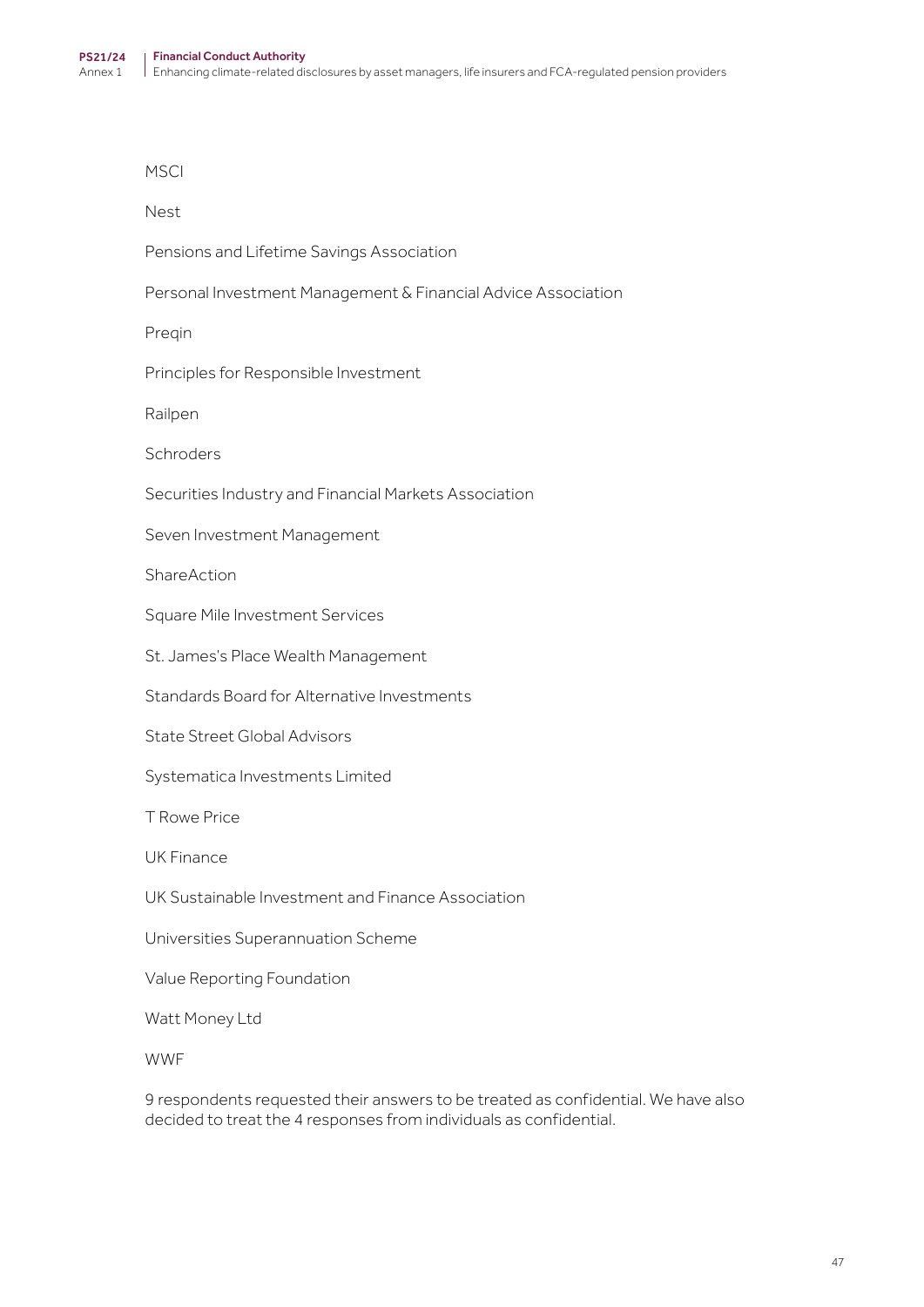## Annex 2 Abbreviations used in this paper

| <b>Abbreviation</b>    | <b>Description</b>                                    |
|------------------------|-------------------------------------------------------|
| <b>AIF</b>             | Alternative Investment Fund                           |
| <b>AIFM</b>            | Alternative Investment Fund Managers                  |
| <b>AIFMD</b>           | Alternative Investment Fund Managers Directive        |
| <b>AUM</b>             | Assets Under Management                               |
| <b>BEIS</b>            | Department for Business, Energy & Industrial Strategy |
| <b>CBA</b>             | Cost Benefit Analysis                                 |
| <b>CBES</b>            | Climate Biennial Exploratory Scenario                 |
| <b>CFRF</b>            | Climate Financial Risk Forum                          |
| $\mathsf{C}\mathsf{P}$ | <b>Consultation Paper</b>                             |
| <b>DB</b>              | Defined Benefit                                       |
| <b>DC</b>              | Defined Contribution                                  |
| <b>DLUHC</b>           | Department for Levelling Up, Housing and Communities  |
| <b>DWP</b>             | Department for Work and Pensions                      |
| <b>ESG</b>             | Environmental, Social and Governance                  |
| <b>IFRS</b>            | International Financial Reporting Standards           |
| <b>IOSCO</b>           | International Organization of Securities Commissions  |
| <b>ISSB</b>            | International Sustainability Standards Board          |
| <b>LGPS</b>            | Local Government Pension Schemes                      |
| <b>NGFS</b>            | Network for Greening the Financial System             |
| <b>OFR</b>             | Overseas Funds Regime                                 |
| <b>OPS</b>             | Occupational Pension Schemes                          |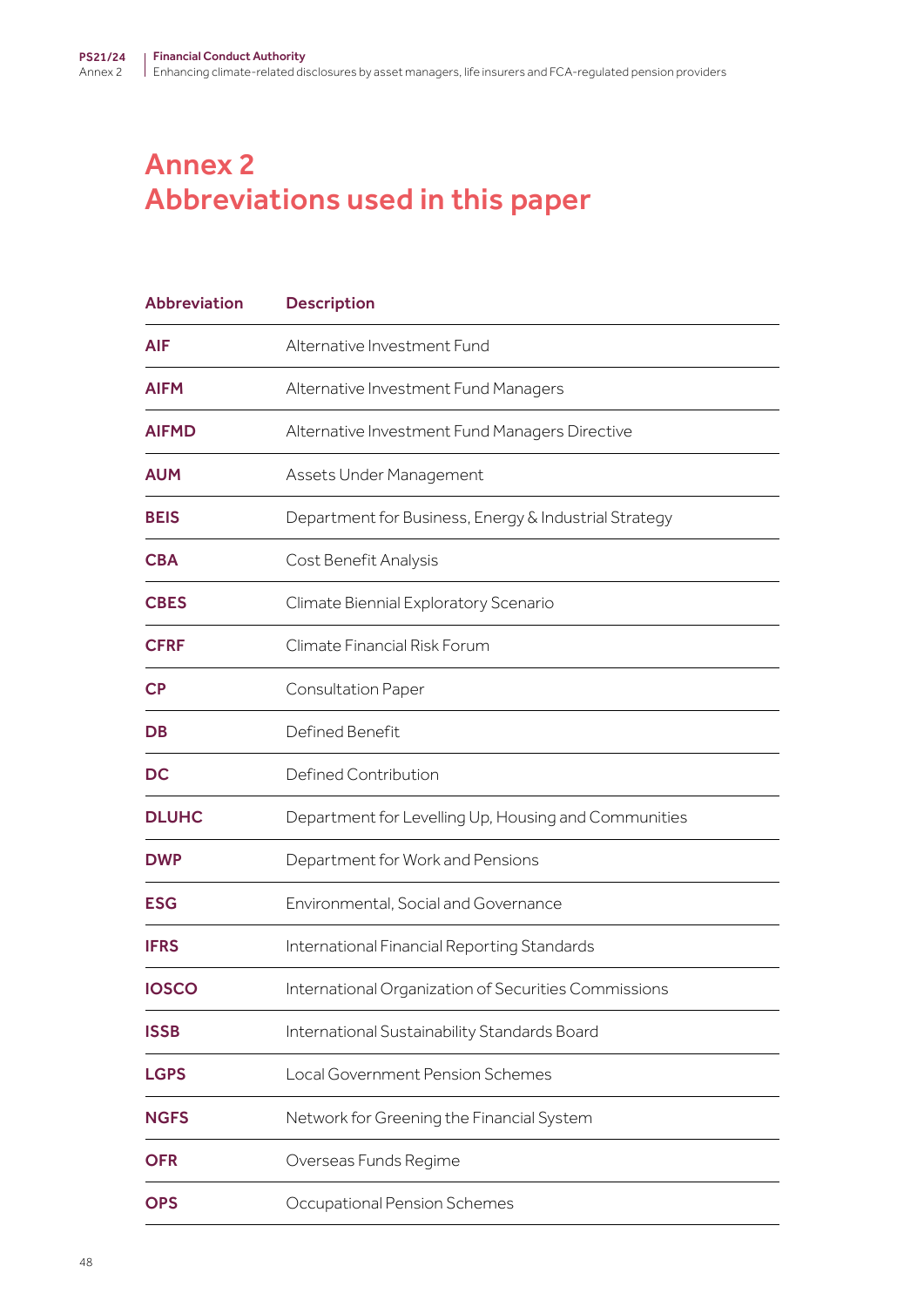| <b>PAT</b><br>Portfolio Alignment Team<br><b>PS</b><br><b>Policy Statement</b><br><b>TCFD</b><br>Taskforce on Climate-related Financial Disclosures<br><b>SDR</b><br>Sustainability Disclosure Requirements<br><b>SFDR</b><br>Sustainable Finance Disclosure Regulation<br><b>SIPP</b><br>Self-invested Personal Pension<br><b>SM&amp;CR</b><br>Senior Managers and Certification Regime<br><b>UCITS</b><br>Undertakings for Collective Investment in Transferable Securities<br><b>VaR</b><br>Value-at-Risk | <b>Abbreviation</b> | <b>Description</b> |
|--------------------------------------------------------------------------------------------------------------------------------------------------------------------------------------------------------------------------------------------------------------------------------------------------------------------------------------------------------------------------------------------------------------------------------------------------------------------------------------------------------------|---------------------|--------------------|
|                                                                                                                                                                                                                                                                                                                                                                                                                                                                                                              |                     |                    |
|                                                                                                                                                                                                                                                                                                                                                                                                                                                                                                              |                     |                    |
|                                                                                                                                                                                                                                                                                                                                                                                                                                                                                                              |                     |                    |
|                                                                                                                                                                                                                                                                                                                                                                                                                                                                                                              |                     |                    |
|                                                                                                                                                                                                                                                                                                                                                                                                                                                                                                              |                     |                    |
|                                                                                                                                                                                                                                                                                                                                                                                                                                                                                                              |                     |                    |
|                                                                                                                                                                                                                                                                                                                                                                                                                                                                                                              |                     |                    |
|                                                                                                                                                                                                                                                                                                                                                                                                                                                                                                              |                     |                    |
|                                                                                                                                                                                                                                                                                                                                                                                                                                                                                                              |                     |                    |

All our publications are available to download from www.fca.org.uk. If you would like to receive this paper in an alternative format, please call 020 7066 7948 or email: publications\_graphics@fca.org.uk or write to: Editorial and Digital team, Financial Conduct Authority, 12 Endeavour Square, London, E20 1JN

**[Sign up](https://www.fca.org.uk/news-and-publications-email-alerts?doc=#utm_source=signup&utm_medium=document&utm_campaign=newsandpubs)** for our news and publications alerts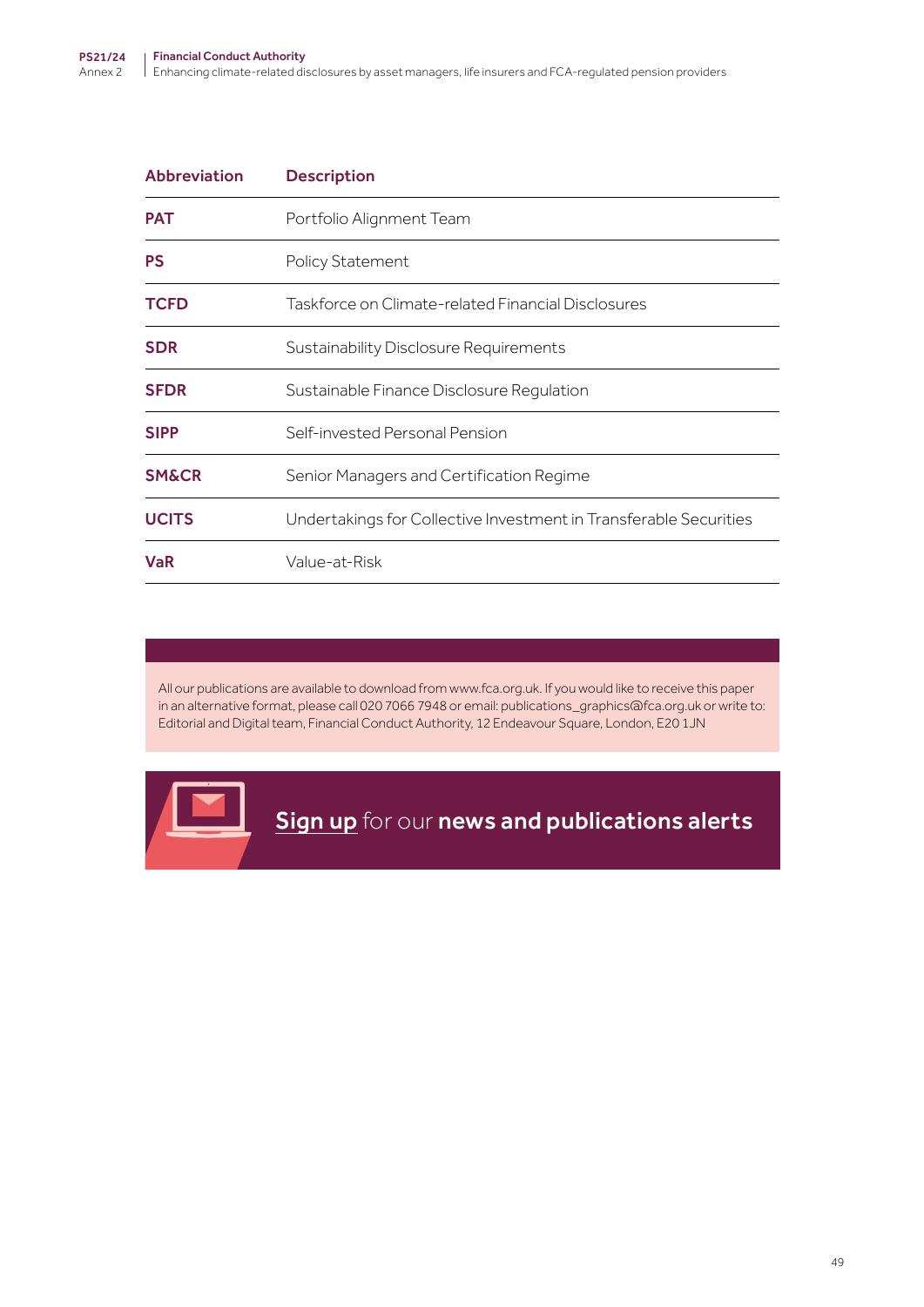# Appendix 1 Made rules (legal instrument)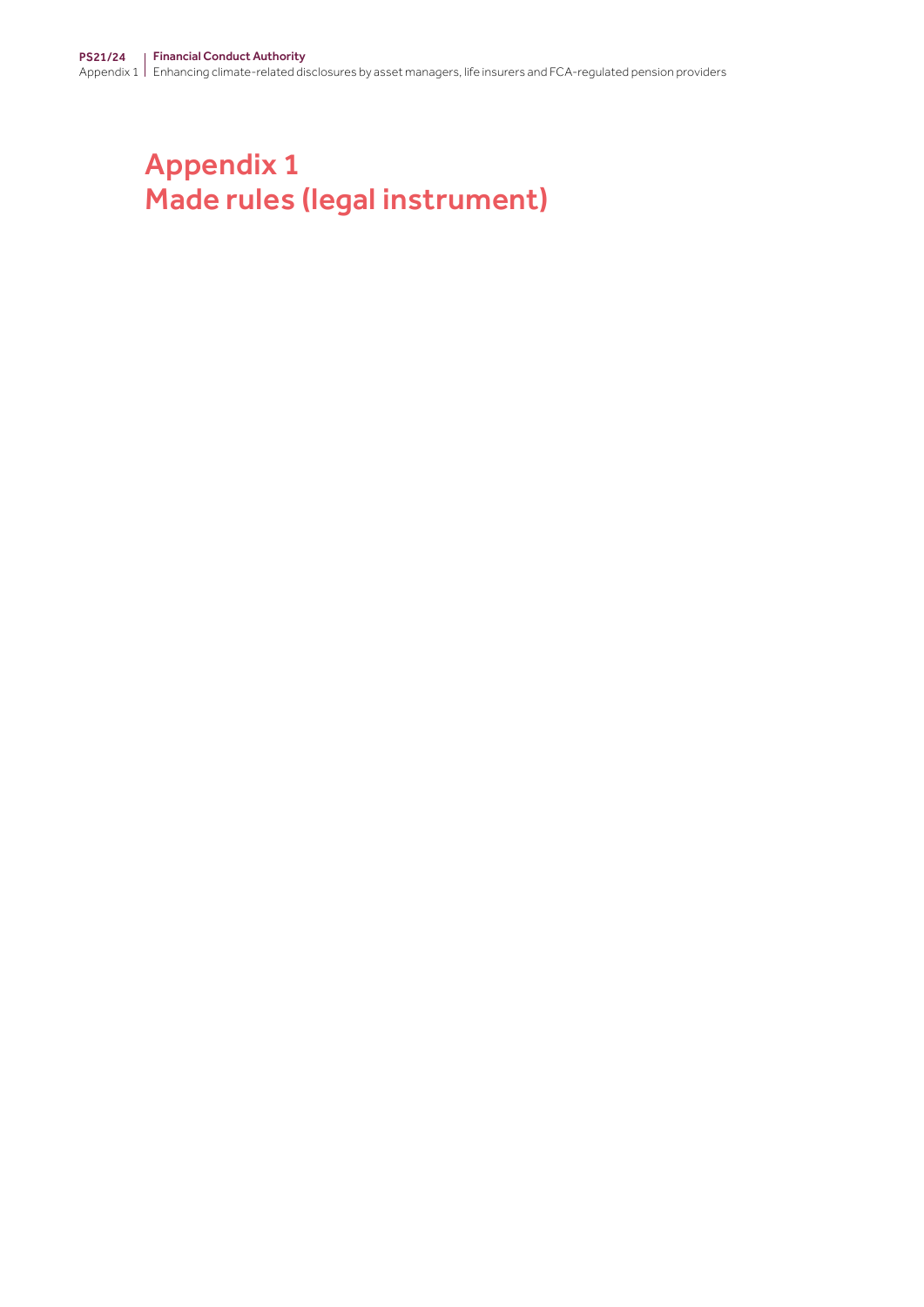## **DISCLOSURE OF CLIMATE-RELATED FINANCIAL INFORMATION (ASSET MANAGER AND ASSET OWNER) INSTRUMENT 2021**

## **Powers exercised**

- A. The Financial Conduct Authority ("the FCA") makes this instrument in the exercise of the following powers and related provisions in or under:
	- (1) the following sections of the Financial Services and Markets Act 2000 ("the Act"):
		- (a) section 137A (The FCA's general rules);
		- (b) section 137T (General supplementary powers);
		- (c) section 139A (Power of the FCA to give guidance);
		- (d) section 247 (Trust scheme rules);
		- (e) section 248 (Scheme particulars rules);
		- (f) section 261I (Contractual scheme rules);
		- (g) section 261J (Contractual scheme particulars rules); and
	- (2) regulation 6(1) of the Open-Ended Investment Companies Regulations 2001 (SI 2001/1228); and
	- (3) the other rule and guidance making powers listed in Schedule 4 (Powers exercised) to the General Provisions of the FCA's Handbook.
- B. The rule-making provisions listed above are specified for the purposes of section 138G(2) (Rule-making instruments) of the Act.

## **Commencement**

C. This instrument comes into force on 1 January 2022.

### **Amendments to the Handbook**

D. The modules of the FCA's Handbook of rules and guidance listed in column (1) below are amended in accordance with the Annexes to this instrument listed in column (2) below.

| Glossary of definitions                         | Annex A |
|-------------------------------------------------|---------|
| Collective Investment Schemes sourcebook (COLL) | Annex C |

## **Making the Environmental, Social and Governance sourcebook**

E. The Financial Conduct Authority makes the rules and gives the guidance in accordance with Annex B to this instrument.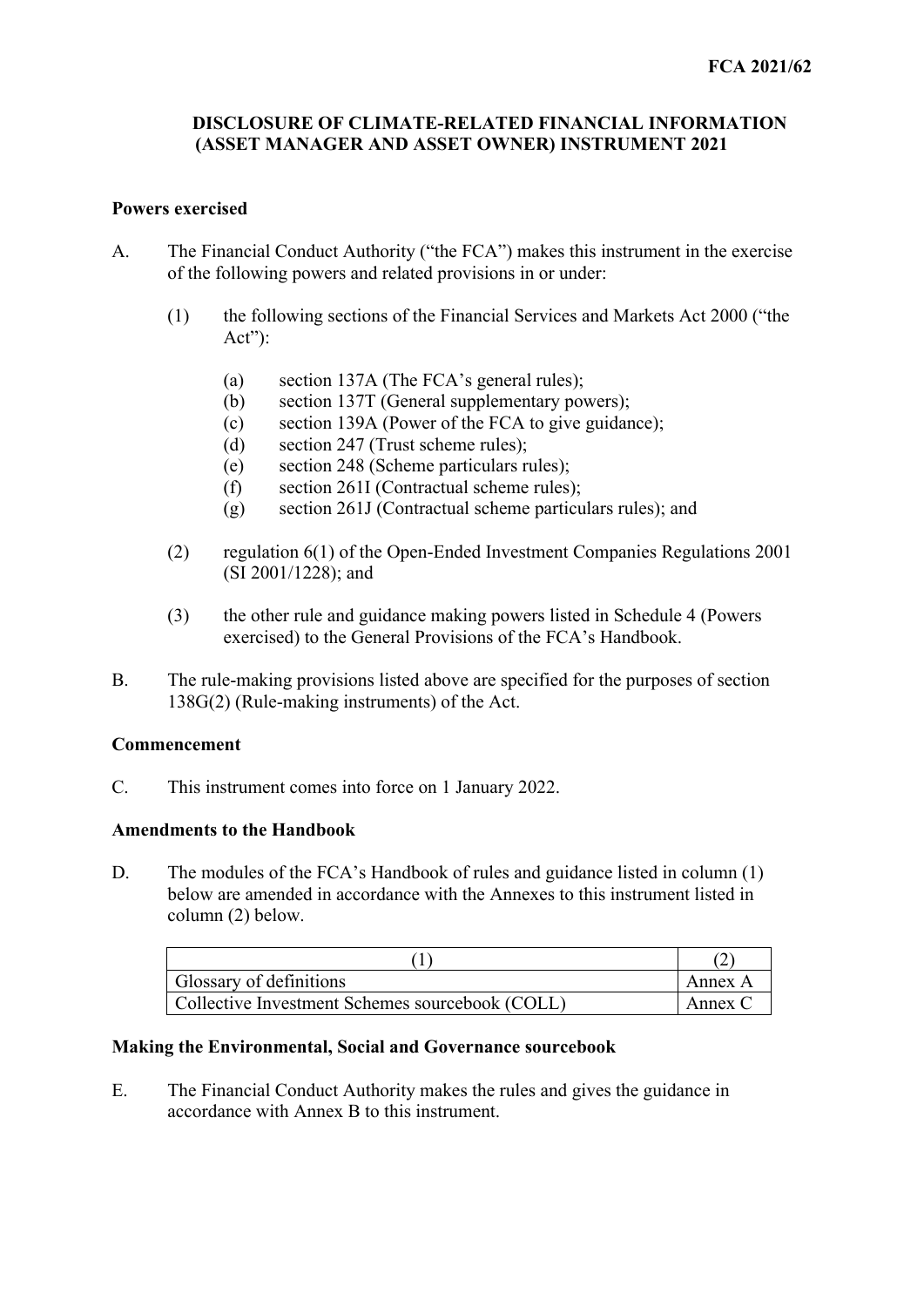F. The Environmental, Social and Governance sourcebook (ESG) is added to the Business Standards block within the Handbook, immediately after the Product Intervention and Product Governance sourcebook (PROD).

## **Citation**

- G. This instrument may be cited as the Disclosure of Climate-Related Financial Information (Asset Manager and Asset Owner) Instrument 2021.
- H. The sourcebook in the Annex B to this instrument may be cited as the Environmental, Social and Governance sourcebook (or ESG).

By order of the Board 16 December 2021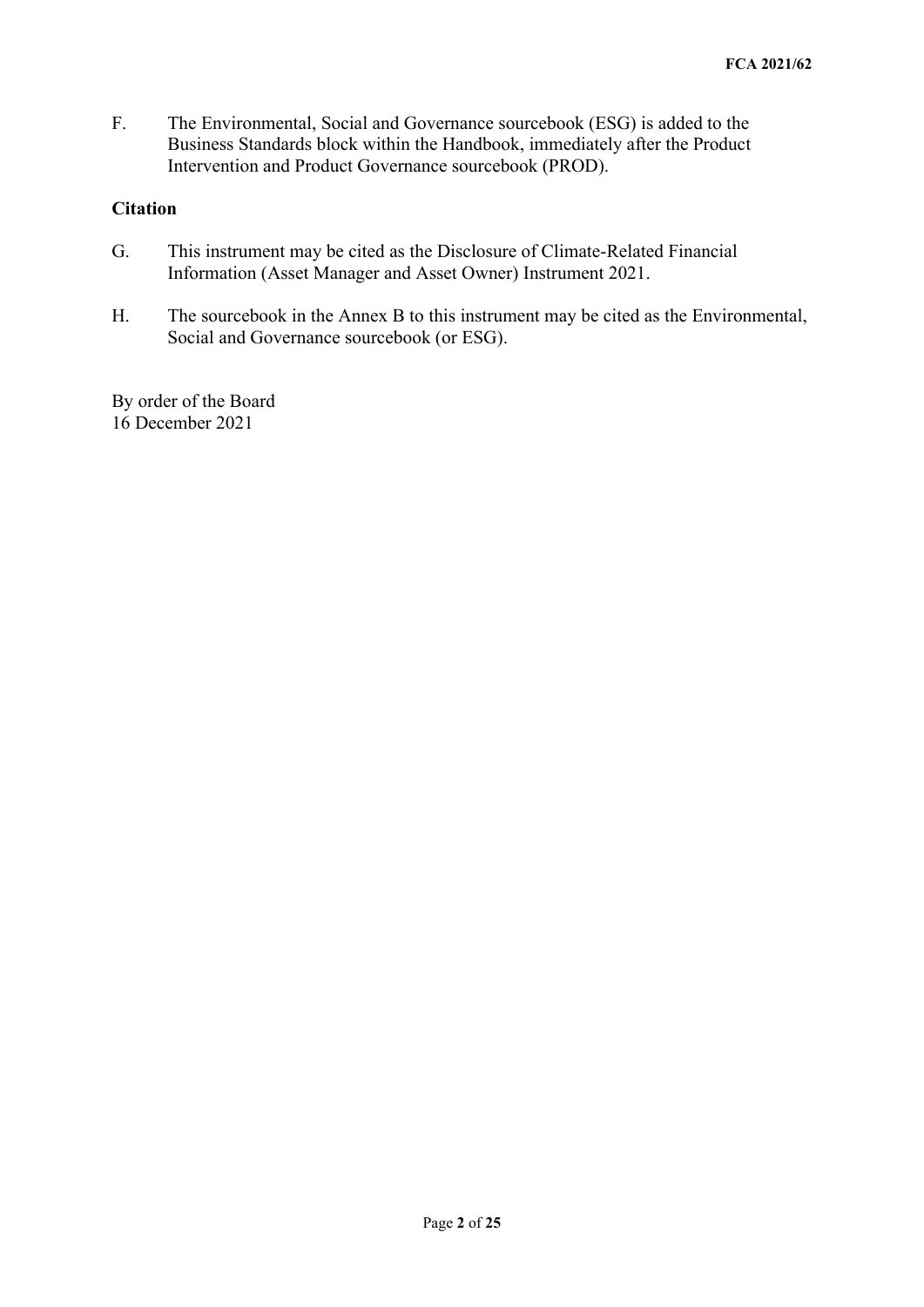## **Annex A**

## **Amendments to the Glossary of definitions**

In this Annex, underlining indicates new text, unless otherwise stated.

Insert the following new definitions in the appropriate alphabetical position. The text is not underlined.

| climate-related reports          | any report produced under ESG 2.                                                                                                                                                                                                                                                                                                                                                        |                                                                                                                                                                                                                                    |  |  |
|----------------------------------|-----------------------------------------------------------------------------------------------------------------------------------------------------------------------------------------------------------------------------------------------------------------------------------------------------------------------------------------------------------------------------------------|------------------------------------------------------------------------------------------------------------------------------------------------------------------------------------------------------------------------------------|--|--|
| on-demand information            | an on-demand TCFD product report or underlying asset data.                                                                                                                                                                                                                                                                                                                              |                                                                                                                                                                                                                                    |  |  |
| on-demand TCFD<br>product report | a report produced in accordance with ESG 2.3 for a <i>person</i> who is<br>entitled to such information under ESG 2.3.5R in respect of:                                                                                                                                                                                                                                                 |                                                                                                                                                                                                                                    |  |  |
|                                  | (1)                                                                                                                                                                                                                                                                                                                                                                                     | the <i>investments</i> , including rights to or interests in<br><i>investments</i> , in respect of which the <i>firm</i> provides <i>portfolio</i><br><i>management</i> to that <i>person</i> ; or                                 |  |  |
|                                  | (2)                                                                                                                                                                                                                                                                                                                                                                                     | assets under management in an <i>unauthorised AIF</i> in which<br>the <i>person</i> is an investor, but only in respect of an<br>unauthorised AIF managed by a UK AIFM which is not<br>listed on a recognised investment exchange. |  |  |
| pre-set investment<br>portfolio  | a combination of <i>investments</i> which is selected by a <i>firm</i> and<br>offered to its <i>clients</i> as a single investment option, for example, a<br>default arrangement in a qualifying scheme, a drawdown pension<br>investment pathway, or a ready-made investment portfolio, but not<br>including a <i>default arrangement</i> in a <i>qualifying scheme</i><br>comprising: |                                                                                                                                                                                                                                    |  |  |
|                                  | (a)                                                                                                                                                                                                                                                                                                                                                                                     | assets which make up less than 10% of the total assets held<br>by a firm within <i>default arrangements</i> in <i>qualifying</i><br><i>schemes</i> ; or                                                                            |  |  |
|                                  | (b)                                                                                                                                                                                                                                                                                                                                                                                     | assets which are under £100m in value.                                                                                                                                                                                             |  |  |
| public TCFD product<br>report    |                                                                                                                                                                                                                                                                                                                                                                                         | a report produced in accordance with ESG 2.3 in respect of any of<br>the following, insofar as it is a <i>TCFD product</i> :                                                                                                       |  |  |
|                                  | (1)                                                                                                                                                                                                                                                                                                                                                                                     | an <i>authorised</i> fund;                                                                                                                                                                                                         |  |  |
|                                  | (2)                                                                                                                                                                                                                                                                                                                                                                                     | a with-profits fund;                                                                                                                                                                                                               |  |  |
|                                  | (3)                                                                                                                                                                                                                                                                                                                                                                                     | a linked fund;                                                                                                                                                                                                                     |  |  |
|                                  | (4)                                                                                                                                                                                                                                                                                                                                                                                     | a pre-set investment portfolio;                                                                                                                                                                                                    |  |  |
|                                  | (5)                                                                                                                                                                                                                                                                                                                                                                                     | a closed-ended investment fund; or                                                                                                                                                                                                 |  |  |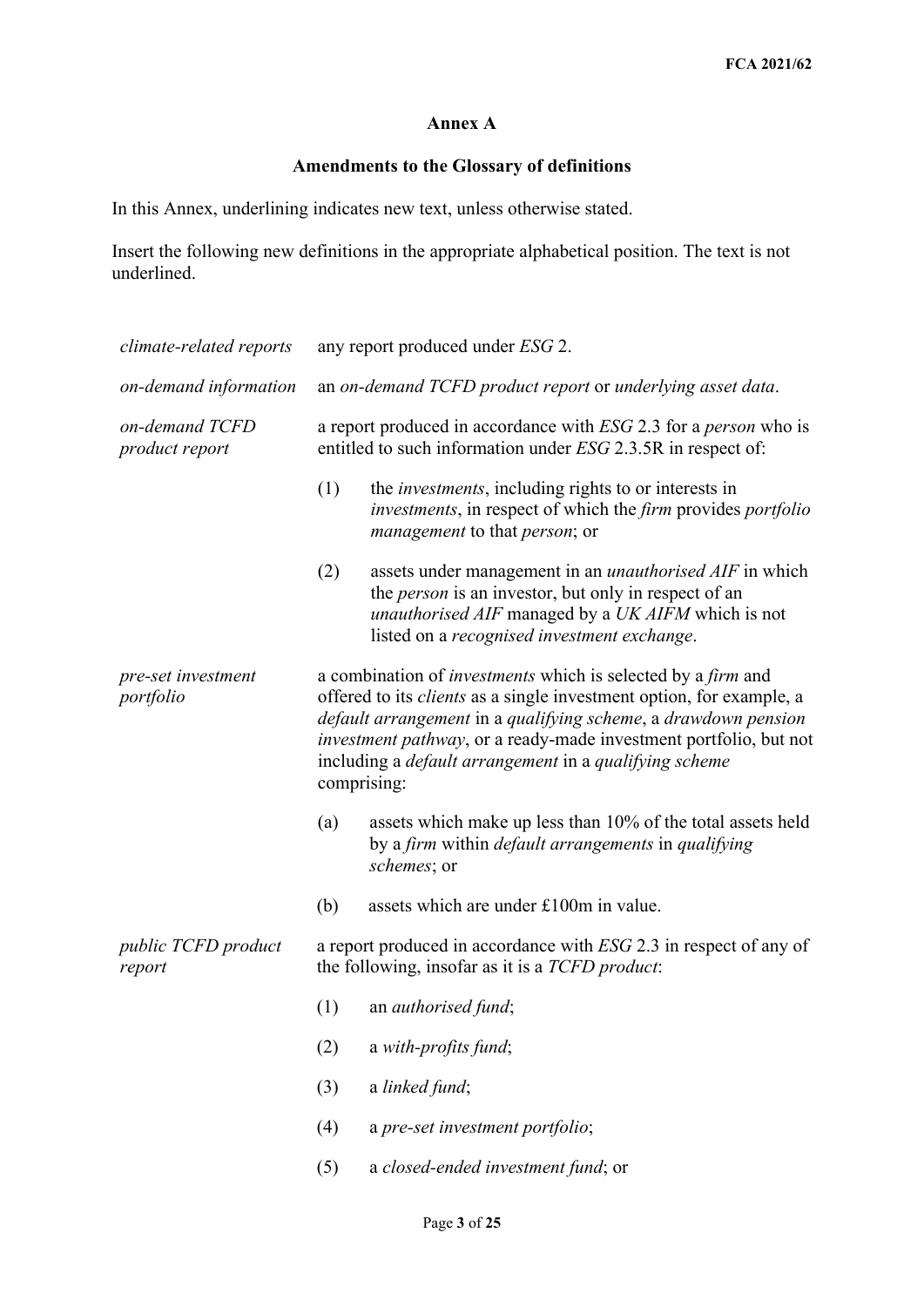|                           | (6) |                                                                                                                                                                                                                                            | an <i>unauthorised AIF</i> managed by a <i>UK AIFM</i> that is listed<br>on a recognised investment exchange; this includes an<br>investment trust.                                   |  |  |
|---------------------------|-----|--------------------------------------------------------------------------------------------------------------------------------------------------------------------------------------------------------------------------------------------|---------------------------------------------------------------------------------------------------------------------------------------------------------------------------------------|--|--|
| <b>TCFD</b> entity report |     | a public report regarding the overall assets managed or<br>administered by the firm in relation to its TCFD in-scope business<br>as per the requirements in ESG 2.2.                                                                       |                                                                                                                                                                                       |  |  |
| TCFD in-scope             |     |                                                                                                                                                                                                                                            | the following activities, as set out in more detail in $ESG$ 1.2.1R:                                                                                                                  |  |  |
| business                  | (1) |                                                                                                                                                                                                                                            | portfolio management;                                                                                                                                                                 |  |  |
|                           | (2) |                                                                                                                                                                                                                                            | managing a UK UCITS;                                                                                                                                                                  |  |  |
|                           | (3) |                                                                                                                                                                                                                                            | managing an AIF;                                                                                                                                                                      |  |  |
|                           | (4) |                                                                                                                                                                                                                                            | providing insurance-based investment products;                                                                                                                                        |  |  |
|                           | (5) |                                                                                                                                                                                                                                            | operating a <i>personal pension scheme</i> (excluding a <i>SIPP</i> ) or<br>stakeholder pension scheme; and                                                                           |  |  |
|                           | (6) | operating a SIPP, but only in relation to SIPPs which<br>contain an insurance-based investment product, a unit, an<br>interest in a closed-ended investment fund or a pre-set<br><i>investment portfolio</i> provided by the <i>firm</i> . |                                                                                                                                                                                       |  |  |
| TCFD product              |     |                                                                                                                                                                                                                                            | any of the following:                                                                                                                                                                 |  |  |
|                           | (1) |                                                                                                                                                                                                                                            | an <i>authorised fund</i> , but:                                                                                                                                                      |  |  |
|                           |     | (a)                                                                                                                                                                                                                                        | excluding an <i>authorised fund</i> which is a <i>feeder</i><br>UCITS or a <i>feeder AIF</i> ; and                                                                                    |  |  |
|                           |     | (b)                                                                                                                                                                                                                                        | where the <i>authorised fund</i> is an <i>umbrella scheme</i> ,<br>each sub-fund of the umbrella is considered to be a<br>TCFD product;                                               |  |  |
|                           | (2) |                                                                                                                                                                                                                                            | in relation to an <i>insurance-based investment product</i> ,<br>personal pension scheme, stakeholder pension scheme or<br>SIPP provided or operated by an insurer or pure reinsurer: |  |  |
|                           |     | (a)                                                                                                                                                                                                                                        | with-profits fund;                                                                                                                                                                    |  |  |
|                           |     | (b)                                                                                                                                                                                                                                        | <i>linked fund</i> ; or                                                                                                                                                               |  |  |
|                           |     | (c)                                                                                                                                                                                                                                        | a pre-set investment portfolio;                                                                                                                                                       |  |  |
|                           | (3) |                                                                                                                                                                                                                                            | in relation to a <i>personal pension scheme</i> , <i>stakeholder</i><br><i>pension scheme</i> or <i>SIPP</i> operated by a <i>firm</i> which is not an<br>insurer or pure reinsurer:  |  |  |
|                           |     | (a)                                                                                                                                                                                                                                        | an <i>authorised</i> fund;                                                                                                                                                            |  |  |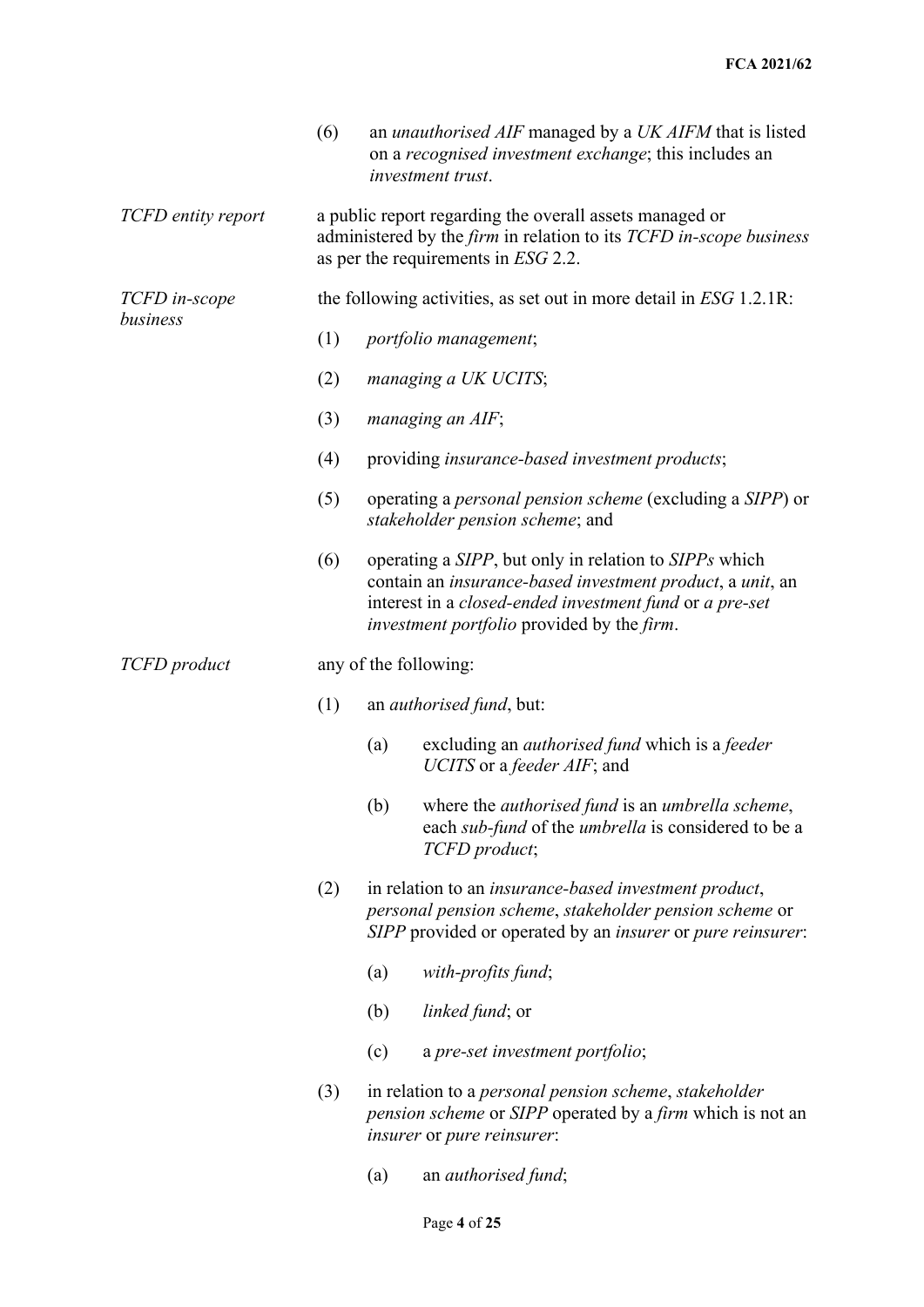|                       |                                                                                                                                                                                                                                                                                                                                                                                             | (b) | a closed-ended investment fund; or                                                                                                                                                                                         |
|-----------------------|---------------------------------------------------------------------------------------------------------------------------------------------------------------------------------------------------------------------------------------------------------------------------------------------------------------------------------------------------------------------------------------------|-----|----------------------------------------------------------------------------------------------------------------------------------------------------------------------------------------------------------------------------|
|                       |                                                                                                                                                                                                                                                                                                                                                                                             | (c) | a pre-set investment portfolio;                                                                                                                                                                                            |
|                       | (4)                                                                                                                                                                                                                                                                                                                                                                                         |     | an agreement or arrangement under which a <i>firm</i> provides<br>the <i>client</i> with <i>portfolio management</i> ; and                                                                                                 |
|                       | (5)                                                                                                                                                                                                                                                                                                                                                                                         |     | an <i>unauthorised AIF</i> managed by a <i>UK AIFM</i> , unless it is a<br>closed-ended <i>AIF</i> that makes no additional investments after<br>22 July 2013 (see regulation 74(1) of the <i>AIFMD UK</i><br>Regulation). |
| TCFD product report   | report.                                                                                                                                                                                                                                                                                                                                                                                     |     | a public TCFD product report or an on-demand TCFD product                                                                                                                                                                  |
| underlying asset data | basic data on asset holdings underlying a TCFD product, including<br>unique security ID such as ISIN, name, holding size, and current<br>price or valuation, as reasonably required by the relevant <i>person</i> to<br>produce their own amalgamated scenario analysis and otherwise<br>satisfy their own disclosure obligations in relation to climate-<br>related financial information. |     |                                                                                                                                                                                                                            |

Amend the following definitions as shown.

| closed-ended            |     | $(in LR and ESG)$ an entity:                                                                                                                                                      |
|-------------------------|-----|-----------------------------------------------------------------------------------------------------------------------------------------------------------------------------------|
| investment fund         | (a) | which is an undertaking with limited liability, including a<br>company, limited partnership, or limited liability partnership;<br>and                                             |
|                         | (b) | whose primary object is investing and managing its assets<br>(including pooled funds contributed by holders of its listed<br>securities):                                         |
|                         |     | in property of any description; and<br>(i)                                                                                                                                        |
|                         |     | with a view to spreading investment risk.<br>(ii)                                                                                                                                 |
| portfolio<br>management | (1) | managing portfolios in accordance with mandates given by<br>clients on a discretionary client-by-client basis where such<br>portfolios include one or more financial instruments. |
|                         |     | [Note: article $4(1)(8)$ of <i>MiFID</i> ]                                                                                                                                        |
|                         | (2) | (in <i>ESG</i> ) a service provided to a <i>client</i> including:                                                                                                                 |
|                         |     | <u>(a)</u><br><i>managing investments; or</i>                                                                                                                                     |
|                         |     | private equity or other private market activities<br>(b)<br>consisting of either <i>advising on investments</i> or<br><i>managing investments</i> on a recurring or ongoing basis |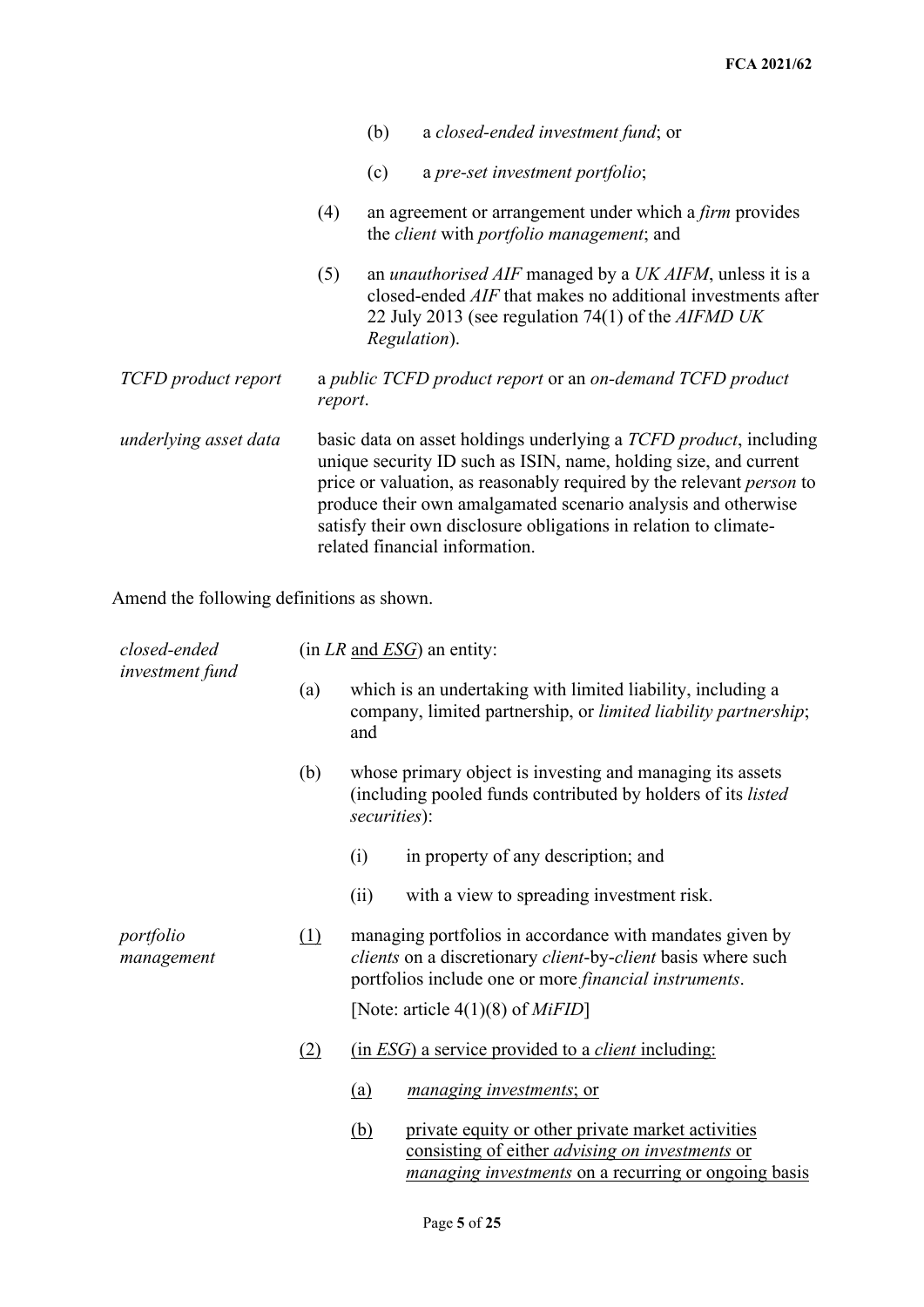in connection with an arrangement the predominant purpose of which is investment in unlisted *securities*.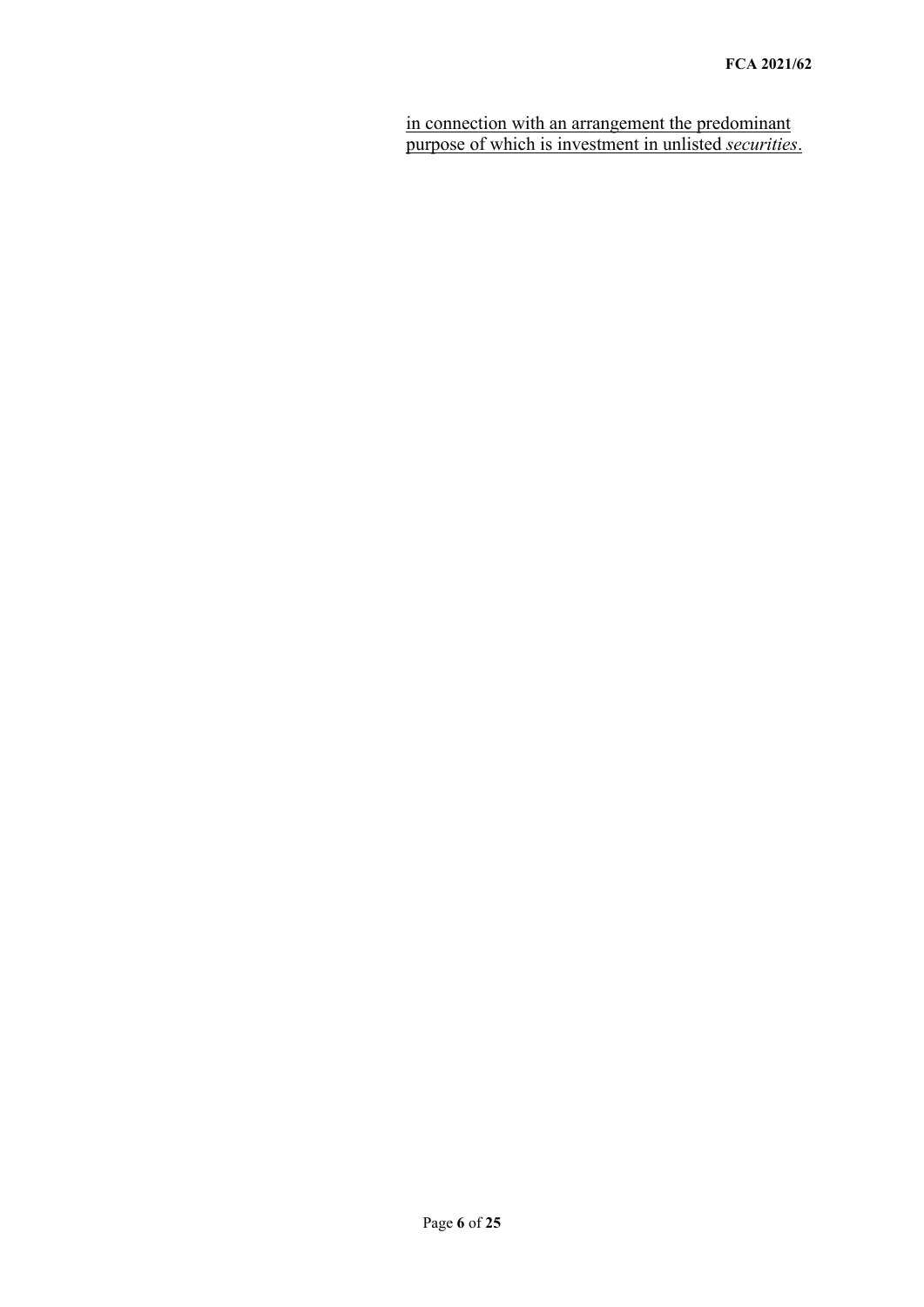## **Annex B**

## **Environmental, Social and Governance sourcebook (ESG)**

In this Annex, all of the text is new and is not underlined

## **1.1 Purpose and application**

Purpose

- 1.1.1 G The ESG sourcebook sets out *rules* and *guidance* concerning a *firm's* approach to environmental, social and governance matters.
- 1.1.2 G *ESG* 2 contains *rules* and *guidance* regarding the disclosure of climaterelated financial information consistent with *TCFD Recommendations and Recommended Disclosures*.
- 1.1.3 G The disclosure requirements within *ESG* 2 relate to either the assets that a *firm* manages or administers generally, published in a *TCFD entity report*, or assets relating or corresponding to particular financial products or services, disclosed via *TCFD product reports*.
- 1.1.4 G The disclosures are intended to help meet the information needs of market participants, including a *firm's* institutional *clients* (e.g. pension trustees, employers and corporate investors) and *consumers* of their products (e.g. pension scheme members and retail investors), in relation to the climaterelated impact and risks of a *firm's TCFD in-scope business*.
- 1.1.5 G The *FCA* recognises that at least for a transitional period there may be data and methodological challenges. Nevertheless, we expect *firms* to provide sufficient information to *clients* and *consumers*. *Firms* should still disclose metrics and quantitative scenario analysis or examples in accordance with the *rules* in this sourcebook where such disclosure would remain fair, clear and not misleading. *Firms* should also appropriately explain any limitations on their ability to disclose and the steps being taken to address those limitations.

## **1.2 General application**

- 1.2.1 R (1) The *rules* in this sourcebook apply to a *firm* of a type listed in column 1 of the table at *ESG* 1.2.1 R(2) in relation to the *TCFD inscope business* carried out from an establishment maintained by it in the *United Kingdom* as described in column 2.
	- (2) This table belongs to *ESG* 1.2.1R(1).

| Column 1: Type of firm | Column 2: TCFD in-scope<br><b>business</b> |
|------------------------|--------------------------------------------|
| Part A: Asset managers |                                            |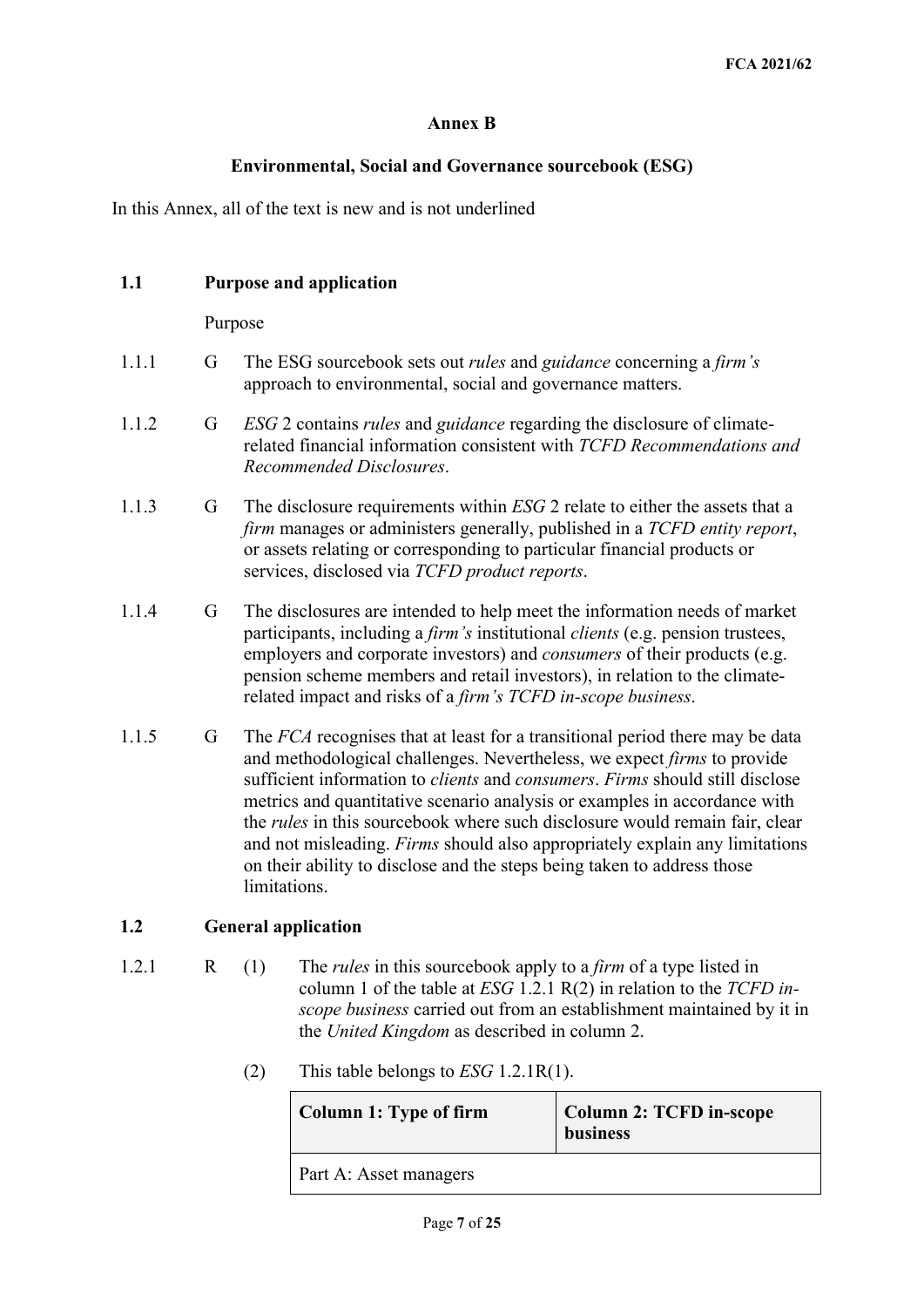| Any firm                                                                |       | Portfolio management                                                                                                                               |
|-------------------------------------------------------------------------|-------|----------------------------------------------------------------------------------------------------------------------------------------------------|
| <b>UK UCITS</b> management<br>company                                   |       | Managing a UK UCITS                                                                                                                                |
| ICVC that is a UCITS scheme<br>without a separate management<br>company |       | Managing a UK UCITS                                                                                                                                |
| <b>Full-scope UK AIFM</b>                                               |       | Managing an AIF                                                                                                                                    |
| Small authorised UK AIFM                                                |       | Managing an AIF                                                                                                                                    |
| Part B: Asset owners                                                    |       |                                                                                                                                                    |
| <i>Insurer</i> or <i>pure reinsurer</i>                                 |       | Providing insurance-based<br>investment products                                                                                                   |
|                                                                         |       | Operating a <i>personal pension</i><br>scheme (excluding a SIPP) or<br>stakeholder pension scheme                                                  |
|                                                                         |       | Operating a <i>SIPP</i> , but only in<br>relation to SIPPs containing<br>insurance-based investment<br><i>products</i> provided by the <i>firm</i> |
| Other asset owners (other than<br>insurers or pure reinsurers)          |       | Operating a <i>personal pension</i><br>scheme (excluding a SIPP) or<br>stakeholder pension scheme                                                  |
|                                                                         | firm: | Operating a <i>SIPP</i> , but only in<br>relation to <i>SIPP</i> s containing any<br>of the following provided by the                              |
|                                                                         | (a)   | a unit                                                                                                                                             |
|                                                                         | (b)   | an interest in a <i>closed</i> -<br>ended investment fund                                                                                          |
|                                                                         | (c)   | a pre-set investment<br>portfolio                                                                                                                  |

1.2.2 R A *firm* is exempt from the disclosure requirements under *ESG* 2 if and for as long as the assets under administration or management in relation to its *TCFD in-scope business* amount to less than £5bn calculated as a 3-year rolling average on an annual assessment.

## **2 Disclosure of climate related financial information**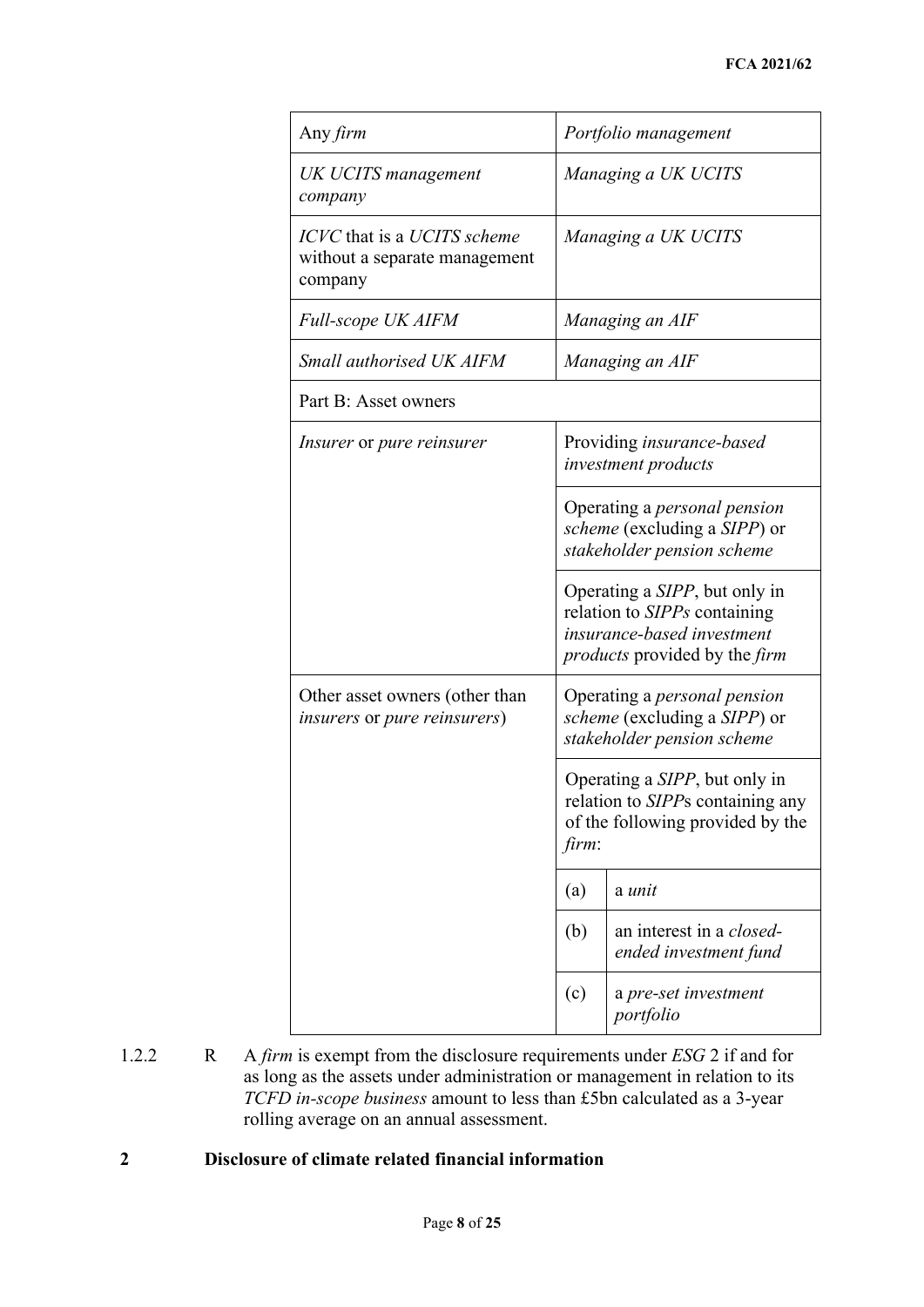## **2.1 Preparation of climate-related reports**

- 2.1.1 R (1) A *firm* (excluding an *OPS firm)* must prepare and publish its *TCFD entity report* and any *public TCFD product reports* by 30 June of each calendar year.
	- (2) If a *firm* (including an *OPS firm*) receives a request for *on-demand information* from a *person* who is entitled to make such request under *ESG* 2.3.5R, it must prepare and provide the *on-demand information* to the *person* within a reasonable period of time and in a format which the *firm*, acting reasonably, considers appropriate to meet the information needs of that *person*.
- 2.1.2 R (1) A *firm* must cover a reporting period of 12 *months* starting no earlier than 1 January of the previous calendar year in its *TCFD entity report*.
	- (2) The reporting period in (1) may be changed by the *firm* in subsequent yearly reports, but the *firm* must ensure there is no period of time after 1 January 2022 which is not covered by its *TCFD entity report*, issuing an interim report if necessary.
	- (3) A *firm* must adopt a calculation date within the 12-*month* reporting period covered by the *TCFD entity report* in calculating any metrics and targets either for inclusion in its *TCFD entity report* or its *TCFD product reports*.

Publication of climate-related reports

- 2.1.3 R A *firm* must take all reasonable steps to publish its *TCFD entity report* and its *public TCFD product reports* in a way that makes it easy for prospective readers to locate and access, including, as a minimum, by making the most recent of these reports available in a prominent place on the main website for the business of the *firm*.
- 2.1.4 G Prominence may be achieved by adding hyperlinks to the reports which are accessible via the landing page of the main website for the business of the *firm*.

Consistency with TCFD Recommendations and Recommended Disclosures when preparing climate-related reports

- 2.1.5 R A *firm* must ensure the climate-related financial disclosures in its *climaterelated reports* are consistent with the *TCFD Recommendations and Recommended Disclosures*, unless otherwise specified by *rules* in this chapter.
- 2.1.6 R In complying with *ESG* 2.1.5R, a *firm* must take reasonable steps to ensure its climate-related financial disclosures also reflect the following materials, to the extent they are relevant to the *firm's climate-related reports*: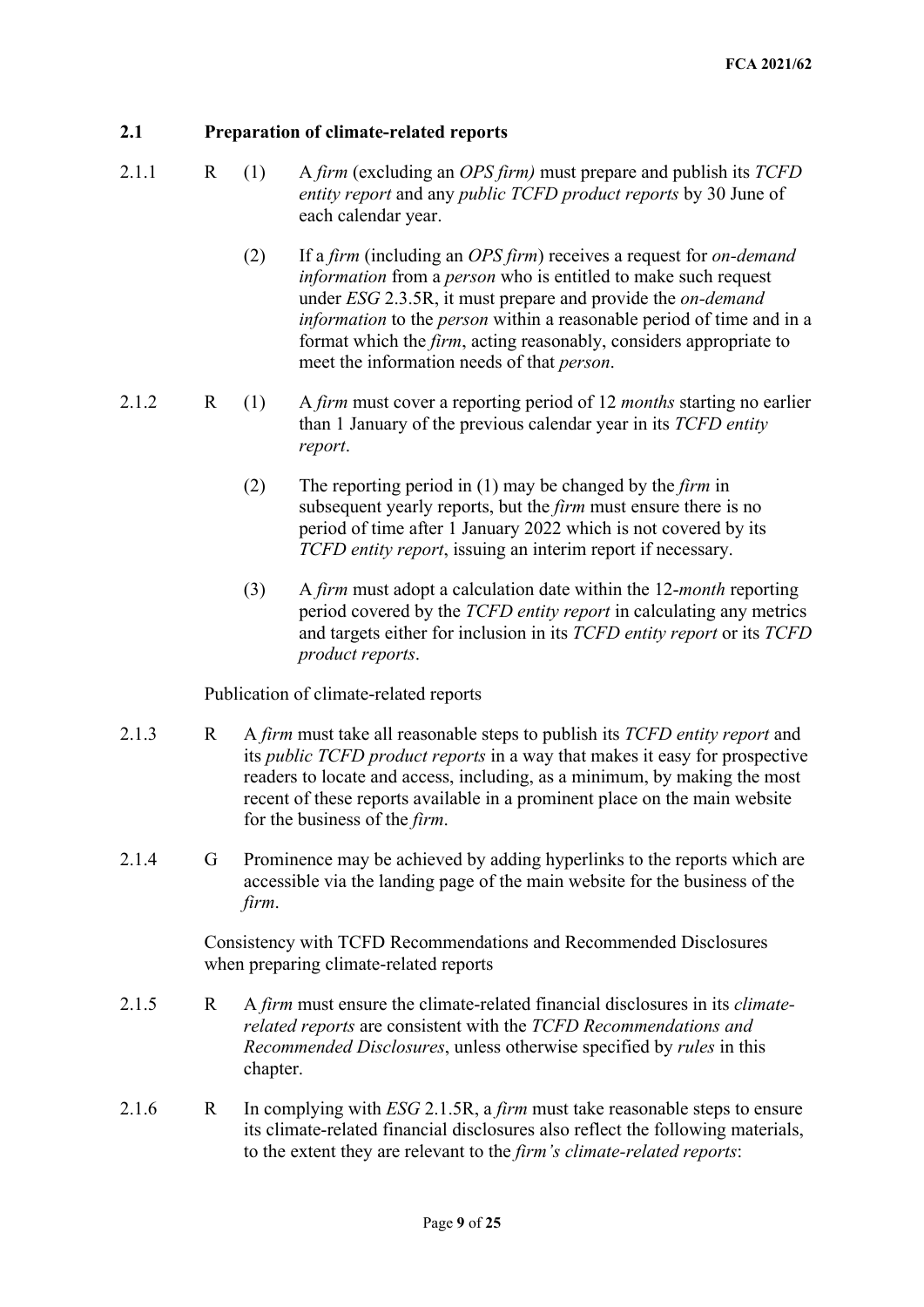- (1) section C of the *TCFD Annex*, entitled "Guidance for All Sectors"; and, as applicable,
- (2) part 3, section D of the *TCFD Annex*, entitled "Asset Owners"; or
- (3) part 4, section D of the *TCFD Annex*, entitled "Asset Managers".
- 2.1.7 G The *FCA* considers that the following supplemental documents are also relevant in assessing whether climate-related financial disclosures are consistent with the *TCFD Recommendations and Recommended Disclosures*:
	- (1) the *TCFD Final Report* and the *TCFD Annex* to the extent not already referred to in this chapter;
	- (2) the *TCFD Technical Supplement*;
	- (3) the *TCFD Guidance on Risk Management Integration and Disclosure*; and
	- (4) the *TCFD Guidance on Metrics, Targets, and Transition Plans*.

Data considerations when preparing climate-related reports

- 2.1.8 R In satisfying its reporting and disclosure obligations under this chapter, a *firm* must, insofar as is reasonably practicable, use the most up to date information available.
- 2.1.9 R In preparing a *TCFD product report* or *underlying asset data*, a *firm* must select, from within the 12-*month* reporting period, the most recent calculation date for which up to date information is available.
- 2.1.10 R A *firm* must not disclose metrics or quantitative scenario analysis or examples where:
	- (1) there are gaps in underlying data or methodological challenges; and
	- (2) these data gaps or methodological challenges cannot be addressed using proxy data or assumptions without the resulting disclosure, in the reasonable opinion of the *firm*, being misleading.
- 2.1.11 G (1) The *FCA* expects a *firm* to make climate-related financial disclosures in its *climate-related reports* consistent with the *TCFD Recommendations and Recommended Disclosures* using proxy data or assumptions to address gaps in underlying data and methodological challenges, as appropriate, and should only omit disclosures in accordance with *ESG* 2.1.10R.
	- (2) The *FCA* expects such gaps in underlying data and methodological challenges to be transitional and considers that such gaps and challenges are only likely to arise in relation to certain asset classes,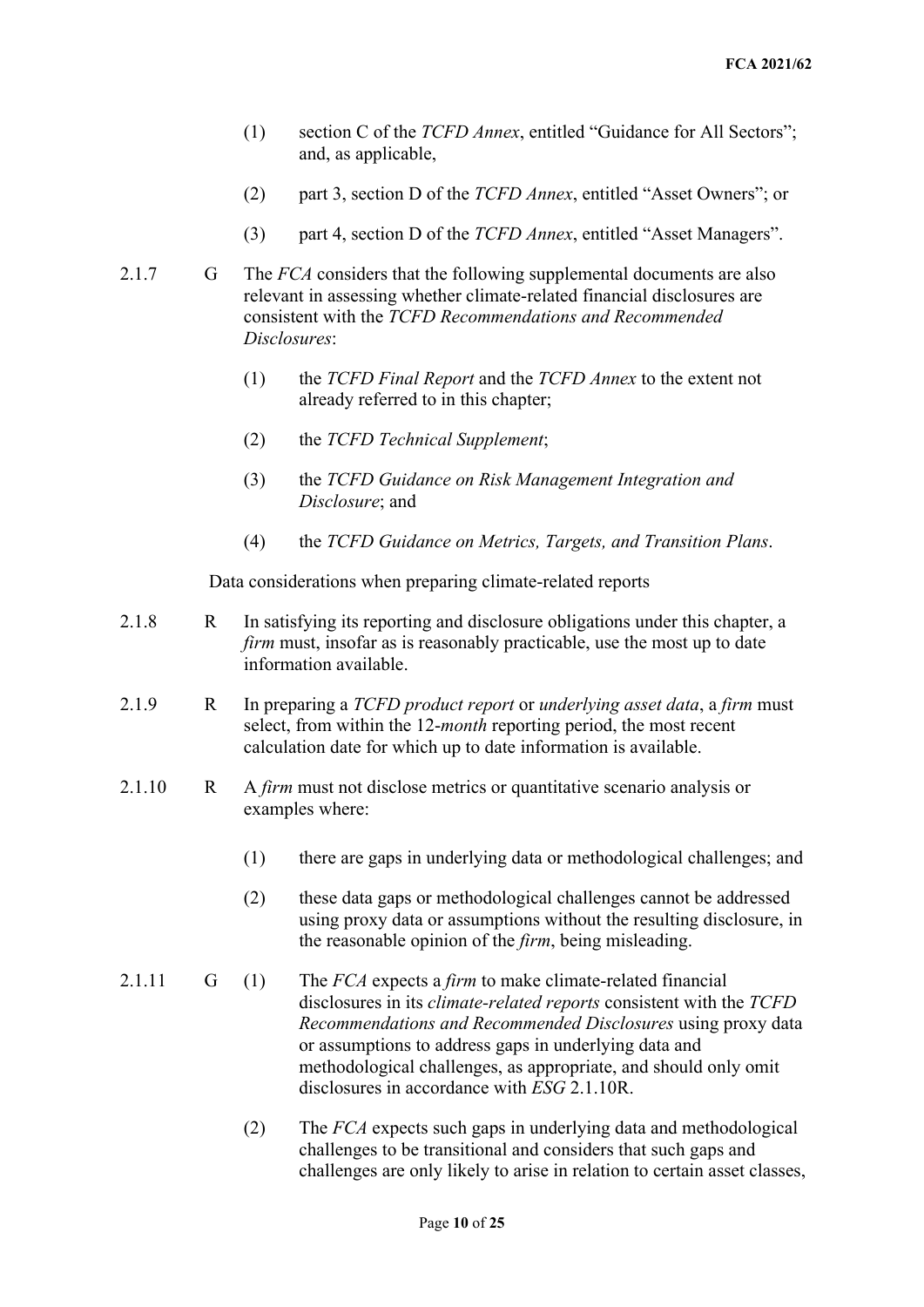such as asset-backed securities and currencies, and are likely to narrow over time.

- 2.1.12 R In addition, a *firm* must ensure its *climate-related report* includes an adequate explanation of:
	- (1) any gaps in the underlying data relied upon to make climate-related financial disclosures consistent with the *TCFD Recommendations and Recommended Disclosures*;
	- (2) how the *firm* has addressed these gaps, for example, by using proxy data or assumptions and briefly setting out any methodologies used in doing so, providing relevant contextual information and explaining any limitations of the approach;
	- (3) any metrics or quantitative scenario analysis or examples that the *firm* has not been able to disclose, in accordance with *ESG* 2.1.10R; and
	- $(4)$  in respect of  $(3)$ ,
		- (a) the gaps in underlying data or methodological challenges that have resulted in the *firm* being unable to make the relevant disclosure;
		- (b) why the *firm* has not been able to address those gaps or challenges using proxy data or assumptions; and
		- (c) what steps the *firm* will take to address those gaps or challenges in the future.
- 2.1.13 G In addition, a *firm* may include in its *climate-related report* an explanation of the proportion of each *TCFD product* for which data are verified, reported, estimated or unavailable.

Cross-referencing climate-related financial disclosures

- 2.1.14 R (1) A *firm* may include hyperlinks and cross-references to relevant climate-related financial disclosures contained in a third party's climate reporting, where such information enables the *firm* to make climate-related financial disclosures consistent with the *TCFD Recommendations and Recommended Disclosures*.
	- (2) The *firm* must set out the rationale for relying on these third party disclosures, and any deviations between the third party's approach and that of the *firm*, where relevant to the *TCFD Recommendations and Recommended Disclosures*.
	- (3) An *insurer* or *pure reinsurer* which operates *linked funds* which mirror funds operated by a third party (but which are not closematched by an *insurer's* or *pure reinsurer's* direct investment in that third party's fund) must consider the extent to which it is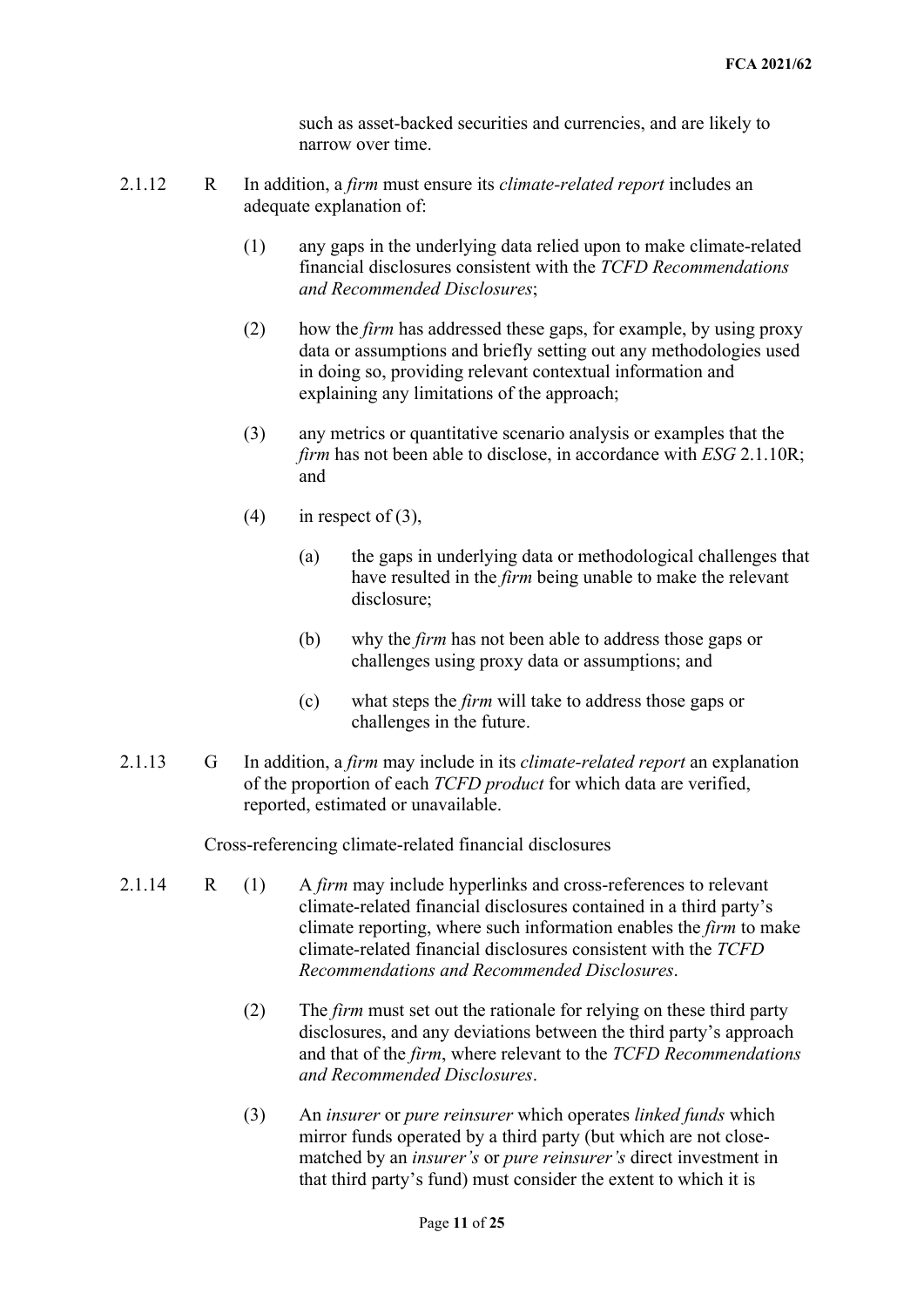appropriate to rely wholly or partly on disclosures by that third party.

2.1.15 R Where relevant, a *firm* may also draw links and make reference to its *TCFD product report* from its *TCFD entity report* and vice versa.

## **2.2 TCFD entity report**

Content of a TCFD entity report

- 2.2.1 R (1) Subject to *ESG* 2.2.5R and *ESG* 2.2.6R, a *firm* must include in its *TCFD entity report* climate-related financial disclosures regarding the overall assets managed or administered by the *firm* in relation to its *TCFD in-scope business* as defined under *ESG* 1.2.1R.
	- (2) A *firm* must explain, either in its *TCFD entity report* or in a crossreferenced *TCFD product report*, where its approach to a particular investment strategy, asset class or product is materially different to its overall entity level approach to governance, strategy or risk management under the *TCFD Recommendations and Recommended Disclosures*.
	- (3) A *firm* must briefly explain in its *TCFD entity report* how the *firm's* strategy under the *TCFD Recommendations and Recommended Disclosures* has influenced the decision-making and process by which it delegates functions, selects delegates, and relies on services, strategies or products offered or employed by third parties, including delegates.
- 2.2.2 G Where making disclosures on transition plans as part of its strategy disclosures under the *TCFD Recommendations and Recommended Disclosures*, a *firm* that is headquartered in, or operates in, a country that has made a commitment to a net zero economy, such as the *UK*'s commitment in the Climate Change Act 2008 (2050 Target Amendment) Order 2019, is encouraged to assess the extent to which it has considered that commitment in developing and disclosing its transition plan. Where it has not considered this commitment in developing and disclosing its transition plan, we encourage a *firm* to explain why it has not done so.

Approach to climate-related scenario analysis

- 2.2.3 R (1) When preparing information for a *TCFD entity report* in a manner consistent with recommended disclosure (c) under the strategy recommendation in the *TCFD Recommendations and Recommended Disclosures*, a *firm* must explain:
	- (a) its approach to climate-related scenario analysis; and
	- (b) how the *firm* applies climate-related scenario analysis in its investment and risk decision making process.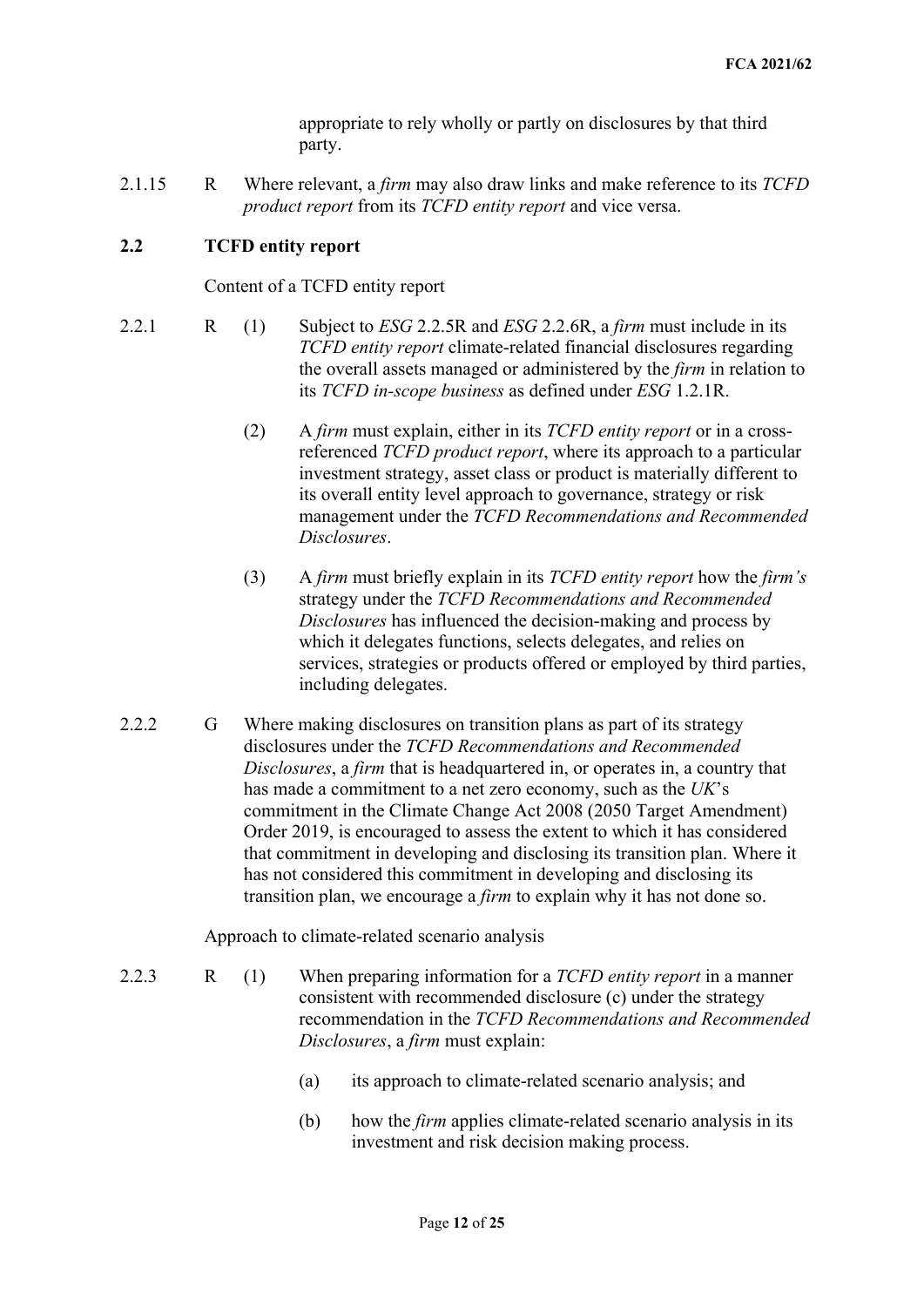(2) Where reasonably practicable, a *firm* must provide quantitative examples to demonstrate its approach to climate-related scenario analysis.

Approach to targets and key performance indicators (KPIs)

- 2.2.4 R (1) In producing its *TCFD entity report* and considering recommended disclosure (c) under the metrics and targets recommendation in the *TCFD Recommendations and Recommended Disclosures*, a *firm* must describe any targets it has set to manage climate-related risks and opportunities, including the KPIs it uses to measure progress against these targets, in a manner consistent with the *TCFD Recommendations and Recommended Disclosures*.
	- (2) Where a *firm* has not yet set such targets, it must explain why in its *TCFD entity report*.

Approach to relevant climate-related financial disclosures contained in other reports at an entity-level

- 2.2.5 R (1) If a *firm* is a member of a *group*, it may rely on climate-related financial disclosures consistent with the *TCFD Recommendations and Recommended Disclosures* made by its *group* or a member of its *group* when producing its *TCFD entity report*, but only to the extent that those group disclosures are relevant to the *firm* and cover the assets the *firm* administers or manages as part of its *TCFD inscope business*.
	- (2) If a *firm* does rely on such group disclosures, it must ensure that its *TCFD entity report*:
		- (a) includes cross-references, including hyperlinks, to any climate-related financial disclosure contained within the *group* or *group* member's report that relate to assets managed or administered by the *firm* in relation to its *TCFD in-scope business* on which the *firm* is relying to meet its disclosure obligations under this section; and
		- (b) sets out the rationale for relying on the disclosure made by its *group* or a member of its *group* and why the disclosure is relevant to the assets managed or administered by the *firm* in relation to its *TCFD in-scope business*.
	- (3) The *firm* must also ensure that any material deviations between its approach under the *TCFD Recommendations and Recommended Disclosures* and the climate-related financial disclosures contained within the *group* report are clearly explained, either in its *TCFD entity report* or in the report made by its *group* or a member of its *group*.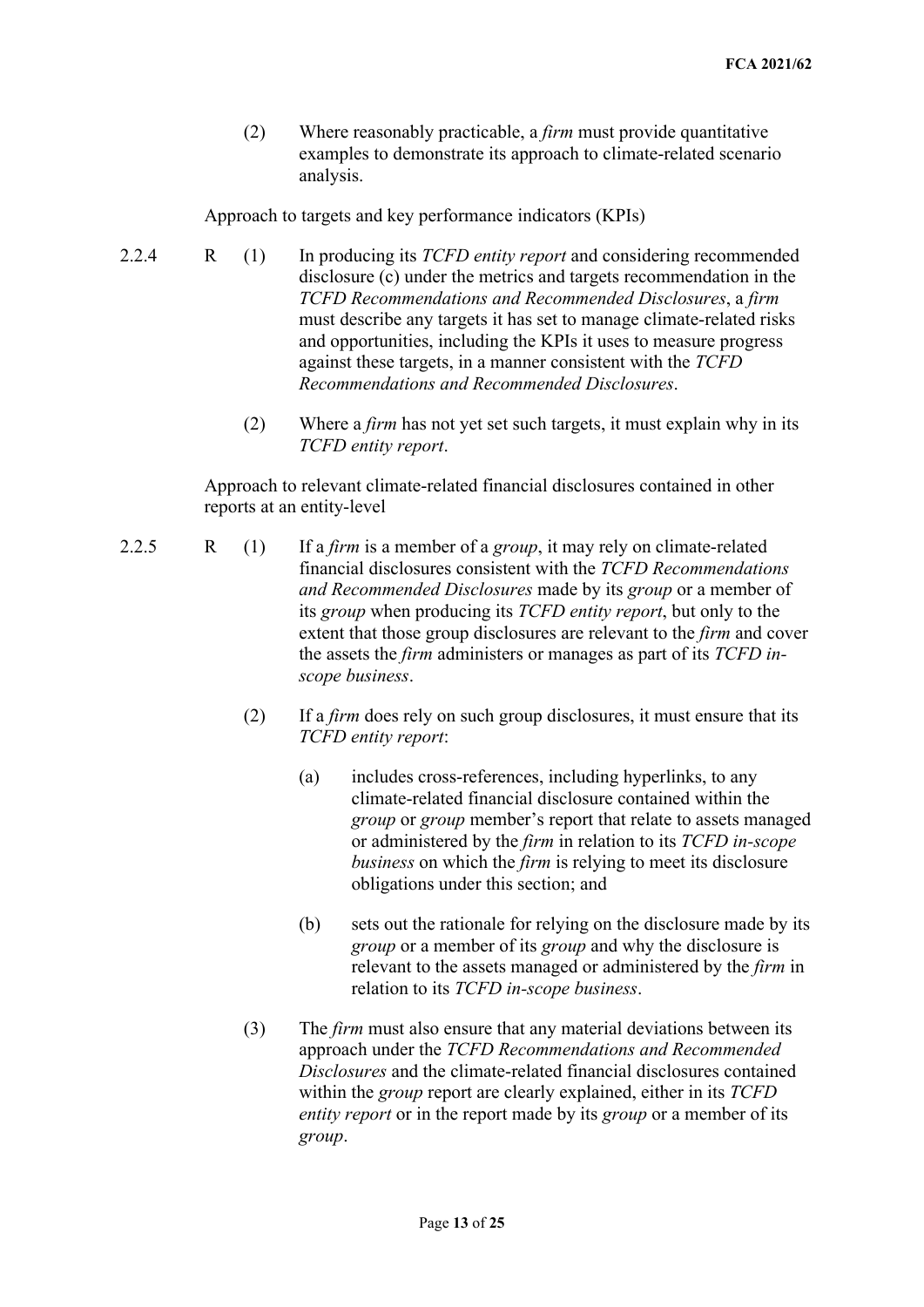- 2.2.6 R (1) If a *firm* or a member of its *group* produces a document, other than its annual financial report, which includes climate-related financial disclosures consistent with the *TCFD Recommendations and Recommended Disclosures* in compliance with *LR* 9.8.6R(8) for its *TCFD in-scope business*, the *firm* may cross-refer to these disclosures in its *TCFD entity report* where this information is relevant to *clients* or a *person* who is an investor in an *unauthorised AIF* managed by a *UK AIFM*, including hyperlinks to where the relevant disclosures are available.
	- (2) Where a *firm* so refers, it must explain in its *TCFD entity report* the rationale for relying on the disclosures in the supplementary document and how such disclosures are relevant to the *clients* or a *person* who is an investor in an *unauthorised AIF* managed by a *UK AIFM* of the *firm's TCFD in-scope business*.

#### Compliance statement

2.2.7 R A *firm's TCFD entity report* must include a statement, signed by a member of senior management of the *firm*, confirming that the disclosures in the report, including any third party or group disclosures cross-referenced in it, comply with the requirements under this chapter.

### **2.3 Product-level reporting**

#### Public TCFD product reports

- 2.3.1 R In addition to the publishing obligation in *ESG* 2.1.3R, a *firm*, other than a *UK AIFM* to which *ESG* 2.3.2R applies, must include its *public TCFD product report*, or an adequately contextualised and prominent crossreference and hyperlink to the report's location on the *firm's* website, in any one of the following communications which follow most closely after the annual reporting deadline of 30 June, as applicable:
	- (1) the annual report or half-yearly report of an *authorised fund* as required under *COLL* 4.5.3R, *COLL* 8.3.5R or *COLL* 15.5.2R, provided that its *public TCFD product report*, or an adequately contextualised and prominent cross-reference and hyperlink to the report's location on the *firm's* website, is always included in the annual report;
	- (2) a periodic *client* report under *COBS* 16.3.1R, *COBS* 16.4.1R, *COBS* 16A.4.2AR or *COBS* 16A.5.1R;
	- (3) a report to *with-profits policyholders* under *COBS* 20.4.7R; or
	- (4) an annual pension benefit statement or an annual *drawdown pension* statement under *COBS* 16.6.8R.
- 2.3.2 R A *UK AIFM* that manages an *unauthorised AIF* listed on a *recognised investment exchange* must include its *public TCFD product report*, or an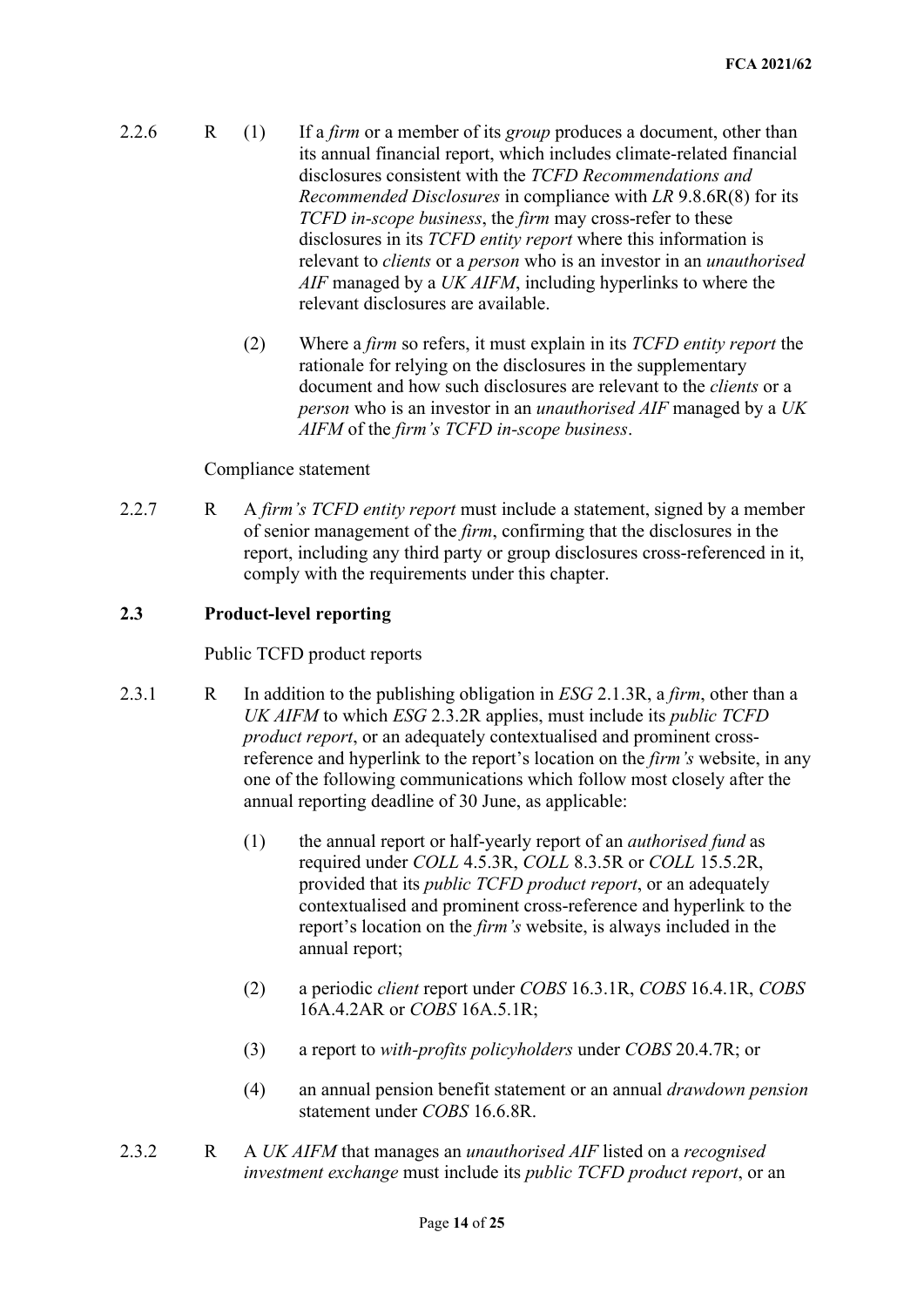adequately contextualised and prominent cross-reference and hyperlink to this report, in its *TCFD entity report*.

- 2.3.3 R A *firm* is not required to prepare a *public TCFD product report* in respect of a product which is a wrapper, provided that it has issued *public TCFD product reports* for the *TCFD products* available within the relevant wrapper.
- 2.3.4 R A *firm* is not required to prepare a *TCFD product report* in respect of an *authorised fund*, or where the *authorised fund* is an *umbrella scheme* the relevant *sub-fund*, which is in the process of winding up or termination.

On-demand TCFD product reports and underlying data

- 2.3.5 R (1) A *client* who requires *on-demand information* in order to satisfy climate-related financial disclosure obligations, whether under this chapter or as a result of other legal or regulatory requirements, is entitled to request such information from, and be provided with it by, the *firm* and to receive a response to that request in accordance with *ESG* 2.1.1R(2).
	- (2) On receipt of a request from a *client* under (1), a *firm* must provide *on-demand information* as at a calculation date determined in accordance with *ESG* 2.1.9R or at an alternative calculation date where this has been agreed between the *client* and the *firm*.
	- (3) The request by a *client* in (1) may be made no earlier than 1 July 2023 in respect of any reporting period of the *firm* under *ESG* 2.1.2R(1) which starts after 1 January 2022 or, if later, with effect from the reporting period in which the *client's* arrangements with the *firm* concerning the *TCFD product* commenced;
	- (4) This *rule* also applies in respect of a *person* who is an investor in an *unauthorised AIF* managed by a *UK AIFM* which is not listed on a *recognised investment exchange*.
- 2.3.6 R The entitlement in *ESG* 2.3.5R(1) is limited to one request for an *ondemand TCFD product report* or *underlying asset data* or both in respect of each *TCFD product* in each of the *firm's* reporting periods under *ESG*  $2.1.2R(1)$ .
- 2.3.7 G A *firm* is encouraged to consider, where practicable, making available to a *client* disclosures broadly equivalent to an *on-demand TCFD product report* irrespective of the *client's* eligibility to request such report under *ESG*  2.3.5R.
- 2.3.8 R If a *person* in *ESG* 2.3.5R requests additional climate or carbon-related data which are reasonably required in order to satisfy climate-related financial disclosure obligations, a *firm* must provide the data if doing so is reasonably practicable and permitted under any contractual arrangements governing the *firm's* use of the data.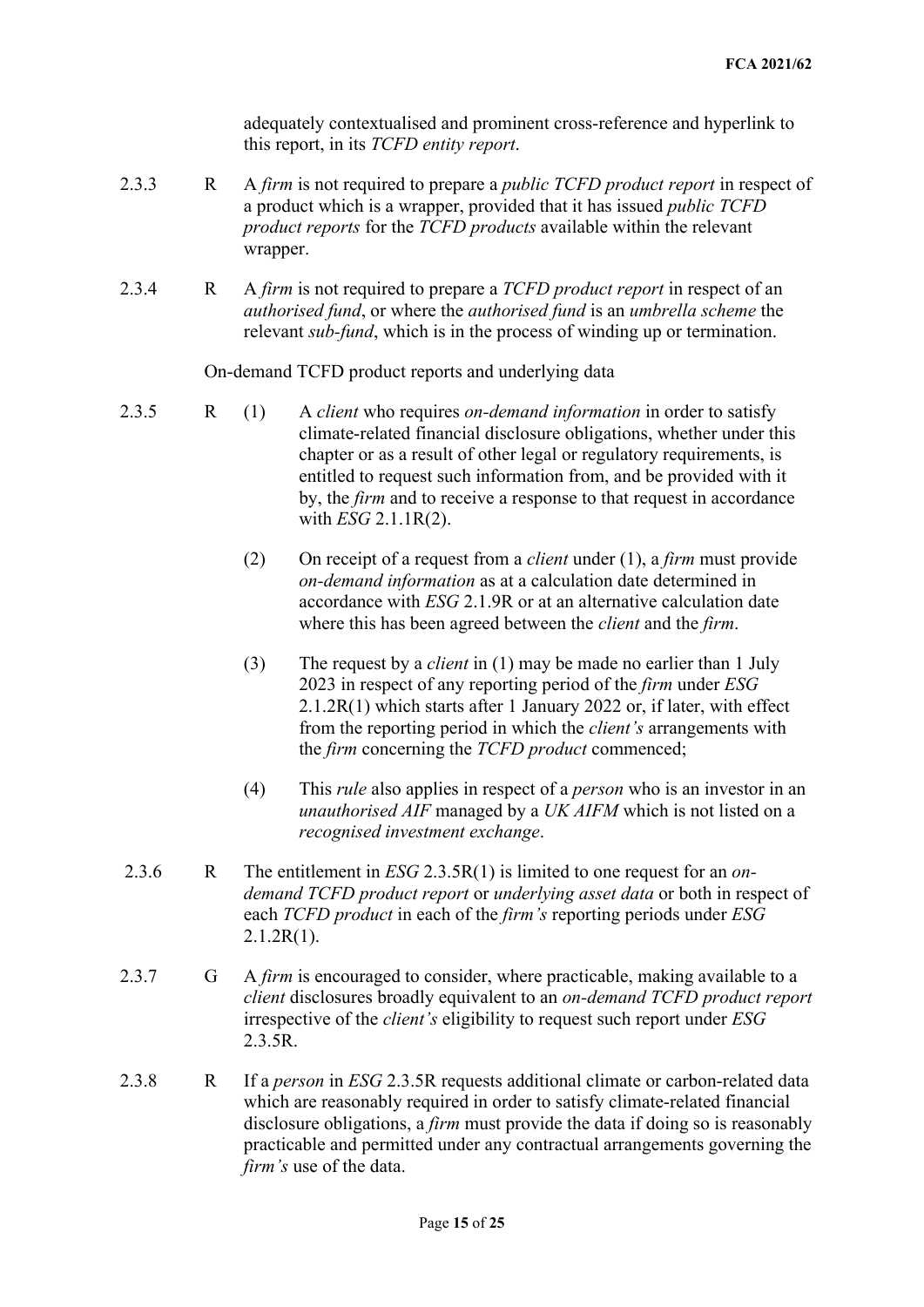## Content of TCFD product reports

2.3.9 R (1) A *firm* must include in its *TCFD product report* for each *TCFD product* information according to the following metrics, using the calculations contained in the *TCFD Annex* and having regard to the *TCFD Guidance on Metrics, Targets, and Transition Plans*, as relevant:

- (a) scope 1 and 2 greenhouse gas emissions;
- (b) scope 3 greenhouse gas emissions;
- (c) total carbon emissions;
- (d) total carbon footprint; and
- (e) weighted average carbon intensity.
- (2) A *firm's TCFD product report* must also include:
	- (a) relevant contextual information such as explaining how the metrics should be interpreted and their associated limitations, for example, if particular assumptions or proxies have been used;
	- (b) historical annual calculations of the metrics in (1), after the first year of preparing a *TCFD product report*; and
	- (c) any disclosures under the Governance, Strategy and Risk Management recommendations under the *TCFD Recommendations and Recommended Disclosures*, where the *firm'*s approach in relation to a *TCFD product* materially deviates from the *firm's* overarching approach disclosed in the *firm's TCFD entity report*.
- 2.3.10 R If a *firm* discloses material deviations under *ESG* 2.3.9R(2)(c), it may refer to the relevant sections of its *TCFD entity report*, and similarly its *TCFD entity report* may refer to these disclosures in the *TCFD product report*.
- 2.3.11 R (1) Where a *TCFD product report* relates to a *TCFD product* that has concentrated exposures or high exposures to carbon intensive sectors, the *firm* must describe these and disclose:
	- (a) a qualitative summary of how climate change is likely to impact the assets underlying the relevant *TCFD product* under 'orderly transition', 'disorderly transition' and 'hothouse world' scenarios;
	- (b) a discussion of the most significant drivers of impact on that *TCFD product*; and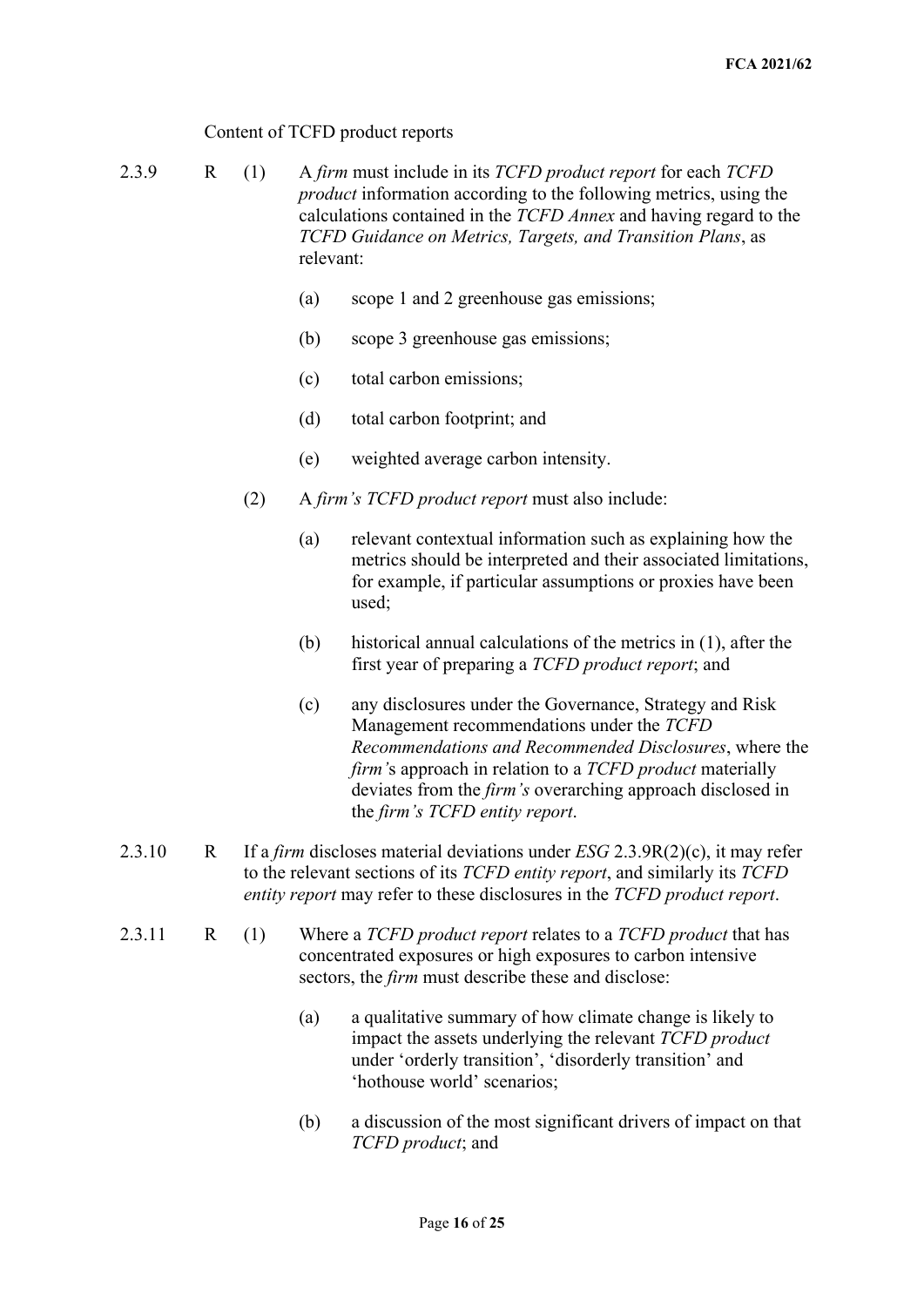- (c) a quantitative analysis of 'orderly transition', 'disorderly transition' and 'hothouse world' scenarios.
- (2) Where a *firm* manages *TCFD products* that do not have concentrated exposures or high exposures to carbon intensive sectors, a *firm* must still make the disclosures under (1)(a) and 1(b).
- (3) For the purposes of  $(1)(a)$  and  $1(c)$ :
	- (a) 'orderly transition' scenarios assume climate policies are introduced early and become gradually more stringent, reaching global net zero CO2 emissions around 2050 and likely limiting global warming to below 2 degrees Celsius on pre-industrial averages;
	- (b) 'disorderly transition' scenarios assume climate policies are delayed or divergent, requiring sharper emissions reductions achieved at a higher cost and with increased physical risks in order to limit temperature rise to below 2 degrees Celsius on pre-industrial averages; and
	- (c) 'hothouse world' scenarios assume only currently implemented policies are preserved, current commitments are not met and emissions continue to rise, with high physical risks and severe social and economic disruption and failure to limit temperature rise.
- 2.3.12 R (1) Where a *firm* prepares a *public TCFD product report* in relation to a *default arrangement* or other fund in a *qualifying scheme* which uses life-styling or differing target retirement dates for different cohorts of members, a *firm* may calculate the information in *ESG* 2.3.9R to *ESG* 2.3.11R and, where relevant, *ESG* 2.3.13R, in relation to the most representative member profile in that *default arrangement* or fund.
	- (2) However, where relevant, the *firm* must include a qualitative explanation in its *public TCFD product report* of how this information might vary between cohorts.

Other elements of a TCFD product report

- 2.3.13 R When preparing a *TCFD product report*, a *firm* must, as far as reasonably practicable, also include the following calculations for each *TCFD product*:
	- (1) climate value-at-risk;
	- (2) metrics that show the climate warming scenario with which a *TCFD product* is aligned, such as using an implied temperature rise metric.
- 2.3.14 G A *firm* may also disclose in a *TCFD product report* any other metrics that the *firm* considers an investor will find useful when deciding whether to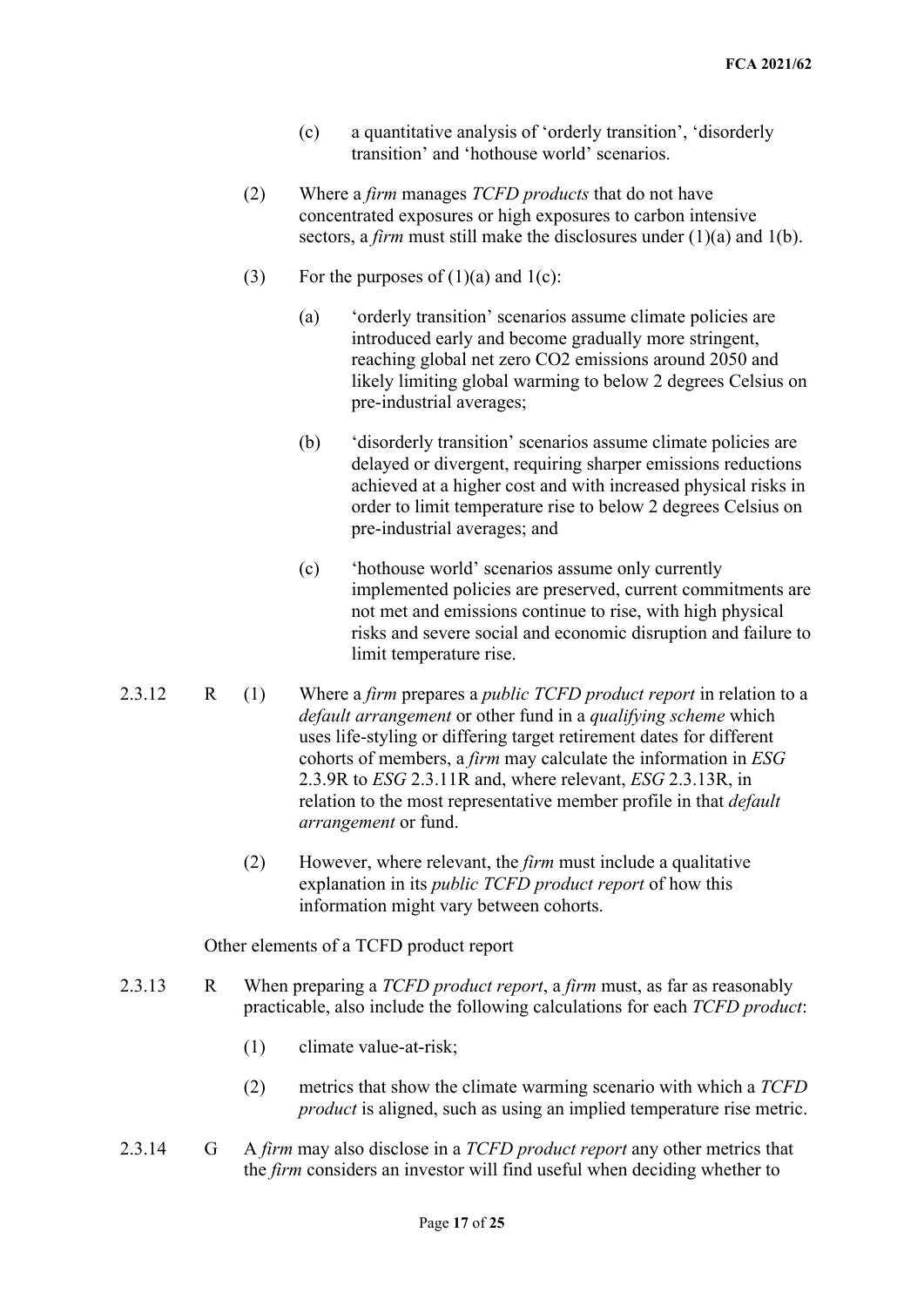select a particular *TCFD product* (including metrics set out in the *TCFD Annex* and under *ESG* 2.3.9R calculated in accordance with recognised alternative methodologies). However, to the extent that a *firm* chooses to disclose such metrics, it should clearly explain the methodology used in providing each relevant metric and ensure that the metrics calculated under *ESG* 2.3.9R in accordance with the *TCFD Annex* are at least as prominently presented.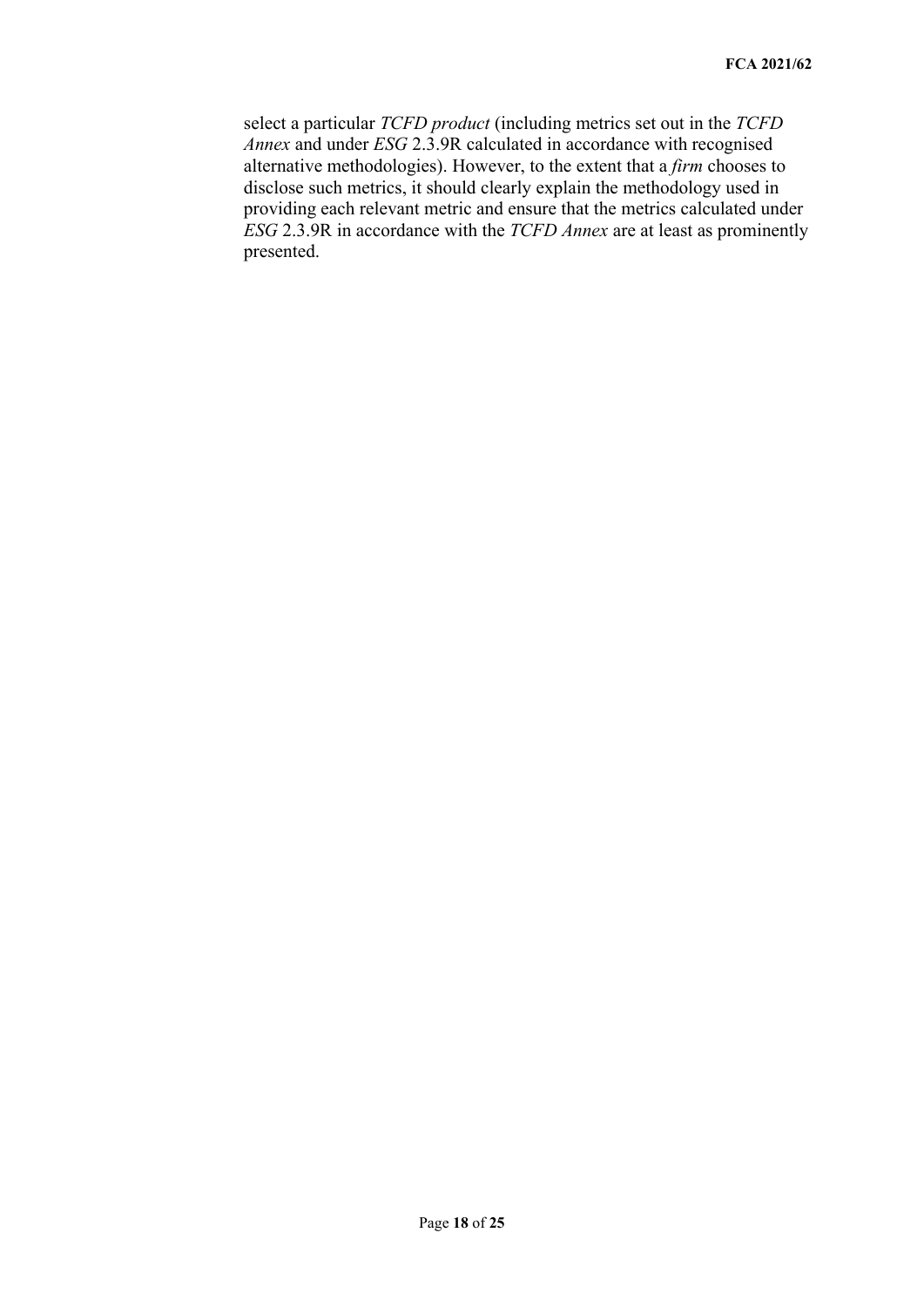## **TP 1 Transitional provisions**

| (1) | (2)<br>Material to which<br>the transitional<br>provision applies                                                         | (3)         | (4)<br>Transitional<br>provision                                                                                                                                                                                                                                                                                         | (5) Transitional<br>provision: dates<br>in force | (6)<br>Handbook<br>provision:<br>coming into<br>force |
|-----|---------------------------------------------------------------------------------------------------------------------------|-------------|--------------------------------------------------------------------------------------------------------------------------------------------------------------------------------------------------------------------------------------------------------------------------------------------------------------------------|--------------------------------------------------|-------------------------------------------------------|
| 1.1 | $ESG$ 2 as it applies<br>to <i>firms</i> falling<br>within Part A (asset<br>managers) of the<br>table in ESG<br>1.2.1R(2) | $\mathbf R$ | $ESG$ 2 is disapplied<br>where a <i>firm</i> does not<br>meet the<br>requirements of an<br>enhanced scope<br>SMCR firm pursuant<br>to SYSC 23 Annex 1<br>8.2R paragraph 1.                                                                                                                                               | From 1 January<br>2022 to 31<br>December 2022    | Effective date<br>of instrument                       |
| 1.2 | $ESG$ 2 as it applies<br>to <i>firms</i> falling<br>within Part B (asset<br>owners) of the table<br>in $ESG$ 1.2.1R(2)    | $\mathbf R$ | $ESG$ 2 is disapplied<br>where a <i>firm</i> has<br>assets under<br>management or<br>administration in<br>relation to TCFD in-<br>scope business of less<br>than £25bn calculated<br>as a 3-year rolling<br>average on an annual<br>assessment.                                                                          | From 1 January<br>2022 to 31<br>December 2022    | Effective date<br>of instrument                       |
| 1.3 | $ESG$ 2.1.1R(1)                                                                                                           | $\mathbf R$ | (1)<br>For a <i>firm</i> to<br>whom the<br>disapplication<br>in $ESG$ TP $1.1$<br>or ESG TP 1.2<br>is available, the<br>first publication<br>deadline for a<br>TCFD entity<br><i>report</i> and a<br>public TCFD<br>product report<br>is 30 June<br>2024.<br>(2)<br>For other <i>firms</i> ,<br>the first<br>publication | From 1 January<br>2022                           | <b>Effective</b> date<br>of instrument                |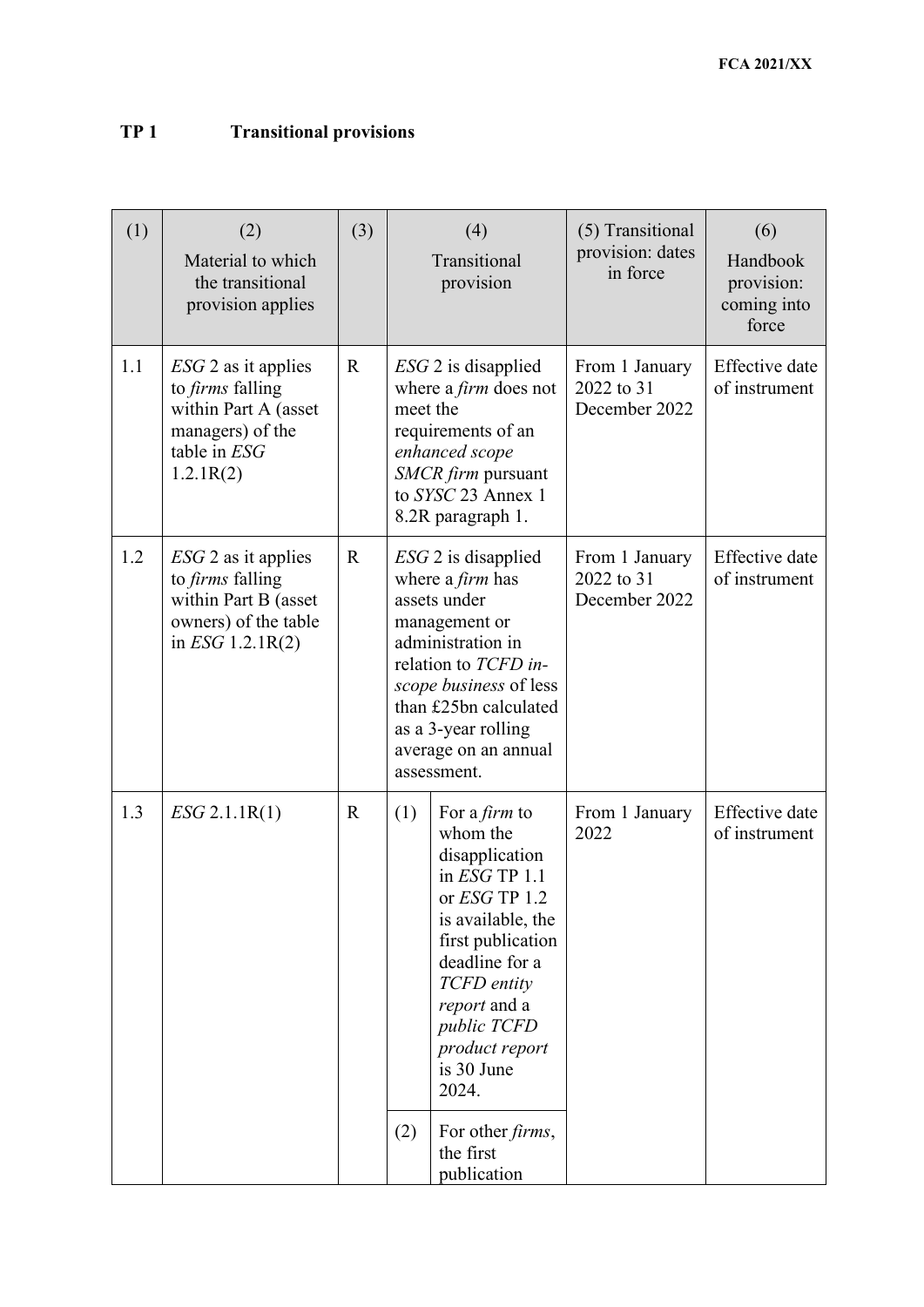|     |                    |             | deadline for<br>these reports is<br>30 June 2023.                                                                                                                                                                                                                                                                                                                                       |                        |                                        |
|-----|--------------------|-------------|-----------------------------------------------------------------------------------------------------------------------------------------------------------------------------------------------------------------------------------------------------------------------------------------------------------------------------------------------------------------------------------------|------------------------|----------------------------------------|
| 1.4 | $ESG$ 2.1.2R(2)    | $\mathbf R$ | For a <i>firm</i> to whom<br>the disapplication in<br>ESG TP 1.1 or ESG<br>TP 1.2 is available,<br>the reporting period<br>that must be covered<br>by one or more<br>TCFD entity reports<br>is to commence from<br>1 January 2023.                                                                                                                                                      | From 1 January<br>2022 | <b>Effective</b> date<br>of instrument |
| 1.5 | $ESG$ 2.3.5R(3)    | $\mathbf R$ | For a <i>firm</i> to whom<br>the disapplication in<br>ESG TP 1.1 or ESG<br>TP 1.2 is available,<br>the earliest<br>(a)<br>reporting<br>period for<br>which a person<br>can request on-<br>demand<br><i>information</i> is<br>to commence<br>from 1 January<br>2023, and<br>(b)<br>the earliest a<br><i>person</i> can<br>request on-<br>demand<br><i>information</i> is 1<br>July 2024. | From 1 January<br>2022 | <b>Effective</b> date<br>of instrument |
| 1.6 | $ESG$ 2.3.9R(1)(b) | $\mathbf R$ | The first reporting<br>deadline for scope 3<br>greenhouse gas<br>emissions is 30 June<br>2024.                                                                                                                                                                                                                                                                                          | From 1 January<br>2022 | Effective date<br>of instrument        |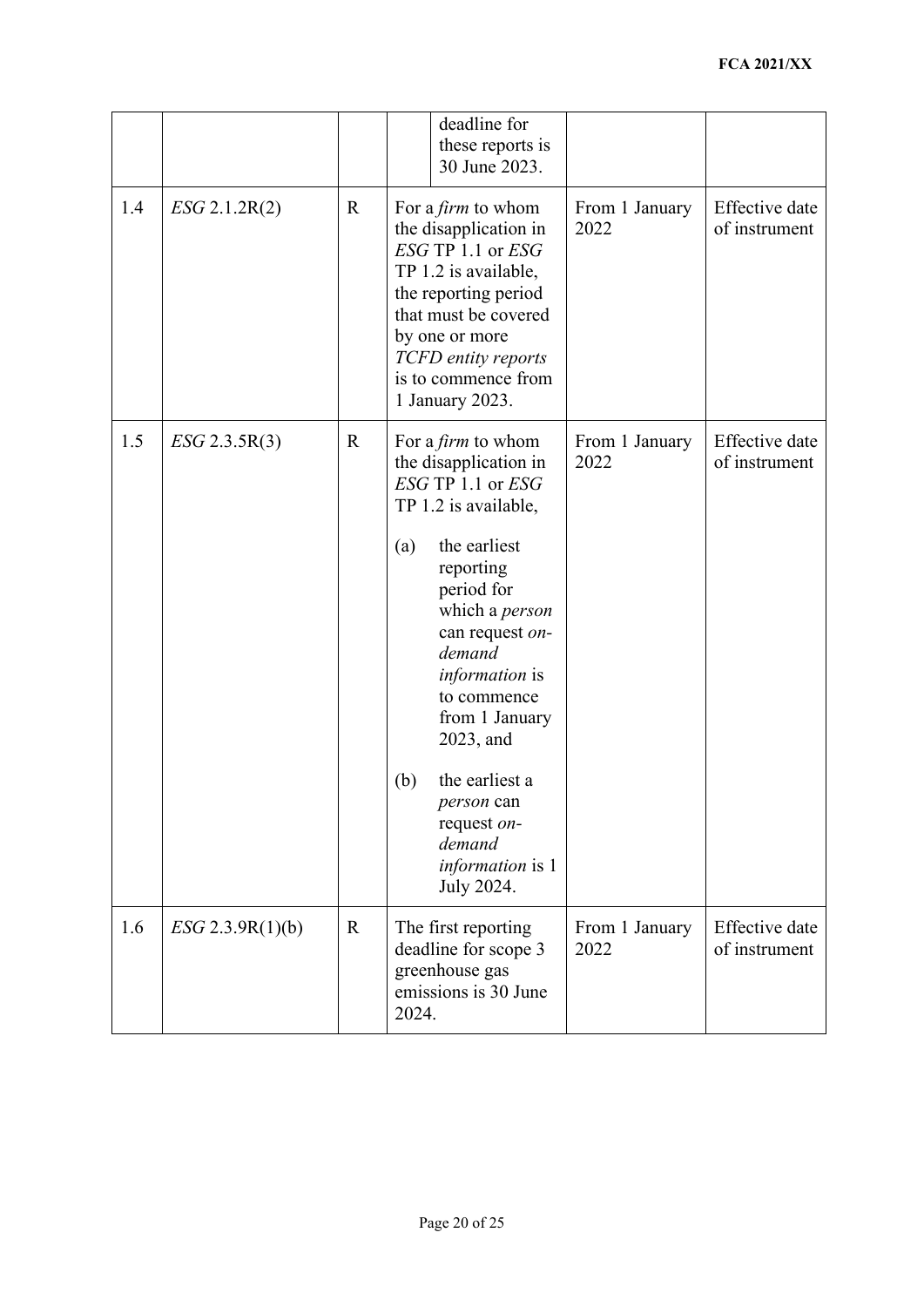## **Annex C**

## **Amendments to the Collective Investment Schemes sourcebook (COLL)**

In this Annex, underlining indicates new text and striking through indicates deleted text.

| 4     | <b>Investor Relations</b> |                             |                                    |       |                                                                                                                                                                                                                         |  |
|-------|---------------------------|-----------------------------|------------------------------------|-------|-------------------------------------------------------------------------------------------------------------------------------------------------------------------------------------------------------------------------|--|
|       |                           |                             |                                    |       |                                                                                                                                                                                                                         |  |
| 4.5   |                           | <b>Reports and accounts</b> |                                    |       |                                                                                                                                                                                                                         |  |
|       |                           |                             |                                    |       |                                                                                                                                                                                                                         |  |
|       |                           |                             | Contents of the annual long report |       |                                                                                                                                                                                                                         |  |
| 4.5.7 | $\mathbf R$               | (1)                         |                                    |       | An annual long report on an <i>authorised fund</i> , other than a <i>scheme</i><br>which is an <i>umbrella</i> , must contain:                                                                                          |  |
|       |                           |                             | (a)                                |       |                                                                                                                                                                                                                         |  |
|       |                           |                             | .                                  |       |                                                                                                                                                                                                                         |  |
|       |                           |                             | (d)                                |       | the report of the <i>depositary</i> in accordance with COLL 4.5.11R<br>(Report of the depositary); and                                                                                                                  |  |
|       |                           |                             | (e)                                |       | the report of the auditor in accordance with COLL 4.5.12R<br>(Report of the auditor): and                                                                                                                               |  |
|       |                           |                             | (f)                                |       | its <i>public TCFD product report</i> or an adequately<br>contextualised and prominent cross-reference and hyperlink to<br>the report's location on the <i>firm's</i> website, in accordance with<br><u>ESG 2.3.1R.</u> |  |
|       |                           | (2)                         |                                    |       | An annual long report on a <i>scheme</i> which is an <i>umbrella</i> must be<br>prepared for the <i>umbrella</i> as a whole and must contain:                                                                           |  |
|       |                           |                             | (a)                                |       | for each sub-fund:                                                                                                                                                                                                      |  |
|       |                           |                             |                                    | (i)   | .                                                                                                                                                                                                                       |  |
|       |                           |                             |                                    | (ii)  | the report of the <i>authorised</i> fund manager in<br>accordance with COLL 4.5.9R; and                                                                                                                                 |  |
|       |                           |                             |                                    | (iii) | comparative information in accordance with COLL<br>4.5.10R; and                                                                                                                                                         |  |
|       |                           |                             |                                    | (iy)  | its <i>public TCFD product report</i> or an adequately<br>contextualised and prominent cross-reference and                                                                                                              |  |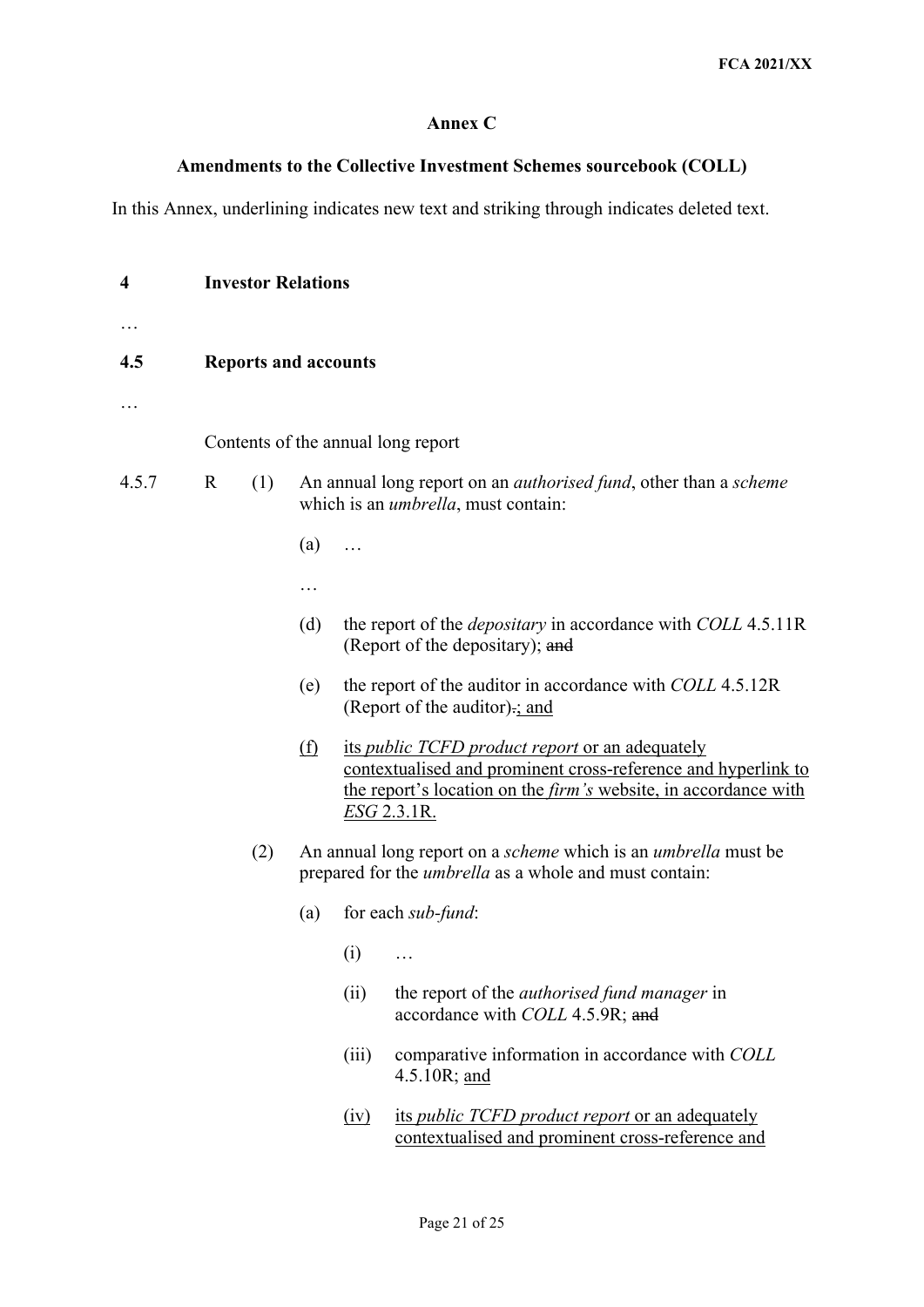hyperlink to the report's location on the *firm's* website, in accordance with *ESG* 2.3.1R;

| .     | Contents of the half-yearly long report |     |         |                                                                                                                                                                                                                                                                                                                                                       |                                                                                                                                                                                                                                                                                                                                              |  |
|-------|-----------------------------------------|-----|---------|-------------------------------------------------------------------------------------------------------------------------------------------------------------------------------------------------------------------------------------------------------------------------------------------------------------------------------------------------------|----------------------------------------------------------------------------------------------------------------------------------------------------------------------------------------------------------------------------------------------------------------------------------------------------------------------------------------------|--|
| 4.5.8 | $\mathbf R$                             | (1) |         |                                                                                                                                                                                                                                                                                                                                                       | A half-yearly long report on an <i>authorised fund</i> , other than for a<br>scheme which is an <i>umbrella</i> , must contain:                                                                                                                                                                                                              |  |
|       |                                         |     | (a)     | SORP; and                                                                                                                                                                                                                                                                                                                                             | the accounts for the <i>half-yearly accounting period</i> which must<br>be prepared in accordance with the requirements of the <i>IMA</i>                                                                                                                                                                                                    |  |
|       |                                         |     | (b)     |                                                                                                                                                                                                                                                                                                                                                       | the report of the <i>authorised fund manager</i> in accordance with<br>COLL 4.5.9R (Authorised fund manager's report) -; and                                                                                                                                                                                                                 |  |
|       |                                         |     | $\circ$ | its <i>public TCFD product report</i> or an adequately<br>contextualised and prominent cross-reference and hyperlink to<br>the report's location on the <i>firm's</i> website in accordance with<br><b>ESG 2.3.1R, where the half-yearly long report most closely</b><br><u>follows the reporting deadline of 30 June, under ESG</u><br>$2.1.1R(1)$ . |                                                                                                                                                                                                                                                                                                                                              |  |
|       |                                         | (2) |         | A half-yearly long report on a scheme which is an umbrella, must be<br>prepared for the <i>umbrella</i> as a whole and must contain:                                                                                                                                                                                                                  |                                                                                                                                                                                                                                                                                                                                              |  |
|       |                                         |     | (a)     |                                                                                                                                                                                                                                                                                                                                                       | for each sub-fund:                                                                                                                                                                                                                                                                                                                           |  |
|       |                                         |     |         | (i)                                                                                                                                                                                                                                                                                                                                                   | the accounts for the <i>half-yearly accounting period</i><br>which must be prepared in accordance with the<br>requirements of the IMA SORP; and                                                                                                                                                                                              |  |
|       |                                         |     |         | (ii)                                                                                                                                                                                                                                                                                                                                                  | the report of the <i>authorised fund manager</i> in<br>accordance with <i>COLL</i> 4.5.9R; and                                                                                                                                                                                                                                               |  |
|       |                                         |     |         | (iii)                                                                                                                                                                                                                                                                                                                                                 | its <i>public TCFD product report</i> or an adequately<br>contextualised and prominent cross-reference and<br>hyperlink to the report's location on the <i>firm's</i> website,<br>in accordance with ESG 2.3.1R, where the half-yearly<br>long report most closely follows the reporting deadline<br>of 30 June, under <i>ESG</i> 2.1.1R(1). |  |

…

…

…

…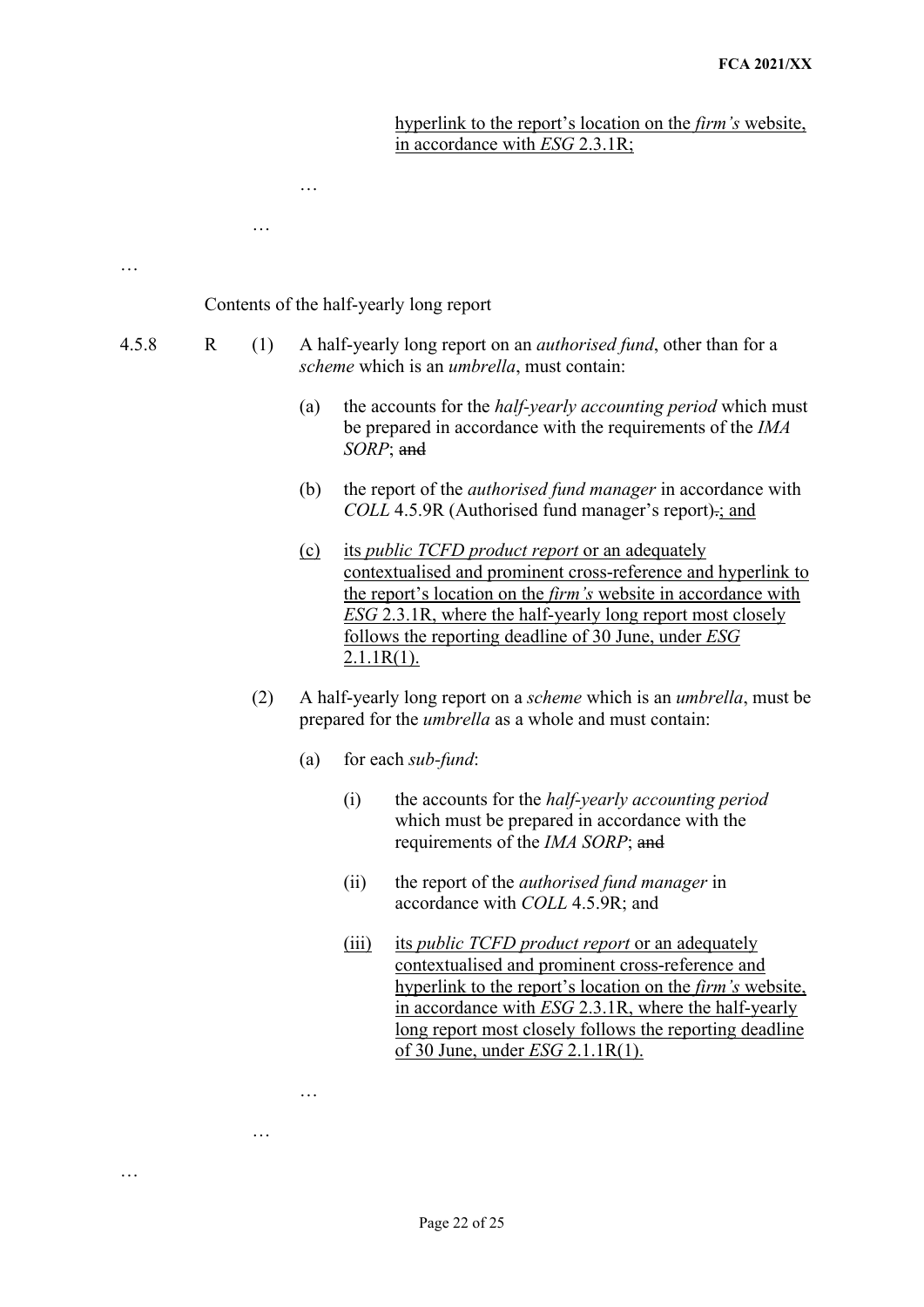| 8<br>. | <b>Qualified investor schemes</b> |     |            |                                                                                                                                                                                                                                                                                                                                                                                                                                       |                                                                                                                                                                                                                  |  |  |  |  |
|--------|-----------------------------------|-----|------------|---------------------------------------------------------------------------------------------------------------------------------------------------------------------------------------------------------------------------------------------------------------------------------------------------------------------------------------------------------------------------------------------------------------------------------------|------------------------------------------------------------------------------------------------------------------------------------------------------------------------------------------------------------------|--|--|--|--|
| 8.3    | <b>Investor relations</b>         |     |            |                                                                                                                                                                                                                                                                                                                                                                                                                                       |                                                                                                                                                                                                                  |  |  |  |  |
|        | Contents of the annual report     |     |            |                                                                                                                                                                                                                                                                                                                                                                                                                                       |                                                                                                                                                                                                                  |  |  |  |  |
| 8.3.5A | R                                 | (1) |            | An annual report, other than for a <i>scheme</i> which is an <i>umbrella</i> ,<br>must contain:                                                                                                                                                                                                                                                                                                                                       |                                                                                                                                                                                                                  |  |  |  |  |
|        |                                   |     | (a)        |                                                                                                                                                                                                                                                                                                                                                                                                                                       |                                                                                                                                                                                                                  |  |  |  |  |
|        |                                   |     | .          |                                                                                                                                                                                                                                                                                                                                                                                                                                       |                                                                                                                                                                                                                  |  |  |  |  |
|        |                                   |     | (c)        | the report of the <i>depositary</i> in accordance with <i>COLL</i> 8.3.5DR<br>(Report of the depositary); and<br>the report of the auditor in accordance with COLL 4.5.12R<br>(Report of the auditor): and<br>its <i>public TCFD product report</i> or an adequately<br>contextualised and prominent cross-reference and hyperlink to<br>the report's location on the <i>firm's</i> website, in accordance with<br><u>ESG 2.3.1R.</u> |                                                                                                                                                                                                                  |  |  |  |  |
|        |                                   |     | (d)        |                                                                                                                                                                                                                                                                                                                                                                                                                                       |                                                                                                                                                                                                                  |  |  |  |  |
|        |                                   |     | <u>(e)</u> |                                                                                                                                                                                                                                                                                                                                                                                                                                       |                                                                                                                                                                                                                  |  |  |  |  |
|        |                                   | (2) |            |                                                                                                                                                                                                                                                                                                                                                                                                                                       | An annual report on a <i>scheme</i> which is an <i>umbrella</i> must be<br>prepared for the <i>umbrella</i> as a whole and must contain:                                                                         |  |  |  |  |
|        |                                   | (a) |            |                                                                                                                                                                                                                                                                                                                                                                                                                                       | for each sub-fund:                                                                                                                                                                                               |  |  |  |  |
|        |                                   |     |            | (i)                                                                                                                                                                                                                                                                                                                                                                                                                                   |                                                                                                                                                                                                                  |  |  |  |  |
|        |                                   |     |            | (ii)                                                                                                                                                                                                                                                                                                                                                                                                                                  | the report of the <i>authorised fund manager</i> in<br>accordance with COLL 8.3.5CR; and                                                                                                                         |  |  |  |  |
|        |                                   |     |            | (iii)                                                                                                                                                                                                                                                                                                                                                                                                                                 | comparative information in accordance with COLL<br>4.5.10R $(1A)$ and $(2A)$ ; and                                                                                                                               |  |  |  |  |
|        |                                   |     |            | (iv)                                                                                                                                                                                                                                                                                                                                                                                                                                  | its <i>public TCFD product report</i> or an adequately<br>contextualised and prominent cross-reference and<br>hyperlink to the report's location on the <i>firm's</i><br>website, in accordance with ESG 2.3.1R; |  |  |  |  |

…

…

…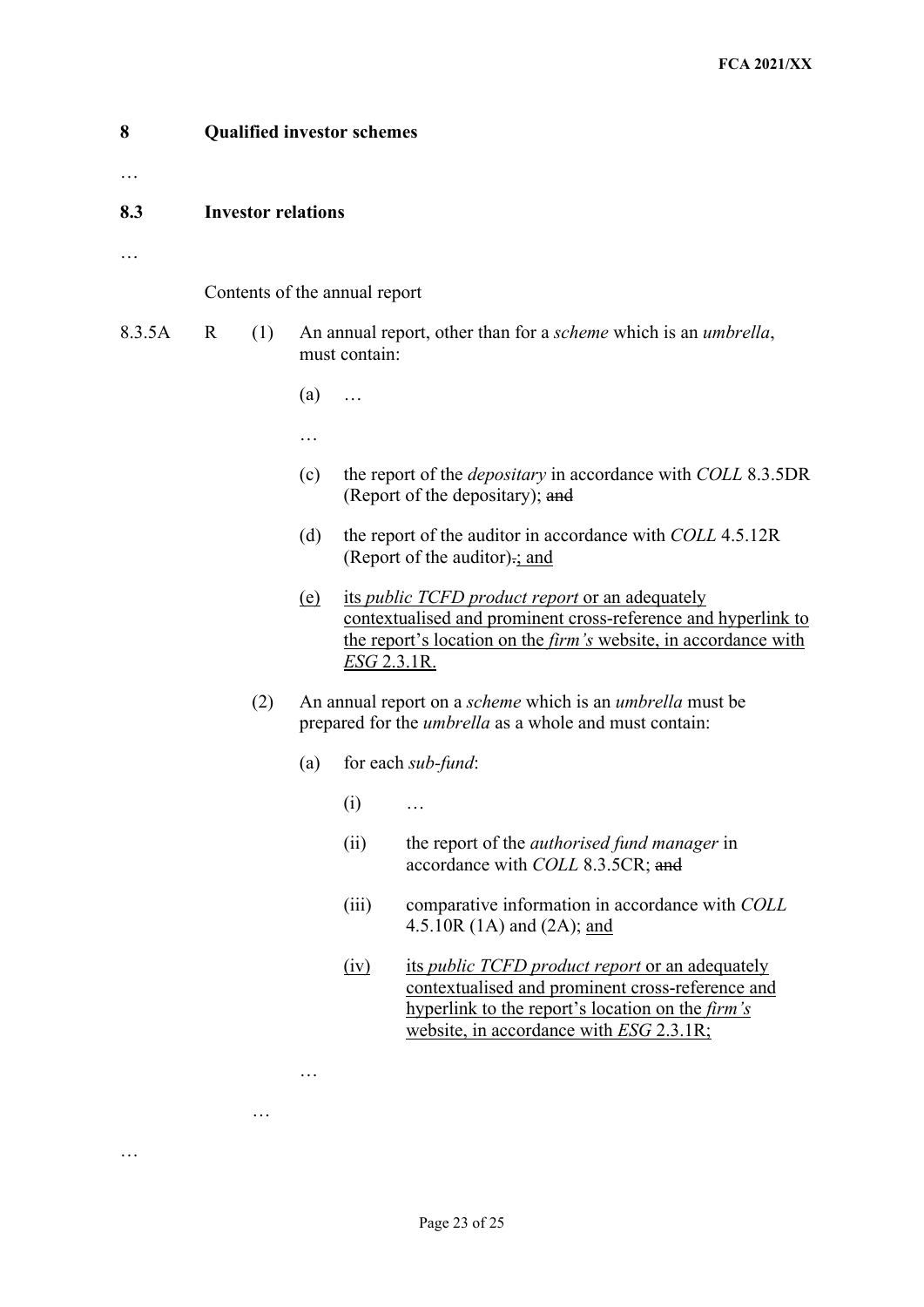Contents of the half-yearly report

|  |  |  | 8.3.5B R (1) A half-yearly report on an <i>authorised fund</i> or <i>sub-fund</i> must contain: |  |  |  |
|--|--|--|-------------------------------------------------------------------------------------------------|--|--|--|
|--|--|--|-------------------------------------------------------------------------------------------------|--|--|--|

- (a) the accounts for the *half-yearly accounting period* which must be prepared in accordance with the requirements of the *IMA SORP*; and
- (b) the report of the *authorised fund manager* in accordance with *COLL* 8.3.5CR.; and
- (c) its *public TCFD product report* or an adequately contextualised and prominent cross-reference and hyperlink to where the report's location on the *firm's* website, in accordance with *ESG* 2.3.1R, where the half-yearly report most closely follows the reporting deadline of 30 June, under *ESG* 2.1.1R(1).

…

## **15 Long-term asset funds**

…

…

## **15.5 Annual report and investor relations**

…

Contents of the annual report

- 15.5.3 R (1) An annual report, other than for a *scheme* which is an *umbrella*, must contain:
	- (a) …
	- …
	- (d) the report of the *depositary* in accordance with *COLL* 15.5.7R (Report of the depositary); and
	- (e) the report of the auditor in accordance with *COLL* 4.5.12R (Report of the auditor).; and
	- (f) its *public TCFD product report* or an adequately contextualised and prominent cross-reference and hyperlink to where the report's location on the *firm's* website, in accordance with *ESG* 2.3.1R.
	- (2) An annual report on a *scheme* which is an *umbrella* must be prepared for the *umbrella* as a whole and must contain: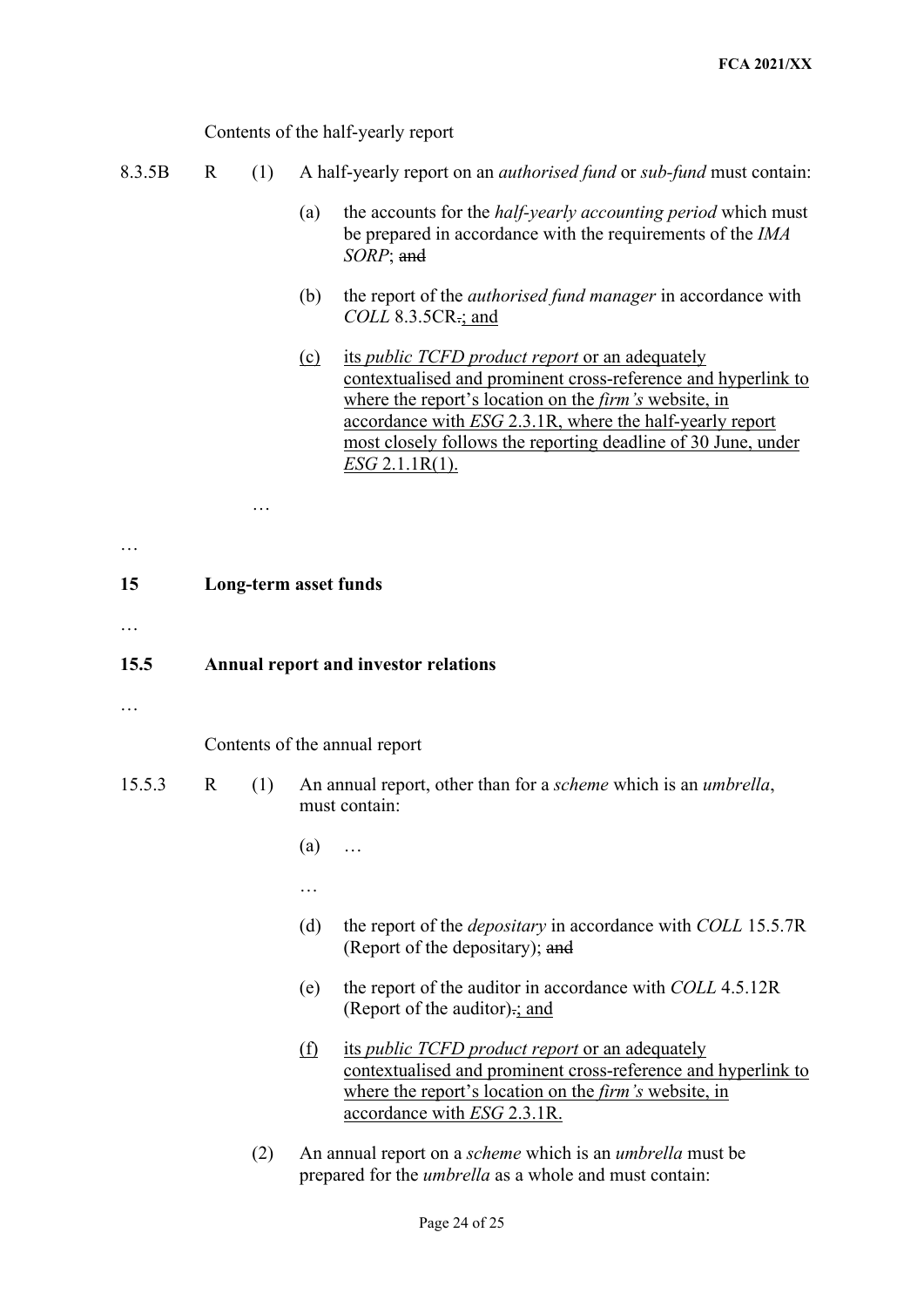- (a) for each *sub-fund*:
	- (i) …

…

…

- (ii) the report of the *authorised fund manager* in accordance with *COLL* 15.5.6R; and
- (iii) comparative information in accordance with *COLL*  4.5.10R (1A) and (2A); and
- (iv) its *public TCFD product report* or an adequately contextualised and prominent cross-reference and hyperlink to the report's location on *firm's* website, in accordance with *ESG* 2.3.1R;

… … Contents of the half-yearly report 15.5.5 R (1) A half-yearly report on an *authorised fund* or *sub-fund* must contain: (a) the accounts for the *half-yearly accounting period* which must be prepared in accordance with the requirements of the *IMA SORP*; and (b) the report of the *authorised fund manager* in accordance with *COLL* 15.5.6R.; and

> (c) its *public TCFD product report* or an adequately contextualised and prominent cross-reference and hyperlink to the report's location on the *firm's* website, in accordance with *ESG* 2.3.1R, where the half-yearly report most closely follows the reporting deadline of 30 June, under *ESG* 2.1.1R(1).